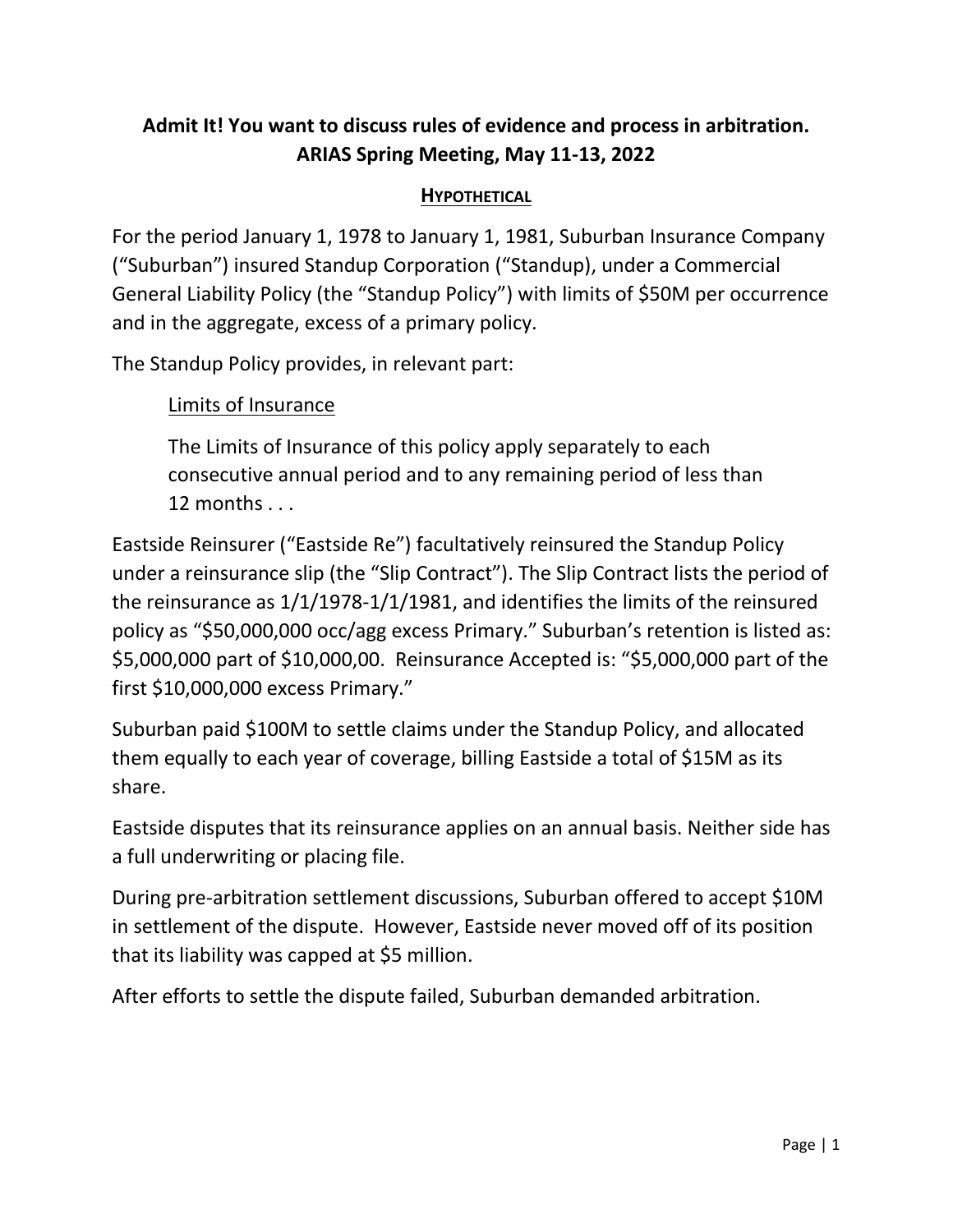At the hearing, the parties call the following witnesses, among others:

Suburban:

• **John C. Underwriter.** John C. has been employed by Suburban since 2005. He has worked in the insurance industry since 1995.

# Eastside Re:

- **Tristan T. Re.** Tristan is the President of Eastside, and has been employed there since 1975, when she started as a junior underwriter who worked on accepting the coverage at issue.
- **Jane A. Soom.** Jane has been the Director of Eastside's Assumed Facultative Underwriting since 2010. Before that, she was an assumed facultative underwriter on the property side.

\*\*\*\*

Specific scenarios based on this hypothetical will be posed during the Evidence Presentation.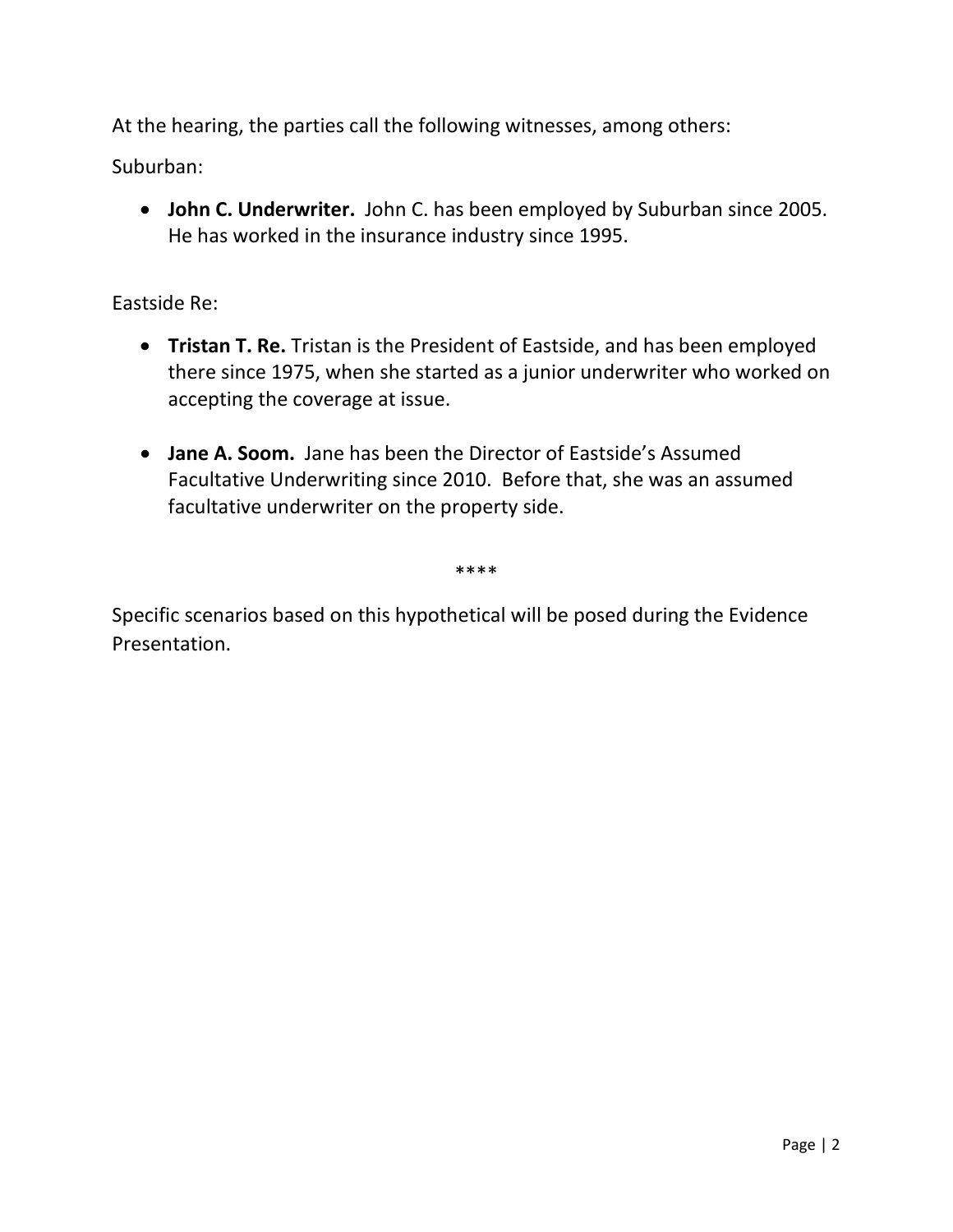### **SUPPLEMENTAL RESOURCES**

# I. Panel Authority

A. Arbitrators have broad authority to establish procedures governing arbitration and to apply, or abstain from following, strict rules of evidence

# B. Sources of Authority

# 1. The Federal Arbitration Act ("FAA")

*9 U.S.C. § 10 (award may be vacated "where the arbitrators were guilty of misconduct in refusing to postpone the hearing, upon sufficient cause shown, or in refusing to hear evidence pertinent and material to the controversy; or of any other misbehavior by which the rights of any party have been prejudiced")* 

# 2. Typical Arbitration Clauses

# 3. Industry Rules for the Resolution of Insurance and Reinsurance **Disputes**

*Procedures for the Resolution of U.S. Insurance and Reinsurance Disputes (Sept. 1999)*

> *14.1* The Panel shall interpret the underlying agreement, which is the subject of the arbitration, as an honorable engagement, and shall not be obligated to follow the strict rules of law or evidence. ...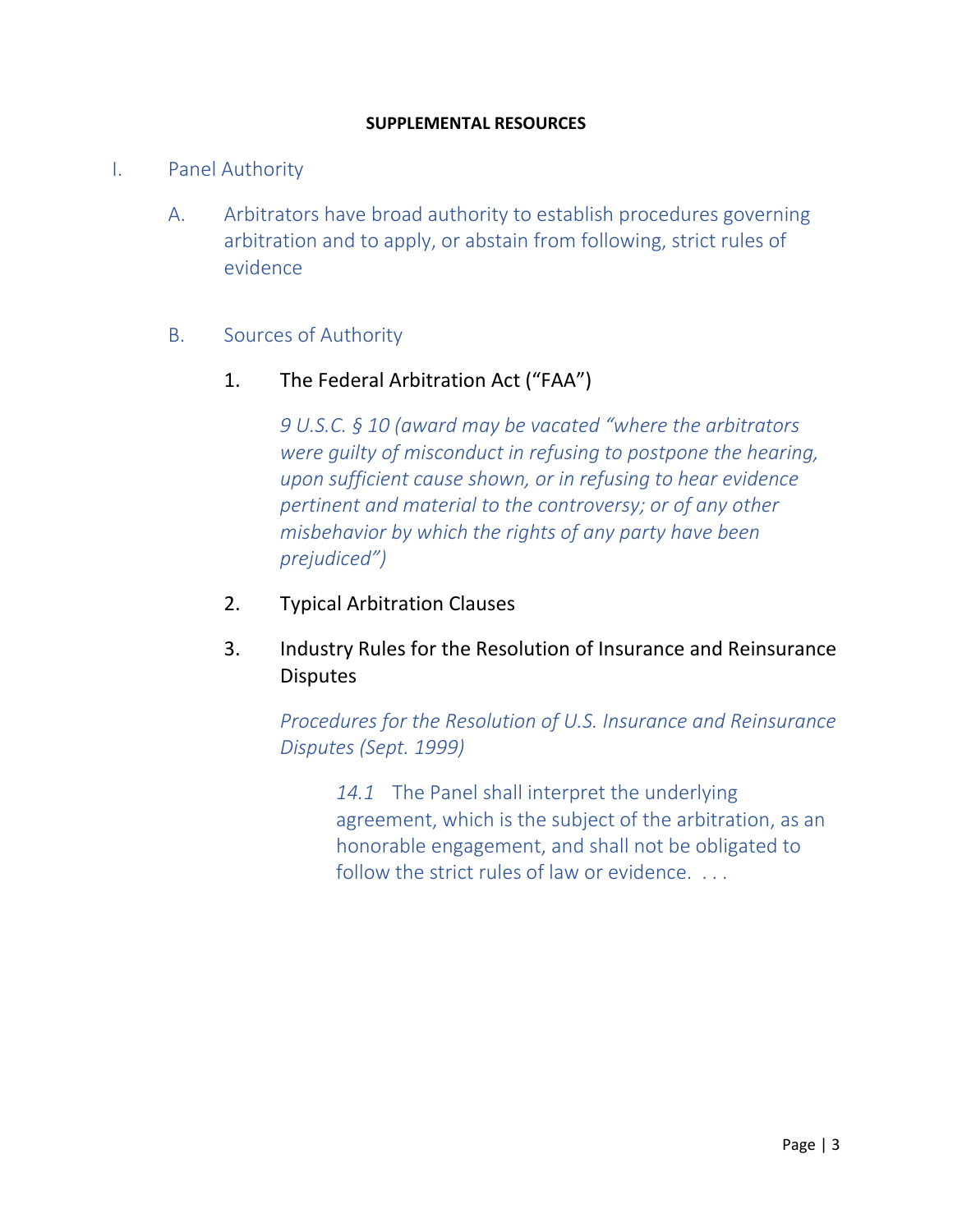14.6 The Panel shall require that witnesses testify under oath, unless waived by all Parties. The Panel shall have the discretion to permit testimony by telephone, affidavit, or recorded by transcript, video tape, or other means, and may rely upon such evidence as it deems appropriate. Where there has been no opportunity for cross examination by the other Party, such evidence may be permitted by the Panel only for good cause shown. The Panel may limit testimony to exclude evidence that would be immaterial or unduly repetitive, provided that all Parties are afforded the opportunity to present material and relevant evidence.

# *Procedures for the Resolution of U.S. Insurance and Reinsurance Disputes (Sept. 2009)*

14.3 The Panel shall interpret the underlying agreement, which is the subject of the arbitration, as an honorable engagement, and shall not be obligated to follow the strict rules of law or evidence....

14.6 The Panel shall require that witnesses testify under oath, unless waived by all Parties. The Panel shall have the discretion to permit testimony by telephone, affidavit, or recorded by transcript, videotape, or other means, and may rely upon such evidence as it deems appropriate. Where there has been no opportunity for cross examination by the other Party, such evidence may be permitted by the Panel only for good cause shown. The Panel may limit testimony to exclude evidence that would be immaterial or unduly repetitive, provided that all Parties are afforded the opportunity to present material and relevant evidence.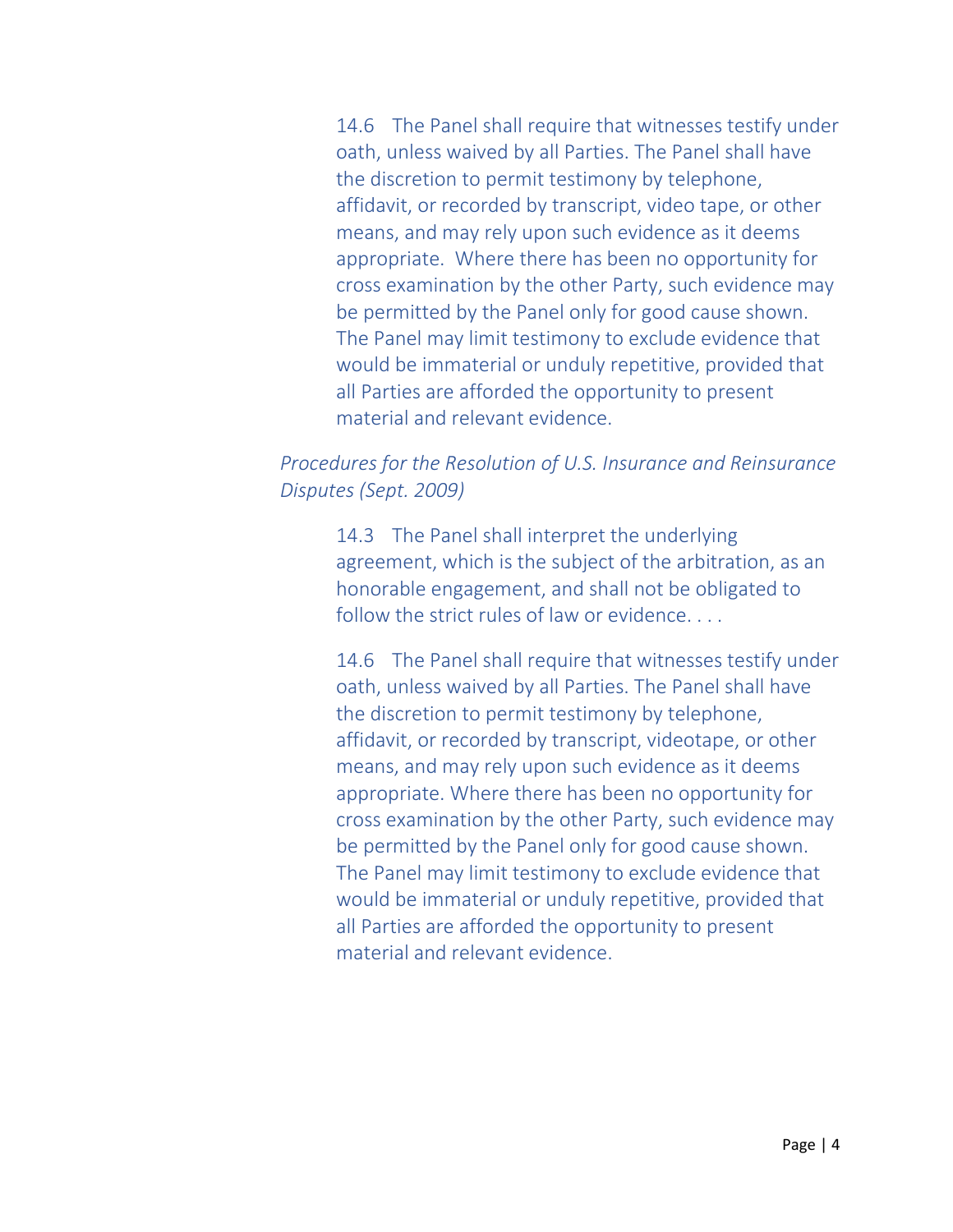*ARIAS ∙ U.S. Rules for the Resolution of Insurance and Reinsurance Disputes (2014)*

> 14.3 The Panel shall not be obligated to follow the strict rules of law or evidence.

Alternative Version That May Be Chosen By Contract:

The Panel Shall interpret this contract as an honorable engagement, and shall not be obligated to follow the strict rules of law or evidence. In making their Decision, the Panel shall apply the custom and practice of the insurance and reinsurance industry, with a view to effecting the general purpose of the this contract.

14.6 The Panel shall require that witnesses testify under oath, unless waived by all Parties. The Panel shall have the discretion to permit testimony by telephone, affidavit, or recorded by transcript, videotape, or other means, and may rely upon such evidence as it deems appropriate. Where there has been no opportunity for cross examination by the other Party, such evidence may be permitted by the Panel only for good cause shown. The Panel may limit testimony to exclude evidence that would be immaterial or unduly repetitive, provided that all Parties are afforded the opportunity to present material and relevant evidence.

# II. The Rules of Evidence Every Commercial Arbitrator Should Know

- A. Relevance (and its Limits)
	- 1. **Relevance is a Threshold Issue.** Evidence that is not relevant is not admissible.
	- 2. Evidence is relevant if: (a) it has any tendency to make a fact more or less Probable than it would be without the evidence; and (b) the fact is of consequence in determining the action. FRE 401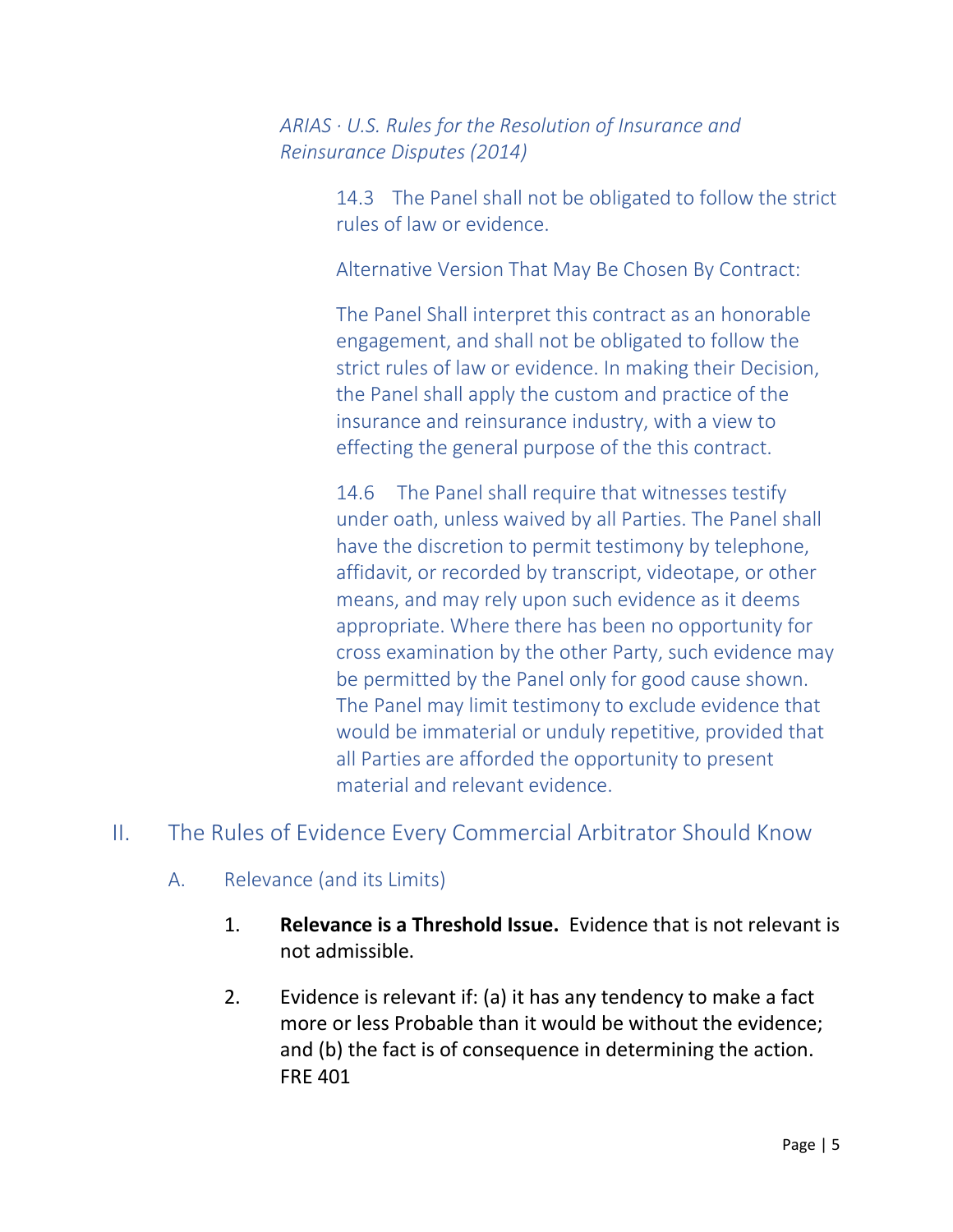# 3. Habit; Routine Practice (FRE 406)

*a) "Evidence of a person's habit or an organization's routine practice may be admitted to prove that on a particular occasion the person or organization acted in accordance with the habit or routine practice."* 

*b) Evidence of habit or routine practice doesn't need to be corroborated to be admitted.* 

# 4. Compromise Offers and Negotiations (including statements made in the course of those negotiations) (FRE 408)

*a) not admissible if "offered to prove liability for, invalidity of, or amount of a claim that was disputed as to validity or amount, or to impeach through a prior inconsistent statement or contradiction."*

*b) is admissible if it is offered for a purpose other than to prove liability for, invalidity of, or amount of a claim that was disputed as to validity or amount, or to impeach through a prior inconsistent statement or contradiction.* 

# B. Privileges (FRE 501 and 502)

*a) In civil cases governed under state law, that law provides the rule of decision as to the applicability of a legal privilege.* 

*b) Unlike other rules of evidence, privileges are substantive legal protections and apply not just to admissibility but also to discoverability.*

# C. Witnesses

1. Personal Knowledge

*a) "Fact witnesses are competent to testify only if they have "personal knowledge of the matter." FRE 602*

2. Mode and Order of Examining Witnesses and Presenting Evidence [FRE 611]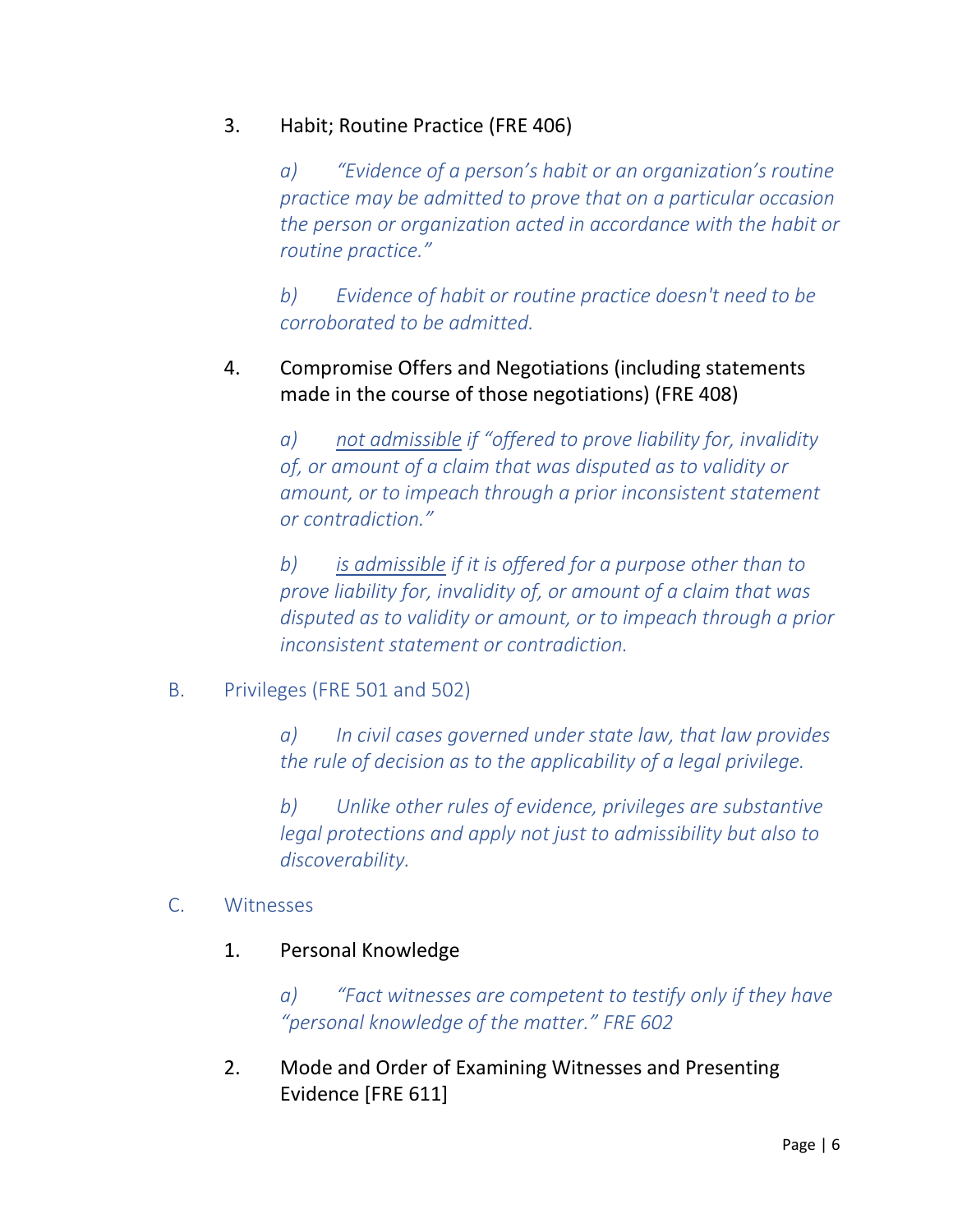*a) Leading Questions "should not be used on the direct examination of a witness except as may be necessary to develop the witness's testimony." FRE 611(c)* 

*b) Leading question is one that suggestions the answer* 

(1) Even in court, sometimes allowed (laying an evidentiary foundation, dealing with a hostile witness).

# D. The Hearsay Rule and its Many Exceptions

# *1. What is Hearsay?*

*a) A statement that is made outside of the "court" (or hearing) that is offered to prove that the statement is true. FRE 801*

*b) Hearsay is not admissible unless it falls within an exception.*

> (1) Rationale for the rule -- where the statement is offered for its truth, the perception, memory and sincerity of the person who made the statement (and who is not in court) cannot be tested through crossexamination.

# *2. Not Hearsay (Rule 801)*

*a) An out of court statement made by an agent or employee of the opposing party when acting within the scope of his/her relationship when it existed. FRE 801(d)(2)*

(1) --known as an "Admission by a party-opponent"

*b) An out of court statement that is not offered for its truth;*

*c) In some circumstances, the witnesses own prior inconsistent or consistent statement made under oath FRE 801(d)(1)*

# *3. Hearsay, but Still Admissible*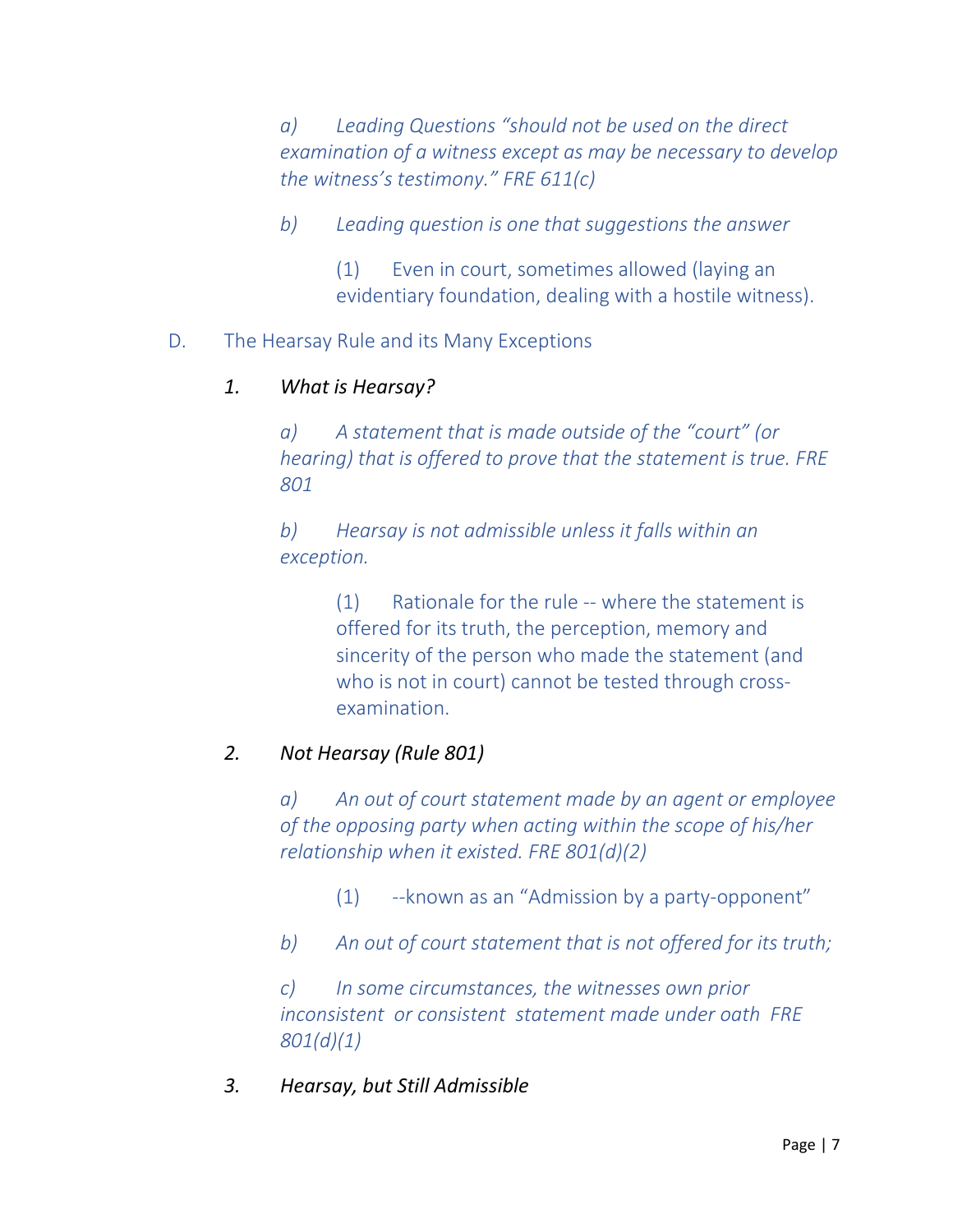*a) A statement of the declarant's then-existing state of mind (such as motive or intent). (FRE 803(3))*

*b) Statements that the declarant made "against interest" if the declarant is "unavailable" (for reasons that were not wrongfully caused by the proponent of the evidence). FRE 804(b)(3)*

*c) Business Records. Records of regularly conducted activity. FRE 803 (6), (7).*

*d) The Residual Exception to the Hearsay Rule. FRE 807*

(1) In General. Under the following conditions, a hearsay statement is not excluded by the rule against hearsay even if the statement is not admissible under a hearsay exception in Rule 803 or 804:

> (a) the statement is supported by sufficient guarantees of trustworthiness—after considering the totality of circumstances under which it was made and evidence, if any, corroborating the statement; and

> (b) it is more probative on the point for which it is offered than any other evidence that the proponent can obtain through reasonable efforts.

(2) Notice. The statement is admissible only if the proponent gives an adverse party reasonable notice of the intent to offer the statement—including its substance and the declarant's name— so that the party has a fair opportunity to meet it. The notice must be provided in writing before the trial or hearing—or in any form during the trial or hearing if the court, for good cause, excuses a lack of earlier notice.

# III. Hearing Procedure – Anticipating Issues Before They Derail the **Hearing**

- A. Procedures for the Admission of Evidence
	- 1. Deadlines to identify exhibits
	- 2. How to handle depositions and deposition exhibits
- B. Fully Remote or Hybrid Hearings
	- 1. Many major Arbitral organization rules permit remote video hearings where found appropriate in the Arbitrator's discretion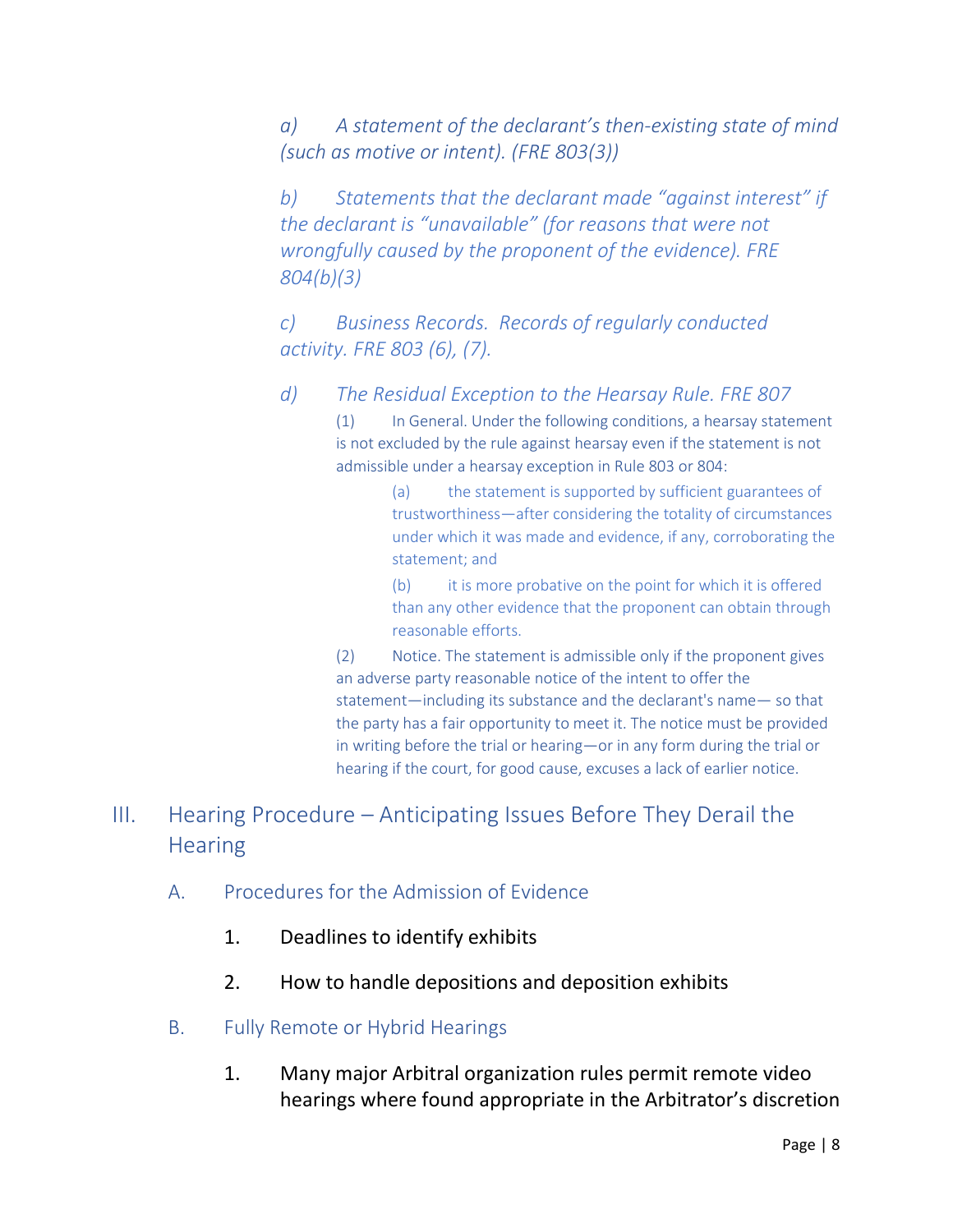or by party consent. *See, e.g.,* AAA Commercial Rules R-32(c) (2013); ICDR Rules Art. 20 (2021).

2. ARIAS Rules, as noted above, allow for remote testimony as well:

> 14.6 The Panel shall require that witnesses testify under oath, unless waived by all Parties. The Panel shall have the discretion to permit testimony by telephone, affidavit, or recorded by transcript, videotape, or other means, and may rely upon such evidence as it deems appropriate. Where there has been no opportunity for cross examination by the other Party, such evidence may be permitted by the Panel only for good cause shown. The Panel may limit testimony to exclude evidence that would be immaterial or unduly repetitive, provided that all Parties are afforded the opportunity to present material and relevant evidence.

- 3. Guidance from the Courts: FRCP 43(a): "At trial, the witnesses' testimony must be taken in open court unless a federal statute, the Federal Rules of Evidence, these rules, or other rules adopted by the Supreme Court provide otherwise. *For good cause in compelling circumstances and with appropriate safeguards, the court may permit testimony in open court by contemporaneous transmission from a different location*.
- 4. What is "good cause in compelling circumstances?"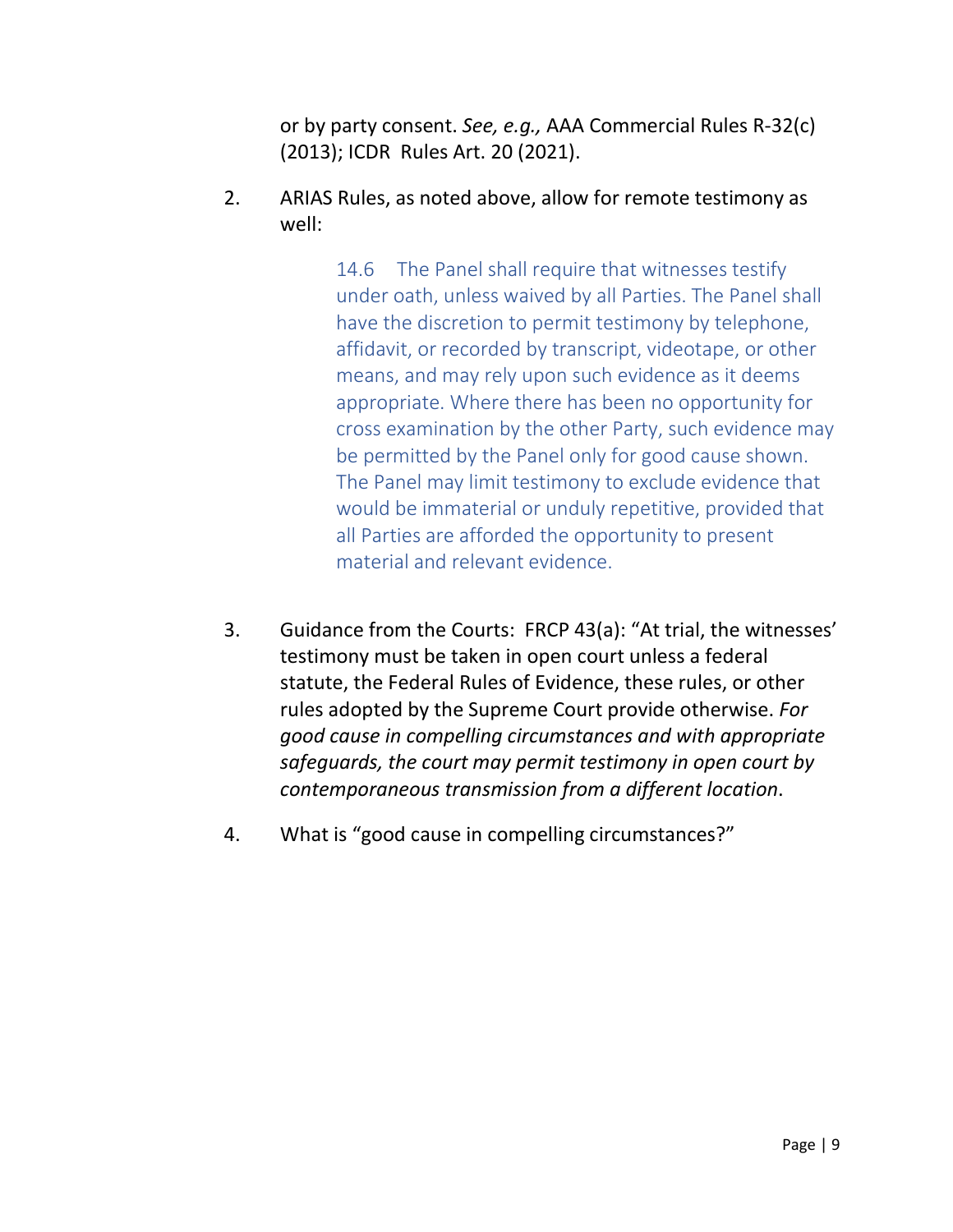*a) In re Alle, 2021 WL 3032712, \*5 (USDC CD Cal. July 19, 2021) (Covid-19 pandemic was good cause in compelling circumstances)*

*b) Even pre-Covid, courts could allow testimony by contemporaneous videoconference.* 

> (1) *Ever Win Int'l Corp. v. Prong, Inc*., 2017 WL 1654063, \*1 (USDC CD Cal. January 6, 2017) (where the trial was in California, the overseas and East Coast residencies of two witnesses presented good faith compelling circumstances. *Thomas v. Anderson*, 912 F.3d 971, 977 (7th Cir. 2018)

# *5.* What does it mean to have "appropriate safeguards?"

*a) "Rule 43(a)'s requirement that testimony occur in open court serves two purposes: (1) to ensure that the witness testimony may be tested by cross-examination, and (2) to allow the trier of fact to observe the demeanor of the witness." In re Alle, 2021 WL 3032712, \*5 (USDC CD Cal. July 19, 2021)*

- *b) In Re Alle, court required:*
	- (1) all witnesses be visible from the waist up;

(2) Documents, notes, and electronic devices forbidden in the room where the witness is testifying.

(3) Pre-trial testing conference to ensure access and functionality.

C. Witnesses whose only role is to be the company rep to get in "opinion" testimony.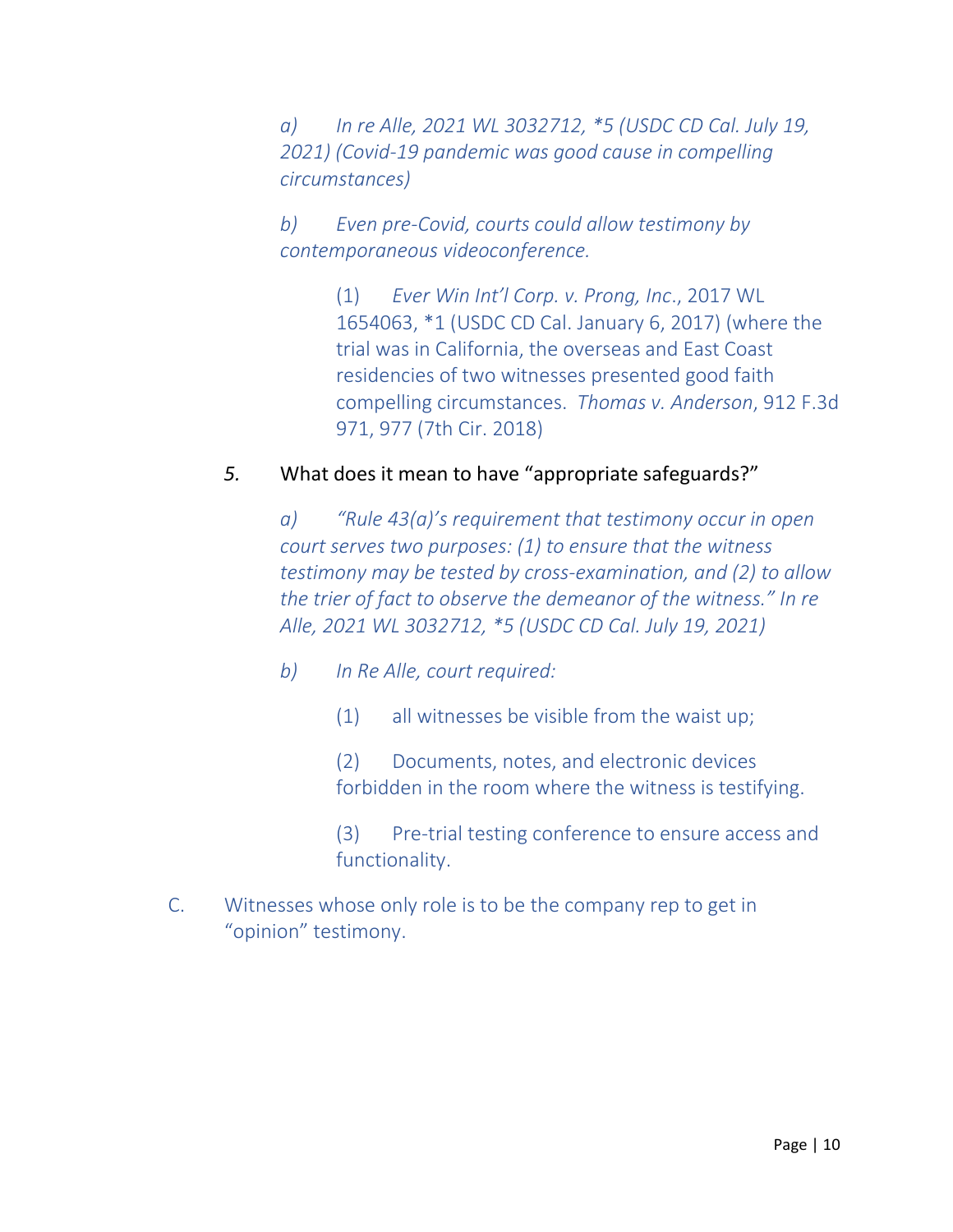# feature **Evidentiary Rules in Reinsurance Arbitrations**

*This article is based on a paper presented at the ARIAS 2009 Spring Conference.*

Patricia Taylor Fox





Wm. Gerald McElroy, Jr.

Some of the common evidentiary issues that may arise in a reinsurance arbitration and the principles underlying the applicable rules are discussed below.

Patricia Taylor Fox is an Assistant General Counsel at American International Group, Inc. Gerald McElroy, Jr. is a Partner at Zelle Hofmann Voebel & Mason LLP.

Patricia Taylor Fox Wm. Gerald McElroy, Jr.

# **Introduction**

Arbitration clauses in reinsurance agreements typically relieve the panel from having to follow strict rules of evidence. *See generally* Procedures for the Resolution of U.S. Insurance and Reinsurance Disputes § 14.3 (April 2004). Moreover, unless an arbitration agreement expressly provides otherwise, it is well settled that arbitrators "possess broad latitude to determine the procedures governing their proceedings, to hear or not hear additional evidence, to decide what evidence is relevant, material or cumulative, and otherwise to restrict the scope of evidentiary submissions." *Commercial Risk Reins. Co. v. Security Ins. Co. of Hartford*, 526 F. Supp. 2d 424 (S.D.N.Y. 2007); see also Uniform Arbitration Act § 15 (Arbitration Process) ("An arbitrator may conduct an arbitration in such manner as the arbitrator considers appropriate for a fair and expeditious disposition of the proceeding. The authority conferred upon the arbitrator includes the power to . . . determine the admissibility, relevance, materiality and weight of any evidence."). Given that reinsurance arbitrators are selected for their industry expertise, freeing them from the obligation to strictly follow evidentiary rules makes sense.

Still, arbitrators' authority to determine the procedures governing their proceedings is tempered by the requirement to hear evidence that is pertinent and material to the controversy. 9 U.S.C. § 10; *Nationwide Mutual Ins. Co. v. First State Ins. Co*., 213 F. Supp. 2d 10, 19 (D. Mass. 2002) ("Arbitrators are 'not bound to hear all of the evidence tendered by the parties,' though they 'must give each of the parties to the dispute an adequate opportunity to present its evidence and arguments.'"). And reinsurance arbitrations have become increasingly like litigation in the past several years, with the

result that arbitrators are increasing called upon to resolve evidentiary disputes. Often, these disputes are resolved in favor of "letting everything in," with the panel, like a judge, sifting through the evidence. The downside of such an approach is that it tends to lengthen the hearing, without necessarily increasing the fundamental fairness afforded the parties. Thus, while arbitrators need not strictly follow evidentiary rules, a grounding in the principles that underlie formal evidentiary rules is helpful in charting evidentiary issues that may arise in the course of the arbitration. Further, even if the arbitration panel ultimately decides to admit at the hearing evidence that would be precluded in court under federal or state rules of evidence, consideration of the rules and their rationale may affect the weight the arbitrators give to the contested evidence.

# **Guidance Provided By Evidentiary Rules In Reinsurance Arbitrations**

Some of the common evidentiary issues that may arise in a reinsurance arbitration and the principles underlying the applicable rules are discussed below.

# **Burden of Proof**

While not strictly speaking an evidentiary rule, the issue of who has the "burden of proof" is one that the panel frequently confronts. The party that has the "burden of proof" as to a claim or defense has the job of convincing the arbitrators – who are the triers of fact – of the correctness of its claim or defense.

The general rule in insurance cases is that the insured has the initial burden to show that its claim falls within the scope of its insurance policy and that once this burden has been met, the insurer has the burden of showing an exception or exclusion to coverage in order to defeat the claim.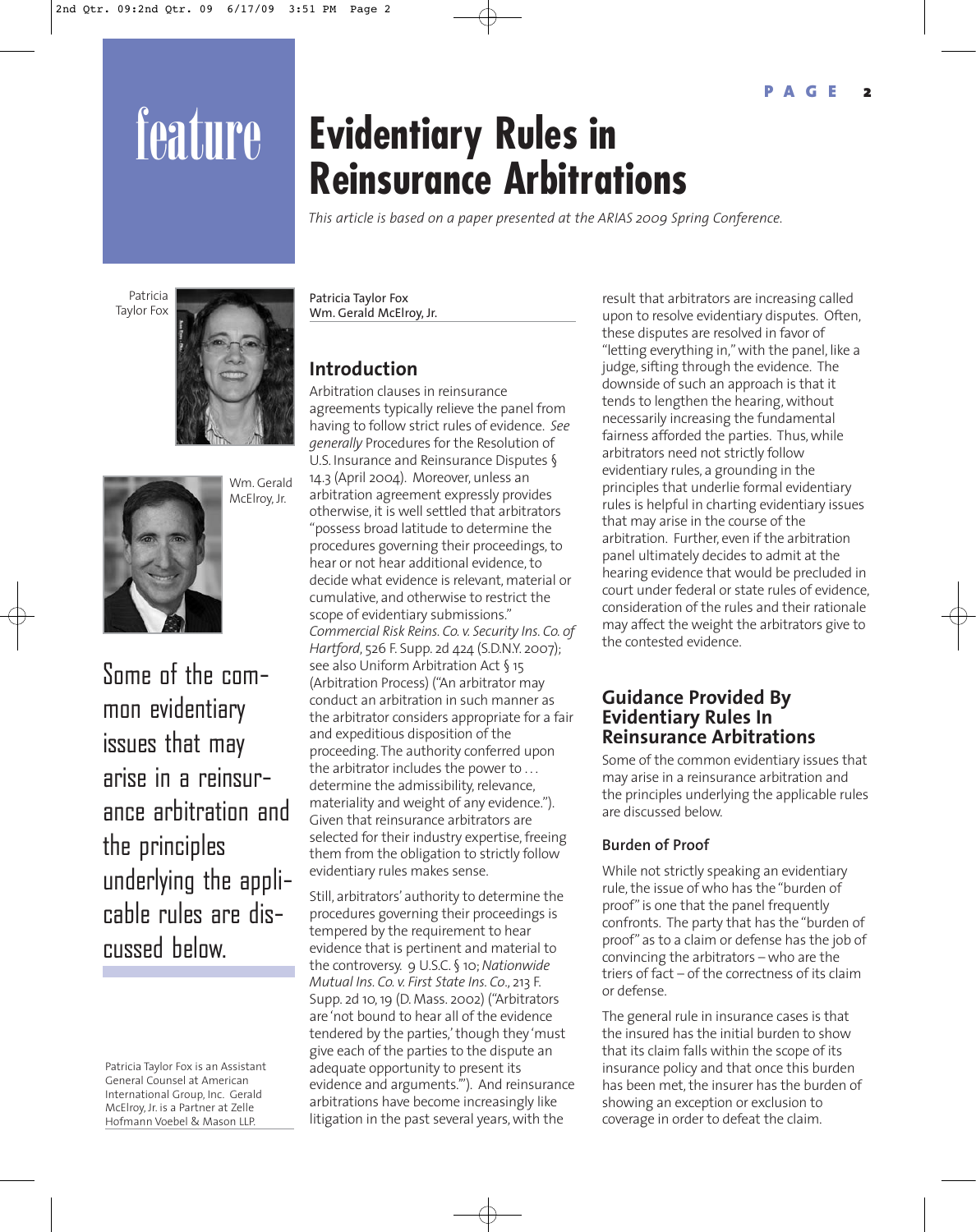# **3 PAGE**

*International Surplus Lines Ins. Co. v. Fireman's Fund Ins. Co*., 1992 WL 22223 (N.D.Ill. Jan. 31, 1992). Applied in reinsurance cases, this rule places on the cedent the initial burden to prove it "suffered a loss within the scope of its reinsurance coverage." *Commercial Union Ins. Co. v. Seven Provinces Ins. Co*., 217 F.3d 33, 38 (1st Cir. 2000). Where it applies, the follow the settlements doctrine eases the cedent's burden and allows the cedent to establish a "prima facie"<sup>2</sup> case by showing it paid a claim, at least a portion of which was covered by the reinsured policy. *Commercial Union v. Seven Provinces*, 217 F.3d at 38.

## **Relevance**

Evidence is "relevant" if it tends "to make the existence of any fact that is of consequence to the determination of the action more probable or less probable than it would be without the evidence." Federal Rules of Evidence ("FRE") 401. Thus, when a party seeks to present evidence, the first question is how does the evidence relate to the claims and defenses, or "is it relevant?"

In a litigation, relevant evidence is admissible (unless excluded for another reason), and evidence that is not relevant is excluded. Although evidence is relevant, courts may consider whether its relevance is "substantially outweighed by the danger of unfair prejudice, confusion of the issues, or misleading the jury, or by considerations of undue delay, waste of time, or needless presentation. FRE 403. In an arbitration, there is no jury to confuse, and arbitrators tend to trust their ability to "sort the wheat from the chaff." Thus, arbitrators tend to apply a more relaxed test of relevance than would a court, with the main limitation being restrictions on cumulative evidence that unduly prolongs the hearing.

FRE 406 codifies the common sense notion that evidence that a person has a routine practice or habit is relevant to the issue of whether that person acted in conformity with that practice on a particular occasion at issue. As a concrete example, a lack of notes regarding an allegedly important telephone call (the existence of which is disputed) would support a claim that such a call never took place if the persons who allegedly participated in the call had a practice of memorializing important calls in writing.<sup>3</sup>

One category of potentially relevant evidence that is generally considered "inadmissible" in court is settlements and offers to settle,

including statements made in the course of settlement negotiations, when that evidence is "offered to prove liability for, invalidity of, or amount of a claim that was disputed as to validity or amount, or to impeach through a prior inconsistent statement or contradiction." FRE 408. This rule is based in part on policy reasons – the desire to promote settlements – and in part on a recognition that individuals and companies may settle claims for a host of reasons, some of which have little to do with considerations of liability. *See* Notes of Advisory Committee on Federal Rules, Rule 408. Note that the rule would not require exclusion of evidence relating to settlement negotiations when offered to rebut, for example, a claim that a reinsurer failed without excuse to pay a claim. *See* FRE 408 ("This rule does not require exclusion if the evidence is offered for purposes not prohibited by subdivision (a). Examples of permissible purposes include... negating a contention of undue delay …"). Likewise, where the claim is not disputed as to validity or amount, a reinsurer who uses settlement negotiations to try and renegotiate its deal cannot shield its settlement communications under FRE 408 in a subsequent litigation involving that claim. *See* FRE 408 (evidence of settlement negotiations is "not admissible on behalf of any party, when offered to prove liability for, invalidity of, or amount of a claim *that was disputed as to validity or amount*. . .") (emphasis added); *see also In re B.D. Intern. Discount Corp*., 701 F.2d 1071, 1074 (2d Cir. 1983) (trial court properly admitted evidence of a conversation where debtor acknowledged accuracy of claim but sought to negotiate new payment schedule: "Rule 408 is limited to cases of 'compromising or attempting to compromise a claim which was disputed as to either validity or amount.' At the time of negotiation B.D.I. did not dispute Chase's claim; it was simply endeavoring to get more time in which to pay.").

#### **Hearsay**

"Hearsay' is a statement, other than one made by [the person making the statement] while testifying at the trial or hearing, offered in evidence to prove the truth of the matter asserted." FRE 801(c). Subject to certain exceptions, hearsay is

In an arbitration, there is no jury to confuse, and arbitrators tend to trust their ability to "sort the wheat from the chaff." Thus, arbitrators tend to apply a more relaxed test of relevance than would a court, with the main limitation being restrictions on cumulative evidence that unduly prolongs the hearing.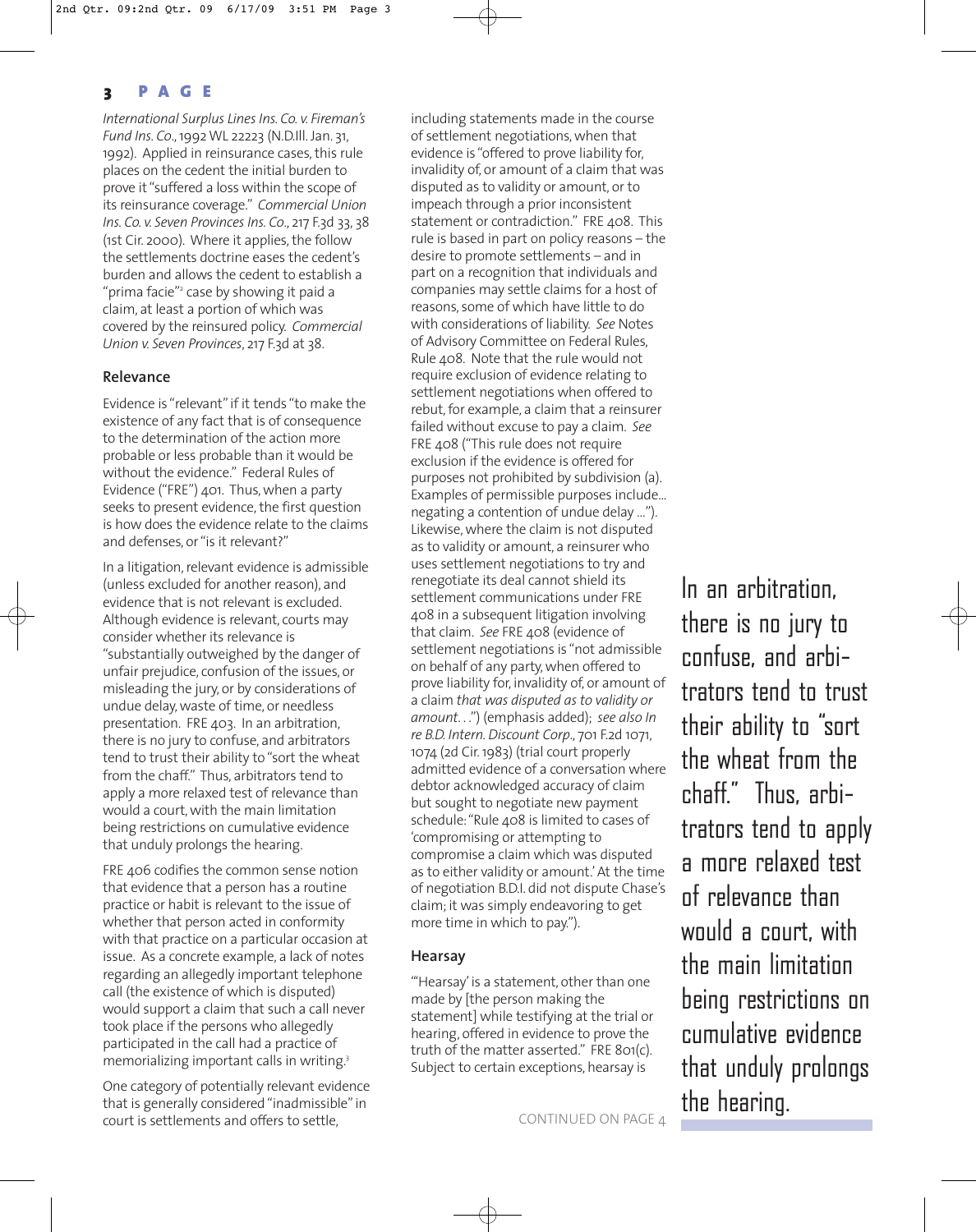As a practical mat- CONTINUED FROM PAGE 3 ter, arbitrators routinely allow hearsay testimony at arbitration hearings, and parties to an arbitration rarely raise this objection. Where such objections are made, however, understanding the rationale for the rule and its exceptions may assist the panel in deciding whether to admit or exclude this evidence.

not admissible in a federal or state court trial or hearing. By way of example, a federal judge would not permit cedent to elicit from one of its employees, John Smith, testimony that one of his co-workers, Sue Doe, told Smith that the reinsurance treaty negotiated by Doe was intended to cover certain claims if the purpose for eliciting this testimony is to prove that the treaty was intended to cover those claims. Other out of court statements that are hearsay include most written documents, such as minutes of a meeting, underwriting files, etc. The rationale for this rule is that where the statement is offered for its truth, the perception, memory and sincerity of the person who made the statement cannot be tested through cross-examination.

If a prior "out of court" statement is not being offered for its truth, it is not hearsay. By way of example, if a statement is offered to show the effect it had on the listener, it is not hearsay. For example, if Sue's statement is offered to prove Smith acted in good faith when he presented the claims to the treaty, then Sue's truthfulness in making the statement is a side issue, and her out of court statement would not be hearsay. Likewise, if the statement is being offered because the fact that it was made has its own significance (such as in the giving of notice of a claim), the statement is not hearsay. A witness's own prior statement is also not considered hearsay if the witness' prior statement is inconsistent with the trial testimony and was itself given under oath or is consistent with the trial testimony and is offered to rebut the claim or suggestion that the witness' trial testimony is newly fabricated. *See* FRE 801(d)(1). In federal and state court, an important exemption from the definition of hearsay is out of court statements of a party opponent. Thus, in a dispute with reinsurer, John Smith could testify (for cedent), regarding a statement made to him by a representative of reinsurer even if the purpose of the evidence is to prove the truth of that statement. *See* FRE  $801(d)(2)$ .

Even if offered for their truth, certain "hearsay" statements are admissible in federal court based on the rationale that the circumstances under which the statement is made give it some indicia of trustworthiness (in other words, the circumstances are such that the person making the statement is not likely to be lying). The question of whether the statement was in fact made, can be tested by cross-examination of the testifying witness who allegedly heard the out of court statement. Exceptions to the rule that hearsay is inadmissible include:

- Present sense impressions. These are statements "describing or explaining an event or condition made while the declarant was perceiving the event or condition, or immediately thereafter." FRE 803(1).
- Excited utterances. These are statements "relating to a startling event or condition made while the declarant was under the stress of excitement caused by the event or condition." FRE 803(2).
- Statements regarding "then existing mental, emotional, or physical condition." FRE 801(3). "I am angry," would be a statement of then existing emotional condition. "I *was* so angry," would not.
- Recorded recollections. These are "a memorandum or record concerning a matter about which a witness once had knowledge but now has insufficient recollection to enable the witness to testify fully and accurately," provided it is established that the witness created the record when the matter was fresh in the mind of the witness, and the record is accurate. FRE 801(5). For example, a witness might not remember all the questions she had when she underwrote a risk five years ago, but if she memorialized those questions in a note at the time of underwriting or when the questions were fresh in her mind, and can testify that the note is accurate, the note would be a recorded recollection.
- Business records. Although hearsay, business records are admissible if they are "made at or near the time by, or from information transmitted by, a person with knowledge, if kept in the course of a regularly conducted business activity, and if it was the regular practice of that business activity to make the memorandum, report, record or data compilation." FRE 801(6).

As a practical matter, arbitrators routinely allow hearsay testimony at arbitration hearings, and parties to an arbitration rarely raise this objection. Where such objections are made, however, understanding the rationale for the rule and its exceptions may assist the panel in deciding whether to admit or exclude this evidence.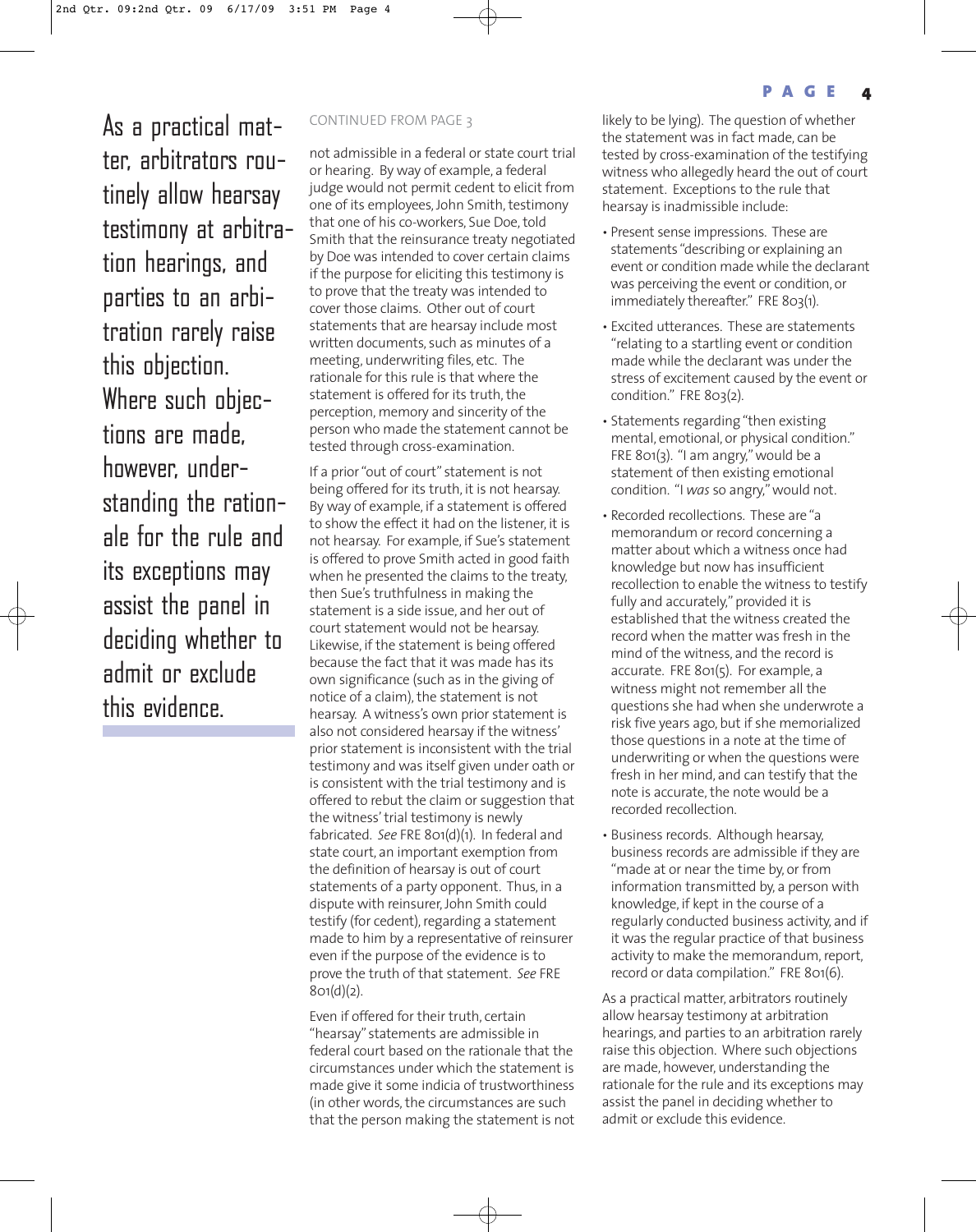## **5 PAGE**

## **Expert Testimony**

Because reinsurance arbitrators are chosen for their industry knowledge, reinsurance arbitrations commonly proceed without the need for separately retained expert witnesses. Sometimes, however, the parties will request an opportunity to present expert evidence, and the panel may grant that request.

Under the Federal Rules of Evidence, a witness "qualified as an expert by knowledge, skill, experience, training, or education," may provide his or her expert opinion on a fact in issue "if (1) the testimony is based upon sufficient facts or data, (2) the testimony is the product of reliable principles and methods, and (3) the witness has applied the principles and methods reliably to the facts of the case." FRE 702. The facts or data that the witness relies upon in forming its opinions "may be those perceived by or made known to the expert at or before the hearing." During cross examination, the expert may be required to disclose the facts or data he or she relied upon, including any privileged communications shown to the expert.

#### **Privilege**

In a reinsurance arbitration, the issue of whether a document or other evidence is privileged will generally be governed by State law. The attorney-client privilege and work product doctrine are two of the most commonly asserted privileges in reinsurance arbitrations. Disclosure of a privileged document or other privileged information can cause the privilege to be forever lost. Likewise, a determination that a document is not privileged can have consequences beyond the arbitration in question.

In reinsurance arbitrations, reinsurers may seek discovery of privileged communications between the cedent and the attorneys who acted on cedent's behalf in connection with an underlying coverage dispute, asserting that disclosure of these otherwise privileged communications are mandated under the access to records clause or that the disclosure of such communications is protected (and does not waive the privilege) based on a "common interest" between the cedent and its reinsurer.<sup>4</sup>

By and large, courts have rejected reinsurer's claims that the access to records clause, as commonly worded, requires the cedent to disclose to its reinsurers privileged documents regarding the underlying claim. *See North River Ins. Co. v. Philadelphia Reins. Corp*., 797 F. Supp. 363, 369 (D.N.J. 1992) ("Although a reinsured may contractually be bound to provide its reinsurer with all documents or information in its possession that may be relevant to the underlying claim adjustment and coverage determination, absent more explicit language, it does not through a claims cooperation clause give up wholesale its right to preserve the confidentiality of any consultation it may have with its attorney concerning the underlying claim and its coverage determination.").

Case law is mixed on the issue of whether a cedent's disclosure of otherwise privileged communications (about the underlying claim) to its reinsurer is protected based on the "common interest" of the cedent and reinsurer. *See Durham Industries Inc. v. North River Ins. Co*., 1980 WL 112701 (S.D.N.Y. Nov. 21, 1980) (finding common interest between cedent and reinsurer sufficient to preserve the attorney-client privilege); *Great American Surplus Lines Insurance Co. v. Ace Oil Co*., 120 F.R.D. 533 (E.D. Cal. 1988) (same). *But see Reliance Ins. Co. v. American Lintex Corp*., 2001 WL 604080 (S.D.N.Y. June 1, 2001) (no common interest); *American Re-Ins. Co. v. United States Fidelity & Guar. Co.,* 40 A.D.3d 486, 837 N.Y.S.2d 616, 621 (App. Div. 1st Dep't 2007) (same).

The Federal Rules of Evidence were recently (December 2008) amended to allow a federal court to "order that the privilege or protection is not waived by disclosure connected with the litigation pending before the court." FRE 502(d). If the court issues such an order, disclosure in the federal proceeding will not be deemed a waiver in "any other Federal or State proceeding." FRE 502(d). In contrast, an agreement solely between the parties as to the effect of disclosure will not be binding upon nonparties unless the agreement is so ordered by the court. See FRE 502(e). The non-waiver protections of FRE 502(d) and (e) are new. It is not clear whether courts would accord the same protections to similar orders issued as part of an arbitration.

#### **Practical Observations Concerning The Role of Evidentiary Rules in Reinsurance Arbitrations**

Based on the discussion above and general knowledge concerning reinsurance arbitrations, the following points can be made about the role of rules of evidence in reinsurance arbitrations:

**First**, one size does not fit all. As the discussion above demonstrates, the rules of evidence do have a potentially meaningful role in reinsurance arbitrations. However, the role of these rules and their impact on a reinsurance arbitration depends on the nature of the arbitration and the evidentiary issues raised. An arbitration involving a relatively small amount of money and issues which can be resolved simply by reference to the custom and practice in the industry may be best resolved under a streamlined procedure with little consideration of rules of evidence. By contrast, a reinsurance arbitration involving large dollar amounts and complex scientific and expert testimony may benefit from a more careful consideration of the rules of evidence.

**Second**, the composition of the arbitration panel will have an impact on the role of rules of evidence in reinsurance arbitrations. A panel that includes current or retired practicing lawyers or former judges is more apt to recognize the value of the rules of evidence as a framework for resolving evidentiary issues even if they are not strictly applied. Further, such lawyers are experienced in the application of the rules of evidence and are thus apt to be more comfortable in applying them in the arbitration setting. By contrast, a panel composed exclusively of nonlawyers who are well-versed in the "custom and practice" at issue in the arbitration may be more disposed to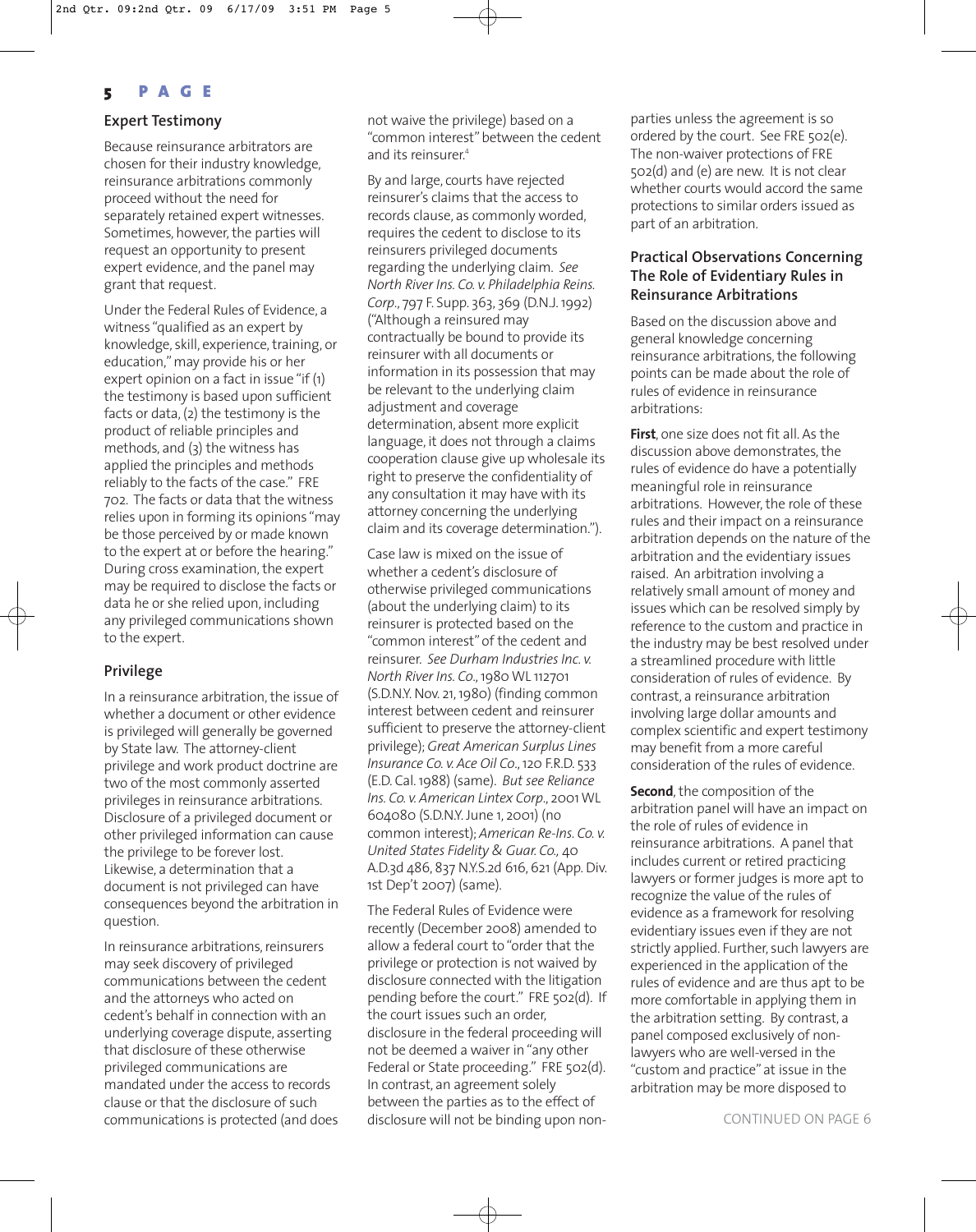Tenth, if the deter- CONTINUED FROM PAGE 5 mination of whether to admit evidence is a close call, and does not involve an assertion of privilege, the arbitration panel should err on the side of admitting evidence. With the exception of the admission of evidence that is unduly prejudicial or inflammatory, an arbitration award is more likely to be vacated based on a decision to exclude "pertinent and material" evidence than a decision to admit evidence.

view compliance with rules of evidence an impediment to consideration of evidence that is normally accepted in the business world. Parties to an arbitration should, of course, be mindful of this point in the arbitration selection process. If the dispute involves very complex issues which are likely to result in thorny evidentiary disputes, there is some benefit to selecting an umpire who is well-versed in rules of evidence.

**Third**, it is simplistic to view the rules of evidence as simply a vehicle to exclude evidence that would otherwise be admitted under a very loose standard for admissibility of evidence. In fact, the rules of evidence may provide a very useful framework for arbitrators to consider thorny evidentiary issues that would otherwise be very difficult to navigate.

**Fourth**, the arbitration panel should not exclude evidence based upon a technical or procedural rule that has not been made clear to the parties in advance. The problems posed by such a ruling are illustrated in Harvey Aluminum v. United Steelworkers of America, 263 F. Supp. 488 (C.D.Cal. 1967), where the court held that the arbitrator's exclusion of evidence on the ground that it was improperly offered as rebuttal evidence as opposed to being offered during the party's case in chief violated §10(c) of the Federal Arbitration Act. According to the court, it "would not be fair to preclude material evidence based on some technical rule of evidence without some warning that the rules of evidence or some portion thereof would be followed in the arbitration hearing." 263 F. Supp. at 492.

**Fifth**, consideration should be given to potential evidentiary issues in advance of the arbitration hearing. To the extent there are major evidentiary issues to be addressed at the hearing, the arbitration panel is well served by a thorough briefing of the issues in advance of the hearing.

**Sixth**, the arbitration panel should be evenhanded in its application of rules of evidence. Given the wide discretion afforded to reinsurance arbitration panels, the arbitrators may choose to consider carefully or virtually ignore the rules of evidence in making evidentiary determinations without fear that their award will be vacated on appeal. However, the arbitrators should be careful not to apply (or decide not to apply)

evidentiary rules differently for one party than another. For example, the panel should avoid permitting counsel for one of the parties to ask his or her witness leading questions on an important issue, while precluding such questions when posed by counsel for the other party.<sup>5</sup> Even if an uneven application of evidentiary rules does not constitute a basis for vacating the panel's award, it seriously taints the reinsurance arbitration process and can lead to cynicism about the fairness of the process.

**Seventh**, while the arbitration panel has very broad discretion in resolving evidentiary issues at a reinsurance arbitration, consideration of evidence on an ex parte basis is prohibited. See, e.g., Goldfinger v. Lisker, 68 N.Y.2d 225, 508N.Y.S.2d 159 (1970) (vacating an award where an ex parte communication between one party and the arbitrator deprived the other party of the opportunity to respond and created the appearance of impropriety).

**Eighth**, counsel for the parties in a reinsurance arbitration should recognize there is in some circumstances a value to raising objections based on rules of evidence even if the panel ultimately rules in its discretion to admit the evidence at issue. For example, counsel may object to the admissibility of testimony from a proposed expert on the ground that the expert lacks the qualifications to render the opinions offered. Even if the challenge is unsuccessful, counsel has the opportunity to demonstrate why the expert's opinion should be given limited (if any) weight. The same point can be made with respect to hearsay evidence.

**Ninth**, the arbitration panel and counsel for the parties should be sensitive to the necessity to avoid over-litigating the case by non-productive wrangling over evidentiary issues. There is, as previously stated, a benefit to consideration of evidentiary rules in reinsurance arbitrations since the rules may further the goal of reaching a fair and just result. However, evidentiary rules can easily be abused by litigants who raise evidentiary objections at every juncture (regardless of the merits) and call for a literal and strict application of evidentiary rules in all instances in which their client's interests are furthered. By failing to exercise discretion in raising evidentiary objections, counsel may lose the benefit of evidentiary rules with respect to issues where the litigant's position is strong.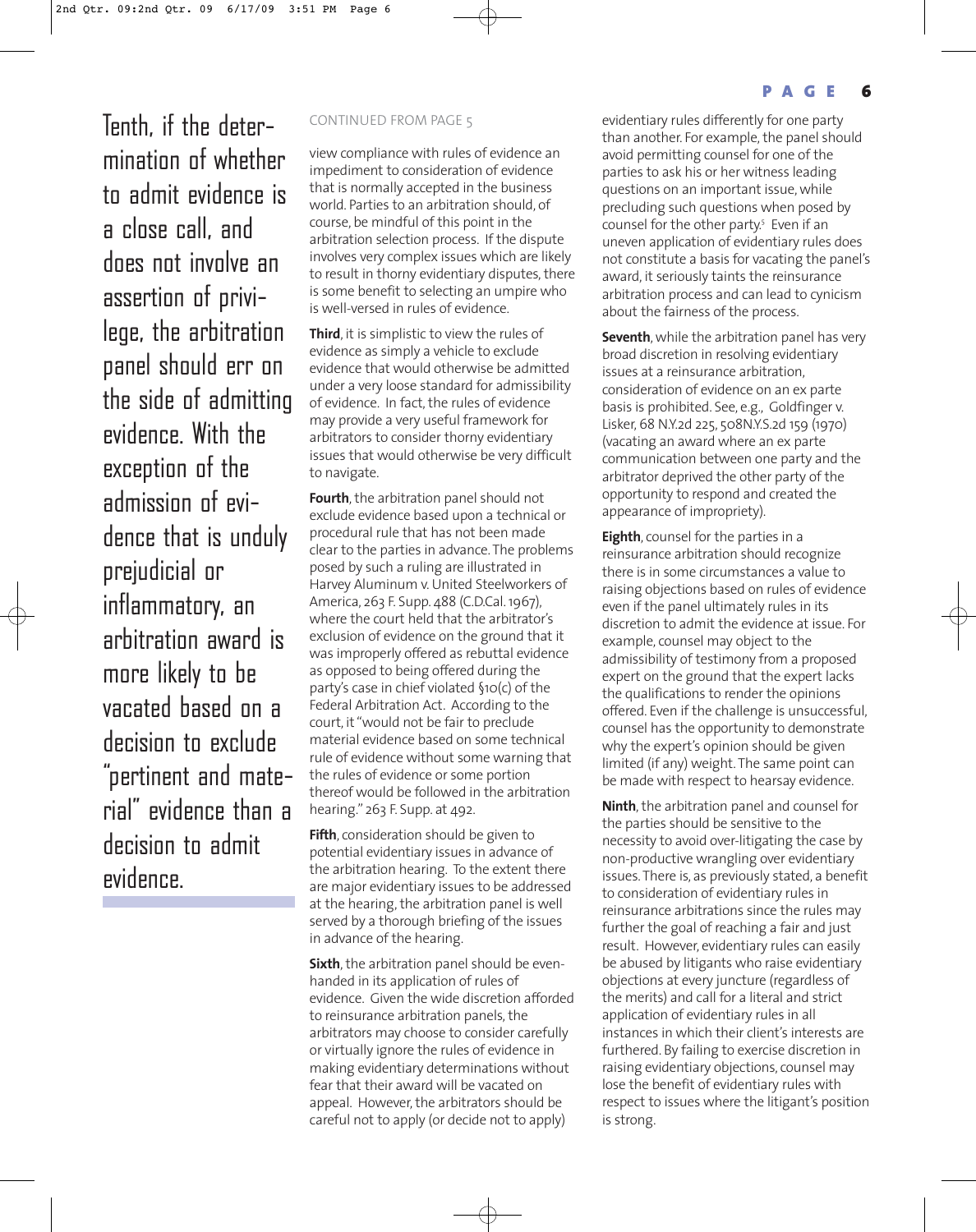# **7 PAGE**

**Tenth**, if the determination of whether to admit evidence is a close call, and does not involve an assertion of privilege, the arbitration panel should err on the side of admitting evidence. With the exception of the admission of evidence that is unduly prejudicial or inflammatory, an arbitration award is more likely to be vacated based on a decision to exclude "pertinent and material" evidence than a decision to admit evidence. In admitting evidence that is subject to a credible challenge, the arbitration panel can add the qualification that the objections will be considered in the context of the weight to be given to the evidence.

Finally, there is an interesting interplay between the role of rules of evidence in reinsurance arbitrations and the arbitrators' own knowledge of the custom and practice in the industry. While the terms of reinsurance agreements frequently emphasize the importance of such knowledge of custom and practice in the resolution of disputes, it is also important to be mindful of the guidance evidentiary rules may provide in the way in which evidence of custom and practice is presented at the arbitration.

- 1 Any views expressed in this article are those of the authors and do not necessarily reflect those of AIG, Zelle Hofmann or Zelle Hofmann's clients.
- 2 "Prima facie" evidence is evidence that is adequate to prove the case of the party with the initial burden of proof, absent substantial opposing evidence.
- 3 Of course, the weight of evidence is a different issue than its admissibility, and the weight to be assigned to this evidence would vary on a case by case basis.
- 4 For a more detailed discussion of this issue, see John M. Nonna and Patricia A. Taylor, Considerations in an Insurers' Disclosure of Privileged Documents to Its Reinsurers, Journal of Insurance Coverage, Vol. 3, No. 3 (Summer 2000), at page 104.
- 5 In general, the rules discourage the use of leading questions (questions that suggest the answer) on direct examination except for background or truly uncontroverted issues. Leading questions are generally permitted on cross examination. FRE 611(c).



# **ARIAS•U.S. Spring Training** *Moves to the West Coast!*

**Every few years, it is only fair to provide members in the western half of the country a closer venue for a spring conference. Therefore, the 2010 ARIAS•U.S. Spring Conference will**

**take place at the historic Hotel del Coronado in Coronado, California, just over the bridge from San Diego.**

**A National Historic Landmark, the Hotel del Coronado opened in 1888 and has, over time, become the**

**most famous hotel in the West, serving as a vacation spot for celebrities from around the World and as the location for many movies, including the award-winning** *Some Like It Hot* **with Marilyn Monroe in 1958.**

**The Del sits at the edge of the Pacific Ocean (just down the beach from the Navy Seals training area). It provides excellent meeting facilities and, after a complete renovation, offers outstanding restaurants and accommodations.** 

**Planning for the training sessions has not yet begun, but you can be sure that it will be, as always, the best arbitration training available.** 

**So, mark your calendars for May 5-7, 2010. You will not want to miss this historic event!**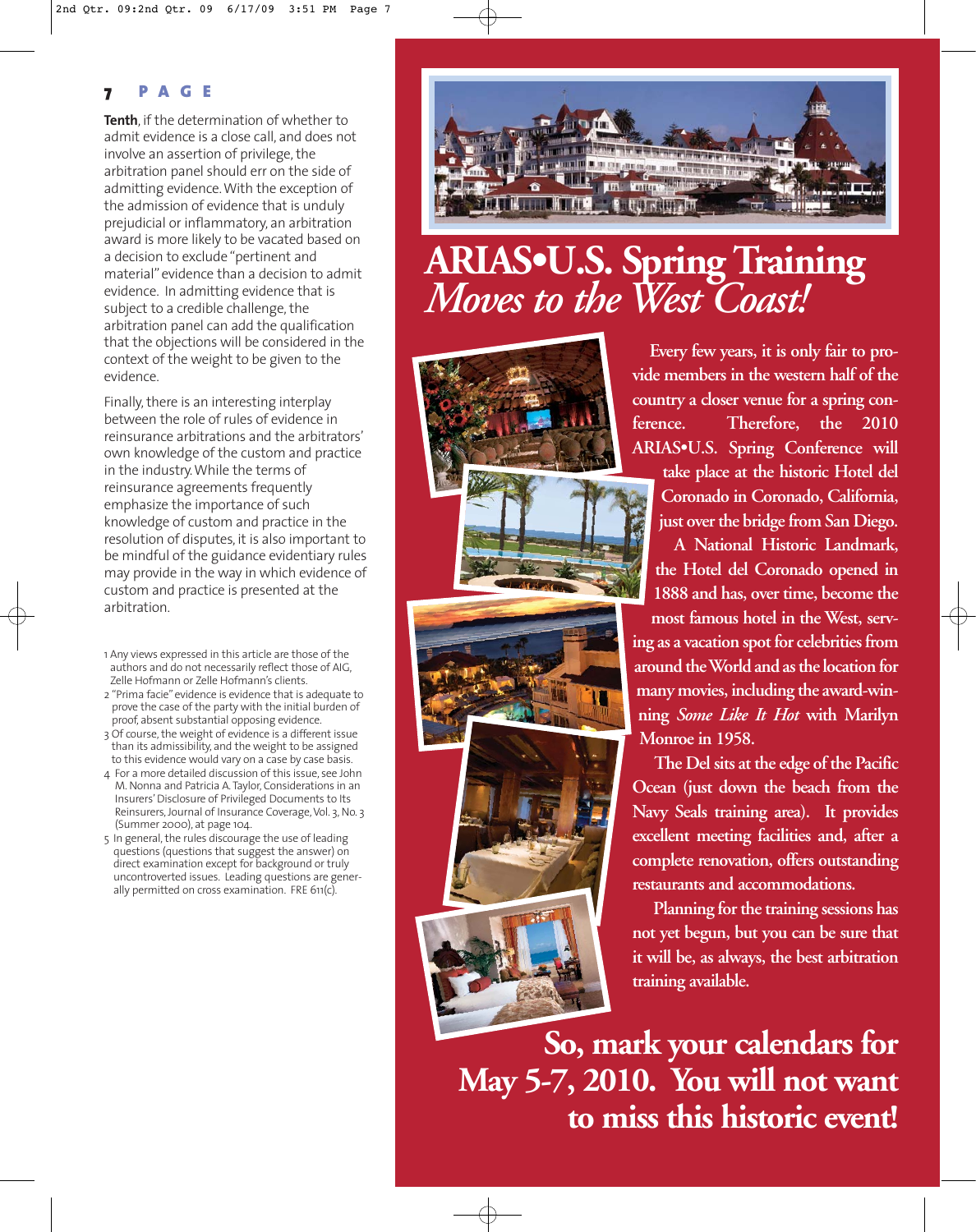2017 WL 1654063 Only the Westlaw citation is currently available. United States District Court, C.D. California. [EVER WIN INT'L CORP.](http://www.westlaw.com/Search/Results.html?query=advanced%3a+OAID(5028864240)&saveJuris=False&contentType=BUSINESS-INVESTIGATOR&startIndex=1&contextData=(sc.Default)&categoryPageUrl=Home%2fCompanyInvestigator&originationContext=document&vr=3.0&rs=cblt1.0&transitionType=DocumentItem)

v.

[PRONG, INC.](http://www.westlaw.com/Search/Results.html?query=advanced%3a+OAID(5038059845)&saveJuris=False&contentType=BUSINESS-INVESTIGATOR&startIndex=1&contextData=(sc.Default)&categoryPageUrl=Home%2fCompanyInvestigator&originationContext=document&vr=3.0&rs=cblt1.0&transitionType=DocumentItem) Case No. CV 15–6433 DMG (GJSx) | Filed 01/06/2017

#### **Attorneys and Law Firms**

[Frank Frisenda, Jr.,](http://www.westlaw.com/Link/Document/FullText?findType=h&pubNum=176284&cite=0102264001&originatingDoc=I4c52e110300111e79eadef7f77b52ba6&refType=RQ&originationContext=document&vr=3.0&rs=cblt1.0&transitionType=DocumentItem&contextData=(sc.UserEnteredCitation)) Frisenda Quinton and Nicholson, Los Angeles, CA, for Ever Win Int'l Corp.

[Mark J. Rosenbaum,](http://www.westlaw.com/Link/Document/FullText?findType=h&pubNum=176284&cite=0228472201&originatingDoc=I4c52e110300111e79eadef7f77b52ba6&refType=RQ&originationContext=document&vr=3.0&rs=cblt1.0&transitionType=DocumentItem&contextData=(sc.UserEnteredCitation)) [Elsa M. Horowitz–Klausner,](http://www.westlaw.com/Link/Document/FullText?findType=h&pubNum=176284&cite=0337017301&originatingDoc=I4c52e110300111e79eadef7f77b52ba6&refType=RQ&originationContext=document&vr=3.0&rs=cblt1.0&transitionType=DocumentItem&contextData=(sc.UserEnteredCitation)) Wolf Rifkin Shapiro Schulman and Rabkin LLP, Los Angeles, CA, [Robert M. Linn,](http://www.westlaw.com/Link/Document/FullText?findType=h&pubNum=176284&cite=0234009201&originatingDoc=I4c52e110300111e79eadef7f77b52ba6&refType=RQ&originationContext=document&vr=3.0&rs=cblt1.0&transitionType=DocumentItem&contextData=(sc.UserEnteredCitation)) Cohen and Grigsby PC, Pittsburgh, PA, for Prong, Inc.

#### **Proceedings: IN CHAMBERS—ORDER RE PLAINTIFF'S MOTIONS** *IN LIMINE* **[57, 58]**

#### [DOLLY M. GEE,](http://www.westlaw.com/Link/Document/FullText?findType=h&pubNum=176284&cite=0189083901&originatingDoc=I4c52e110300111e79eadef7f77b52ba6&refType=RQ&originationContext=document&vr=3.0&rs=cblt1.0&transitionType=DocumentItem&contextData=(sc.UserEnteredCitation)) UNITED STATES DISTRICT JUDGE

**\*1** The Court has duly considered the parties' written submissions in support of and in opposition to Plaintiff Ever Win International Corp.'s ("Ever Win") motions *in limine* ("MIL"), and now issues the following rulings.

#### **I.**

#### **DISCUSSION**

#### **A. Ever Win's MIL 1 [57]**

Ever Win seeks to exclude from admission at trial the affidavit testimony of Eric Pozin and George Du, on the ground that such testimony is prejudicial to Ever Win's

right of confrontation and cross-examination. MIL 1 at 3. Ever Win explains that the right to confront and cross-examine witnesses is a fundamental right, and that the affidavit testimony must therefore be excluded. *Id.* at  $4-5.$ 

Defendant and Counterclaimant Prong, Inc. ("Prong") "does not oppose ... in principal but reserves the right to call" Du and Pozin in person or via videoconference, permission from the Court pending. MIL 1 Limited Opposition ("Limited Opposition") at 2. Because Prong does not oppose MIL 1 and because the affidavits are inadmissible, the Court **GRANTS** MIL 1. Prong will not be permitted to introduce affidavit testimony of Du or Pozin at trial.

#### **B. Videoconferencing**

Prong lodges a separate request in its Limited Opposition that Du and Pozin be permitted to testify by videoconference. In support, Prong asserts that Du lives in "the Far East," Pozin lives in Massachusetts, and that both witnesses are material to the issues to be decided at trial. *Id.*

[Federal Rule of Civil Procedure 43](http://www.westlaw.com/Link/Document/FullText?findType=L&pubNum=1000600&cite=USFRCPR43&originatingDoc=I4c52e110300111e79eadef7f77b52ba6&refType=LQ&originationContext=document&vr=3.0&rs=cblt1.0&transitionType=DocumentItem&contextData=(sc.UserEnteredCitation)) provides that witness testimony at trial "must be taken in open court unless a federal statute, the Federal Rules of Evidence, the [Federal Rules of Civil Procedure], or other rules adopted by the Supreme Court provide otherwise." [Fed. R. Civ. P.](http://www.westlaw.com/Link/Document/FullText?findType=L&pubNum=1000600&cite=USFRCPR43&originatingDoc=I4c52e110300111e79eadef7f77b52ba6&refType=LQ&originationContext=document&vr=3.0&rs=cblt1.0&transitionType=DocumentItem&contextData=(sc.UserEnteredCitation))   $43(a)$ . If "good cause in compelling circumstances" is shown, "the court may permit testimony in open court by contemporaneous transmission from a different location." *Id.* The Advisory Committee Notes further supply that "[t]he importance of presenting live testimony in court cannot be forgotten" because "[t]he very ceremony of trial and the presence of the factfinder may exert a powerful force for truthtelling" and "[t]he opportunity to judge the demeanor of a witness face-to-face is accorded great value in our tradition." [Fed. R. Civ. P. 43](http://www.westlaw.com/Link/Document/FullText?findType=L&pubNum=1000600&cite=USFRCPR43&originatingDoc=I4c52e110300111e79eadef7f77b52ba6&refType=LQ&originationContext=document&vr=3.0&rs=cblt1.0&transitionType=DocumentItem&contextData=(sc.UserEnteredCitation)) advisory committee notes to 1996 Amendment. Accordingly, "[t]ransmission cannot be justified merely by showing that it is inconvenient for the witness to attend the trial." *Id.*

Here, Du's overseas residency and Pozin's East Coast residency present good faith compelling circumstances. *See Palmer v. Valdez*[, 560 F.3d 965, 972–73 \(9th Cir.](http://www.westlaw.com/Link/Document/FullText?findType=Y&serNum=2018419672&pubNum=0000506&originatingDoc=I4c52e110300111e79eadef7f77b52ba6&refType=RP&fi=co_pp_sp_506_972&originationContext=document&vr=3.0&rs=cblt1.0&transitionType=DocumentItem&contextData=(sc.UserEnteredCitation)#co_pp_sp_506_972)  [2009\)](http://www.westlaw.com/Link/Document/FullText?findType=Y&serNum=2018419672&pubNum=0000506&originatingDoc=I4c52e110300111e79eadef7f77b52ba6&refType=RP&fi=co_pp_sp_506_972&originationContext=document&vr=3.0&rs=cblt1.0&transitionType=DocumentItem&contextData=(sc.UserEnteredCitation)#co_pp_sp_506_972) ("[T]he jury would [not be disadvantaged] in evaluating the demeanor of a witness appearing via telephone or video. One might posit that in an ideal world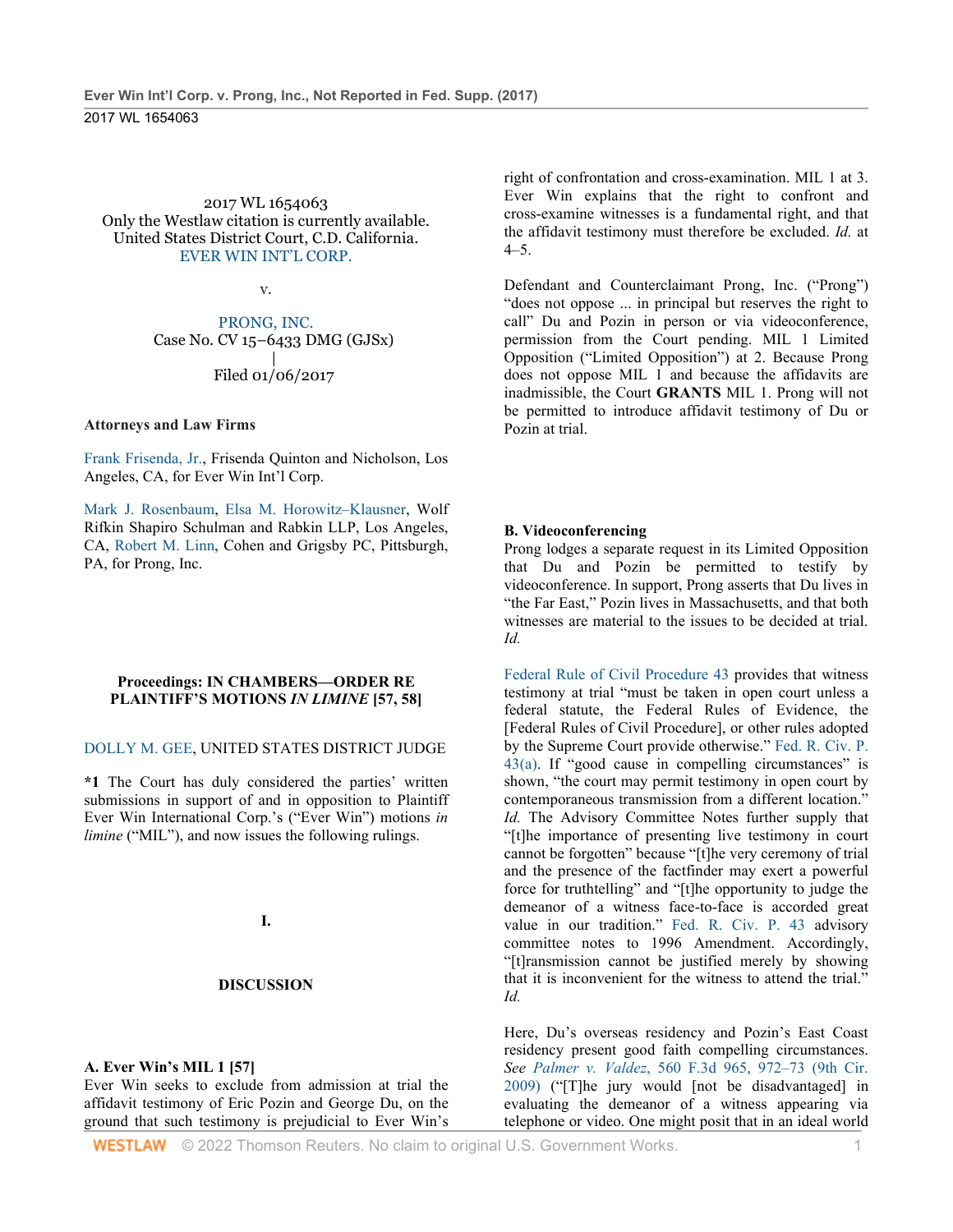having the fact-finder view the witnesses in person permits a better evaluation of credibility.... But, even that assumption is not universally held."); *id.* [at 973](http://www.westlaw.com/Link/Document/FullText?findType=Y&serNum=2018419672&pubNum=0000506&originatingDoc=I4c52e110300111e79eadef7f77b52ba6&refType=RP&fi=co_pp_sp_506_973&originationContext=document&vr=3.0&rs=cblt1.0&transitionType=DocumentItem&contextData=(sc.UserEnteredCitation)#co_pp_sp_506_973) (discussing discovery and evidentiary rules' anticipation of out-of-court testimony, and citing Supreme Court and Ninth Circuit case l[aw](https://1.next.westlaw.com/Link/RelatedInformation/Flag?documentGuid=I061f9f8c798411d98c82a53fc8ac8757&transitionType=InlineKeyCiteFlags&originationContext=docHeaderFlag&Rank=0&ppcid=a24eddc121004246a04311a335df4ada&contextData=(sc.UserEnteredCitation)) permitting telephonic and audiovisual testimony); *[Beltran–Tirado v. I.N.S.](http://www.westlaw.com/Link/Document/FullText?findType=Y&serNum=2000364029&pubNum=0000506&originatingDoc=I4c52e110300111e79eadef7f77b52ba6&refType=RP&fi=co_pp_sp_506_1186&originationContext=document&vr=3.0&rs=cblt1.0&transitionType=DocumentItem&contextData=(sc.UserEnteredCitation)#co_pp_sp_506_1186)*, 213 [F.3d 1179, 1186 \(9th Cir. 2000\)](http://www.westlaw.com/Link/Document/FullText?findType=Y&serNum=2000364029&pubNum=0000506&originatingDoc=I4c52e110300111e79eadef7f77b52ba6&refType=RP&fi=co_pp_sp_506_1186&originationContext=document&vr=3.0&rs=cblt1.0&transitionType=DocumentItem&contextData=(sc.UserEnteredCitation)#co_pp_sp_506_1186) (upholding Missouri witness' telephonic testimony in San Diego hearing where witness was under oath and subject to cross-examination (citing [Fed. R. Civ. P. 43\(a\);](http://www.westlaw.com/Link/Document/FullText?findType=L&pubNum=1000600&cite=USFRCPR43&originatingDoc=I4c52e110300111e79eadef7f77b52ba6&refType=LQ&originationContext=document&vr=3.0&rs=cblt1.0&transitionType=DocumentItem&contextData=(sc.UserEnteredCitation)) *[Alderman v. SEC](http://www.westlaw.com/Link/Document/FullText?findType=Y&serNum=1997027863&pubNum=0000506&originatingDoc=I4c52e110300111e79eadef7f77b52ba6&refType=RP&fi=co_pp_sp_506_288&originationContext=document&vr=3.0&rs=cblt1.0&transitionType=DocumentItem&contextData=(sc.UserEnteredCitation)#co_pp_sp_506_288)*, 104 [F.3d 285, 288 n.4 \(9th Cir. 1997\)\)](http://www.westlaw.com/Link/Document/FullText?findType=Y&serNum=1997027863&pubNum=0000506&originatingDoc=I4c52e110300111e79eadef7f77b52ba6&refType=RP&fi=co_pp_sp_506_288&originationContext=document&vr=3.0&rs=cblt1.0&transitionType=DocumentItem&contextData=(sc.UserEnteredCitation)#co_pp_sp_506_288)); *[Warner v. Cate](http://www.westlaw.com/Link/Document/FullText?findType=Y&serNum=2036823314&pubNum=0000999&originatingDoc=I4c52e110300111e79eadef7f77b52ba6&refType=RP&originationContext=document&vr=3.0&rs=cblt1.0&transitionType=DocumentItem&contextData=(sc.UserEnteredCitation))*, No. [2015 WL 4645019, at \\*1 \(E.D. Cal. Aug. 4, 2015\)](http://www.westlaw.com/Link/Document/FullText?findType=Y&serNum=2036823314&pubNum=0000999&originatingDoc=I4c52e110300111e79eadef7f77b52ba6&refType=RP&originationContext=document&vr=3.0&rs=cblt1.0&transitionType=DocumentItem&contextData=(sc.UserEnteredCitation)) ("[G]ood cause and compelling circumstances may exist where a significant geographic distance separates the witness from the [lo](https://1.next.westlaw.com/Link/RelatedInformation/Flag?documentGuid=I1416d2fd55d711d997e0acd5cbb90d3f&transitionType=InlineKeyCiteFlags&originationContext=docHeaderFlag&Rank=0&ppcid=a24eddc121004246a04311a335df4ada&contextData=(sc.UserEnteredCitation))cation of court proceedings) (collecting cases); *[Official Airline Guides, Inc. v.](http://www.westlaw.com/Link/Document/FullText?findType=Y&serNum=1991029552&pubNum=0000345&originatingDoc=I4c52e110300111e79eadef7f77b52ba6&refType=RP&fi=co_pp_sp_345_1398&originationContext=document&vr=3.0&rs=cblt1.0&transitionType=DocumentItem&contextData=(sc.UserEnteredCitation)#co_pp_sp_345_1398)  [Churchfield Publications, Inc.](http://www.westlaw.com/Link/Document/FullText?findType=Y&serNum=1991029552&pubNum=0000345&originatingDoc=I4c52e110300111e79eadef7f77b52ba6&refType=RP&fi=co_pp_sp_345_1398&originationContext=document&vr=3.0&rs=cblt1.0&transitionType=DocumentItem&contextData=(sc.UserEnteredCitation)#co_pp_sp_345_1398)*, 756 F. Supp. 1393, 1398 [n.2 \(D. Or. 1990\),](http://www.westlaw.com/Link/Document/FullText?findType=Y&serNum=1991029552&pubNum=0000345&originatingDoc=I4c52e110300111e79eadef7f77b52ba6&refType=RP&fi=co_pp_sp_345_1398&originationContext=document&vr=3.0&rs=cblt1.0&transitionType=DocumentItem&contextData=(sc.UserEnteredCitation)#co_pp_sp_345_1398) *aff'd*,[6 F.3d 1385 \(9th Cir. 1993\)](http://www.westlaw.com/Link/Document/FullText?findType=Y&serNum=1993193258&pubNum=0000506&originatingDoc=I4c52e110300111e79eadef7f77b52ba6&refType=RP&originationContext=document&vr=3.0&rs=cblt1.0&transitionType=DocumentItem&contextData=(sc.UserEnteredCitation)) (overruling objection to telephonic testimony of witness in United Kingdom where testimony was made in open court and under oath). Further, so long as Du and Pozin provide live testimony (albeit by videoconference) during trial, testify under oath, and are subject to cross-examination, appropriate safeguards exist. *[Palmer](http://www.westlaw.com/Link/Document/FullText?findType=Y&serNum=2018419672&pubNum=0000506&originatingDoc=I4c52e110300111e79eadef7f77b52ba6&refType=RP&fi=co_pp_sp_506_973&originationContext=document&vr=3.0&rs=cblt1.0&transitionType=DocumentItem&contextData=(sc.UserEnteredCitation)#co_pp_sp_506_973)*, [560 F.3d at 973;](http://www.westlaw.com/Link/Document/FullText?findType=Y&serNum=2018419672&pubNum=0000506&originatingDoc=I4c52e110300111e79eadef7f77b52ba6&refType=RP&fi=co_pp_sp_506_973&originationContext=document&vr=3.0&rs=cblt1.0&transitionType=DocumentItem&contextData=(sc.UserEnteredCitation)#co_pp_sp_506_973) *[B](https://1.next.westlaw.com/Link/RelatedInformation/Flag?documentGuid=I061f9f8c798411d98c82a53fc8ac8757&transitionType=InlineKeyCiteFlags&originationContext=docHeaderFlag&Rank=0&ppcid=a24eddc121004246a04311a335df4ada&contextData=(sc.UserEnteredCitation))eltran–Tirado*[, 213 F.3d at 1186;](http://www.westlaw.com/Link/Document/FullText?findType=Y&serNum=2000364029&pubNum=0000506&originatingDoc=I4c52e110300111e79eadef7f77b52ba6&refType=RP&fi=co_pp_sp_506_1186&originationContext=document&vr=3.0&rs=cblt1.0&transitionType=DocumentItem&contextData=(sc.UserEnteredCitation)#co_pp_sp_506_1186) *[A](https://1.next.westlaw.com/Link/RelatedInformation/Flag?documentGuid=I683e7676940d11d993e6d35cc61aab4a&transitionType=InlineKeyCiteFlags&originationContext=docHeaderFlag&Rank=0&ppcid=a24eddc121004246a04311a335df4ada&contextData=(sc.UserEnteredCitation))lderman*[, 104 F.3d at 288 n.4;](http://www.westlaw.com/Link/Document/FullText?findType=Y&serNum=1997027863&pubNum=0000506&originatingDoc=I4c52e110300111e79eadef7f77b52ba6&refType=RP&fi=co_pp_sp_506_288&originationContext=document&vr=3.0&rs=cblt1.0&transitionType=DocumentItem&contextData=(sc.UserEnteredCitation)#co_pp_sp_506_288) *Warner*[, 2015 WL](http://www.westlaw.com/Link/Document/FullText?findType=Y&serNum=2036823314&pubNum=0000999&originatingDoc=I4c52e110300111e79eadef7f77b52ba6&refType=RP&originationContext=document&vr=3.0&rs=cblt1.0&transitionType=DocumentItem&contextData=(sc.UserEnteredCitation))  [4645019, at \\*1.](http://www.westlaw.com/Link/Document/FullText?findType=Y&serNum=2036823314&pubNum=0000999&originatingDoc=I4c52e110300111e79eadef7f77b52ba6&refType=RP&originationContext=document&vr=3.0&rs=cblt1.0&transitionType=DocumentItem&contextData=(sc.UserEnteredCitation))

**\*2** Ever Win's "vigorously objects" to Prong's requested means of testimony. MIL Reply at 2 [Doc. # 70]. The Court observes, however, that Ever Win's only arguments in support of its position are the text of Rule  $43(a)$  and the accompanying committee notes, and the conclusory statement that Prong has not presented compelling circumstances in this case. *Id.* at 3. Although the Court strongly prefers live witnesses because videoconference testimony often presents logistical difficulties, it will not foreclose such testimony (especially in a court trial), provided that the parties ensure that hard copies of any exhibits about which these witnesses will testify are made available to them at their location at the time of their testimony. Ever Win's objection is **OVERRULED** and Prong's request for Du and Pozin's testimony by videoconference is **GRANTED.**

#### **C. Prong's Request to Use Previously Undisclosed Witnesses**

In the circumstance that Pozin is unavailable, Prong

requests that the Court permit one of seven other individuals—Jose Abanto, Doug Lee, Elizabeth Vandawalker, Taisha Phillips. Daniel Nastari, Aaron Case, and Katherine Smith—to testify at trial in Pozin's place, either in person or via videoconference. Limited Opposition at 2; Prong Witness List at 2–3 [Doc. # 64.]. Ever Win points out, however, that these seven individuals were not previously disclosed in Prong's initial or supplemental disclosures under [Federal Rule of](http://www.westlaw.com/Link/Document/FullText?findType=L&pubNum=1000600&cite=USFRCPR26&originatingDoc=I4c52e110300111e79eadef7f77b52ba6&refType=LQ&originationContext=document&vr=3.0&rs=cblt1.0&transitionType=DocumentItem&contextData=(sc.UserEnteredCitation))  [Civil Procedure 26](http://www.westlaw.com/Link/Document/FullText?findType=L&pubNum=1000600&cite=USFRCPR26&originatingDoc=I4c52e110300111e79eadef7f77b52ba6&refType=LQ&originationContext=document&vr=3.0&rs=cblt1.0&transitionType=DocumentItem&contextData=(sc.UserEnteredCitation)) and should therefore be prohibited from testifying at trial under Rule  $37(c)(1)$ . MIL 1 Reply at 2–3; MIL 1 at 4; *see* [Fed. R. Civ. P. 37\(c\)\(1\)](http://www.westlaw.com/Link/Document/FullText?findType=L&pubNum=1000600&cite=USFRCPR37&originatingDoc=I4c52e110300111e79eadef7f77b52ba6&refType=LQ&originationContext=document&vr=3.0&rs=cblt1.0&transitionType=DocumentItem&contextData=(sc.UserEnteredCitation)) ("If a party fails to provide information or identify a witness as required by Rule  $26(a)$  or (e), the party is not allowed to use that information or witness to supply evidence on a motion, at a hearing, or at a trial, unless the failure was substantially justified or is harmless.").

Prong requests that this Court permit these belatedly disclosed witnesses to testify at trial in its Limited Opposition, without addressing why the failure to timely disclose was substantially justified or is harmless. In the absence of such a showing, Prong's request to permit it to call untimely disclosed witnesses is **DENIED.**

#### **D. Ever Win's MIL 2 [58]**

Ever Win seeks the preclusion from evidence at trial any argument or testimony regarding Prong's alleged lost profits stemming from the PocketPlug product because (1) the PocketPlug was a new product that did not have a historical record of profits; (2) the business arrangement between Prong and Staples the Office Superstore, LLC ("Staples") was a new and unestablished business; and (3) Prong has not identified fact witnesses to authenticate, lay foundation, or establish the admissibility of any lost profits. MIL 2 at 3–5.

Before turning to Prong's response, some factual background is instructive. In early-to-mid 2014, Staples and Prong arranged for Staples to sell (and Prong to distribute) the PocketPlugs, which are manufactured and supplied by Ever Win, in several Staples stores for the holiday season. *See* MIL 2 at 3; MIL 2 Opposition at 2. Prong submits that Staples would pay Prong \$30 per PocketPlug and that Prong would pay Ever Win between \$19 and \$21 per Pocketplug. MIL 2 Opposition at 4. A purchase order ("PO 1003") was entered into between Prong and Ever Win under which Ever Win offered Prong "a 30 day net term" on the PocketPlugs order, delivery of which "was guaranteed for August 22, 2014." MIL 2 Opposition at 2. The parties dispute when and for how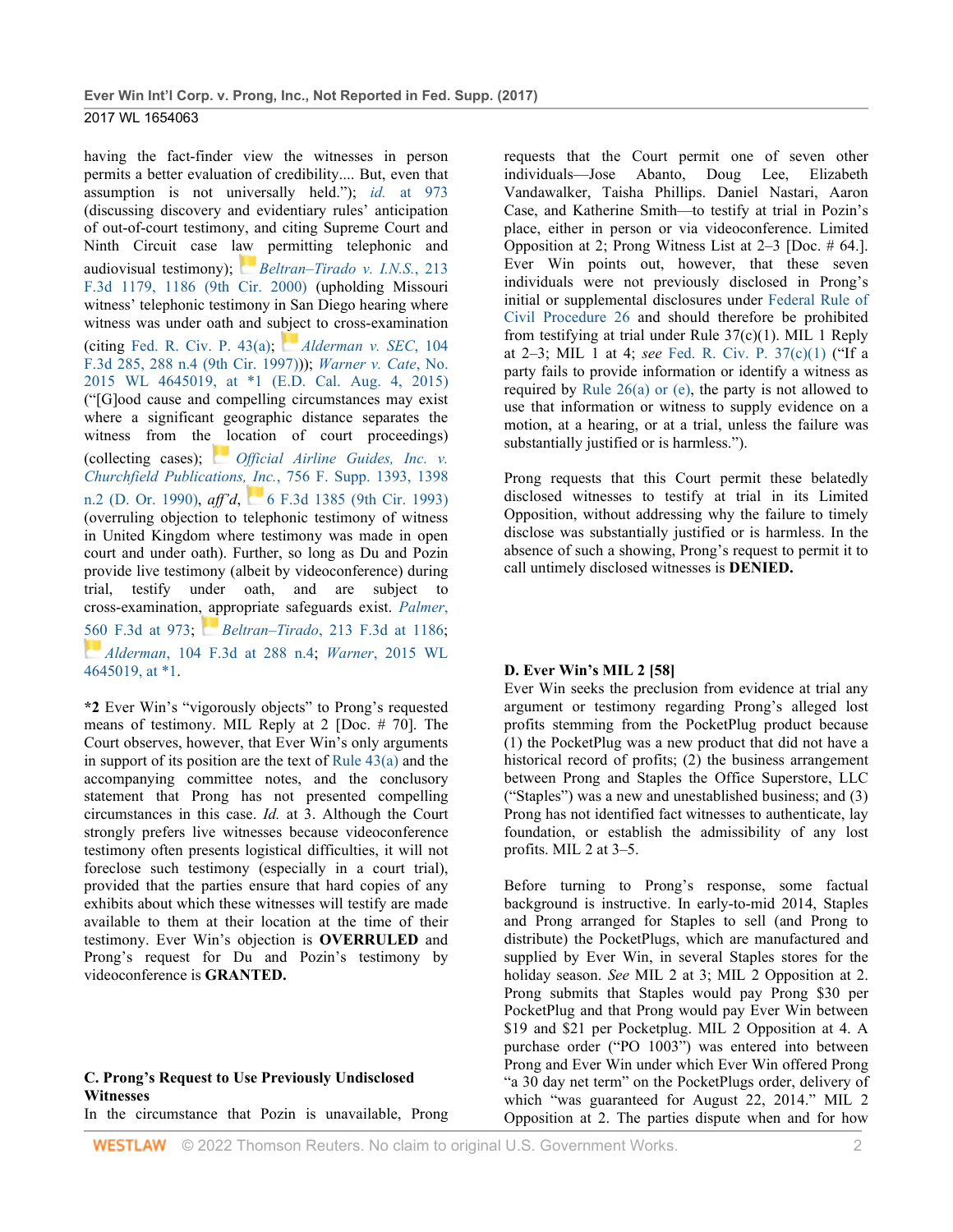long the delivery dates were modified, but Ever Win never delivered the PocketPlugs to Prong, and Prong never paid for them. *See id.* at 3–4; MIL 2 at 3.1 Ever Win argues that Prong was required to pay for the shipment up front, and Prong insists that there was a 30–day net term for payment of PO 1003 and that any promises on Prong's behalf to timely pay Ever Win for delivered PocketPlugs<sup>2</sup> relate to prior orders of PocketPlugs, not PO 1003. MIL 2 at 3; MIL 2 Opposition at 2, 4. Staples ultimately cancelled the agreement with Prong in October 2014, and Staples has refused to conduct business with Prong since then. MIL 2 Opposition at 3. Accordingly, Prong seeks damages for the lost profits incurred as a result of not supplying Staples with PocketPlugs through the fall of 2014.

**\*3** "[D]amages for the loss of prospective profits are recoverable where the evidence makes reasonably certain their occurrence and e[xten](https://1.next.westlaw.com/Link/RelatedInformation/Flag?documentGuid=I1316b47637f011e280719c3f0e80bdd0&transitionType=InlineKeyCiteFlags&originationContext=docHeaderFlag&Rank=0&ppcid=a24eddc121004246a04311a335df4ada&contextData=(sc.UserEnteredCitation))t, ... albeit not with 'mathematical precision.' " *Sargon Enterprises, Inc. v. [Uni](https://1.next.westlaw.com/Link/RelatedInformation/Flag?documentGuid=I25983e31fad611d9b386b232635db992&transitionType=InlineKeyCiteFlags&originationContext=docHeaderFlag&Rank=0&ppcid=a24eddc121004246a04311a335df4ada&contextData=(sc.UserEnteredCitation))v. of S. Cal.*[, 55 Cal. 4th 747, 773–74 \(2012\)](http://www.westlaw.com/Link/Document/FullText?findType=Y&serNum=2029268209&pubNum=0004040&originatingDoc=I4c52e110300111e79eadef7f77b52ba6&refType=RP&fi=co_pp_sp_4040_773&originationContext=document&vr=3.0&rs=cblt1.0&transitionType=DocumentItem&contextData=(sc.UserEnteredCitation)#co_pp_sp_4040_773) (quotin *[G](https://1.next.westlaw.com/Link/RelatedInformation/Flag?documentGuid=I25983e31fad611d9b386b232635db992&transitionType=InlineKeyCiteFlags&originationContext=docHeaderFlag&Rank=0&ppcid=a24eddc121004246a04311a335df4ada&contextData=(sc.UserEnteredCitation))rupe v. Glick*[, 26 Cal. 2d 680, 693 \(1945\)\)](http://www.westlaw.com/Link/Document/FullText?findType=Y&serNum=1945112024&pubNum=0000231&originatingDoc=I4c52e110300111e79eadef7f77b52ba6&refType=RP&fi=co_pp_sp_231_693&originationContext=document&vr=3.0&rs=cblt1.0&transitionType=DocumentItem&contextData=(sc.UserEnteredCitation)#co_pp_sp_231_693). "[W]here the operation of an established business is prevented or interrupted" by a breach of contract, lost profits damages "are generally recoverable that their occurrence and extent may be ascertained with reasonable cert[aint](https://1.next.westlaw.com/Link/RelatedInformation/Flag?documentGuid=I1316b47637f011e280719c3f0e80bdd0&transitionType=InlineKeyCiteFlags&originationContext=docHeaderFlag&Rank=0&ppcid=a24eddc121004246a04311a335df4ada&contextData=(sc.UserEnteredCitation))y" from, for example, "the past volume o[f bu](https://1.next.westlaw.com/Link/RelatedInformation/Flag?documentGuid=I25983e31fad611d9b386b232635db992&transitionType=InlineKeyCiteFlags&originationContext=docHeaderFlag&Rank=0&ppcid=a24eddc121004246a04311a335df4ada&contextData=(sc.UserEnteredCitation))siness." *[Id.](http://www.westlaw.com/Link/Document/FullText?findType=Y&serNum=2029268209&pubNum=0004040&originatingDoc=I4c52e110300111e79eadef7f77b52ba6&refType=RP&fi=co_pp_sp_4040_774&originationContext=document&vr=3.0&rs=cblt1.0&transitionType=DocumentItem&contextData=(sc.UserEnteredCitation)#co_pp_sp_4040_774)* [at 774](http://www.westlaw.com/Link/Document/FullText?findType=Y&serNum=2029268209&pubNum=0004040&originatingDoc=I4c52e110300111e79eadef7f77b52ba6&refType=RP&fi=co_pp_sp_4040_774&originationContext=document&vr=3.0&rs=cblt1.0&transitionType=DocumentItem&contextData=(sc.UserEnteredCitation)#co_pp_sp_4040_774) (alteration in original) (quoting *[G](https://1.next.westlaw.com/Link/RelatedInformation/Flag?documentGuid=I25983e31fad611d9b386b232635db992&transitionType=InlineKeyCiteFlags&originationContext=docHeaderFlag&Rank=0&ppcid=a24eddc121004246a04311a335df4ada&contextData=(sc.UserEnteredCitation))rupe*[, 26 Cal.](http://www.westlaw.com/Link/Document/FullText?findType=Y&serNum=1945112024&pubNum=0000231&originatingDoc=I4c52e110300111e79eadef7f77b52ba6&refType=RP&fi=co_pp_sp_231_692&originationContext=document&vr=3.0&rs=cblt1.0&transitionType=DocumentItem&contextData=(sc.UserEnteredCitation)#co_pp_sp_231_692)  [2d at 692\)](http://www.westlaw.com/Link/Document/FullText?findType=Y&serNum=1945112024&pubNum=0000231&originatingDoc=I4c52e110300111e79eadef7f77b52ba6&refType=RP&fi=co_pp_sp_231_692&originationContext=document&vr=3.0&rs=cblt1.0&transitionType=DocumentItem&contextData=(sc.UserEnteredCitation)#co_pp_sp_231_692). Generally, in the case of an unestablished business, "damages for prospective profits that might otherwise have been made from its operation are not recoverable for the reason that their [oc](https://1.next.westlaw.com/Link/RelatedInformation/Flag?documentGuid=I1316b47637f011e280719c3f0e80bdd0&transitionType=InlineKeyCiteFlags&originationContext=docHeaderFlag&Rank=0&ppcid=a24eddc121004246a04311a335df4ada&contextData=(sc.UserEnteredCitation))currence is uncertain, contingent and speculative." *[I](https://1.next.westlaw.com/Link/RelatedInformation/Flag?documentGuid=I1316b47637f011e280719c3f0e80bdd0&transitionType=InlineKeyCiteFlags&originationContext=docHeaderFlag&Rank=0&ppcid=a24eddc121004246a04311a335df4ada&contextData=(sc.UserEnteredCitation))d.* [at 774.](http://www.westlaw.com/Link/Document/FullText?findType=Y&serNum=2029268209&pubNum=0004040&originatingDoc=I4c52e110300111e79eadef7f77b52ba6&refType=RP&fi=co_pp_sp_4040_774&originationContext=document&vr=3.0&rs=cblt1.0&transitionType=DocumentItem&contextData=(sc.UserEnteredCitation)#co_pp_sp_4040_774)  "But although generally objectionable for the reason that their estimation is conjectural and speculative, anticipated profits dependent upon future events are allowed where their nature and occurrence can be shown by evidence of reasonable reliability." *Id.* Accordingly, "[w]here the *fact* of damages is certain, the amount of damages ne[ed n](https://1.next.westlaw.com/Link/RelatedInformation/Flag?documentGuid=I134d17d5fabe11d983e7e9deff98dc6f&transitionType=InlineKeyCiteFlags&originationContext=docHeaderFlag&Rank=0&ppcid=a24eddc121004246a04311a335df4ada&contextData=(sc.UserEnteredCitation))ot be calculated with absolute certainty." *Id.* (quoting *[GHK](http://www.westlaw.com/Link/Document/FullText?findType=Y&serNum=1990148954&pubNum=0000226&originatingDoc=I4c52e110300111e79eadef7f77b52ba6&refType=RP&fi=co_pp_sp_226_873&originationContext=document&vr=3.0&rs=cblt1.0&transitionType=DocumentItem&contextData=(sc.UserEnteredCitation)#co_pp_sp_226_873)  Assocs v. Mayer Grp., Inc.*[, 224 Cal. App. 3d 856, 873](http://www.westlaw.com/Link/Document/FullText?findType=Y&serNum=1990148954&pubNum=0000226&originatingDoc=I4c52e110300111e79eadef7f77b52ba6&refType=RP&fi=co_pp_sp_226_873&originationContext=document&vr=3.0&rs=cblt1.0&transitionType=DocumentItem&contextData=(sc.UserEnteredCitation)#co_pp_sp_226_873)  [\(1990\)\)](http://www.westlaw.com/Link/Document/FullText?findType=Y&serNum=1990148954&pubNum=0000226&originatingDoc=I4c52e110300111e79eadef7f77b52ba6&refType=RP&fi=co_pp_sp_226_873&originationContext=document&vr=3.0&rs=cblt1.0&transitionType=DocumentItem&contextData=(sc.UserEnteredCitation)#co_pp_sp_226_873).

Prong maintains that the PocketPlug was not a new product, as evidenced by Ever Win's previous sales to Prong of PocketPlugs orders, which "Prong sold in their entirety." MIL 2 Opposition at 6. Rather, Prong contends that the damages here relate to the interruption of an established business operation by a breach of contract, permitting lost profits to be reasonably certain. *Id.* at 5–6. Prong further argues that although the arrangement between Staple and Prong was new, there are fact witnesses who can authenticate and lay foundation for various documents showing lost profits damages, as well as testify about the facts surrounding the arrangement. *See id.* at 2–4. Specifically, Prong points to Jesse Pliner (of Prong) and Tri Le (formerly of Ever Win), and to the Staples–Prong agreement (which shows the quantity of PocketPlugs ordered at \$30/unit, and which Pliner negotiated), PO 1003 (which shows payment terms), and emails between the parties—all of which Prong contends, and Ever Win does not dispute, were timely produced or disclosed during discovery. *Id.* at 4. Prong also argues that Pliner and Le will both testify to the successful first launch of the PocketPlugs. *Id.* Thus, Prong argues that the lost profits stemming from Ever Win's failure to perform are "easily calculable" and reasonably certain. *Id.* at 2.

Given the limited facts presented by the parties at this juncture, the Court concludes that the PocketPlug is not a new product without a documented sales history, but that the standard governing unestablished businesses is nonetheless more appropriate here. Although Prong had successfully distributed PocketPlugs in the past, the arrangement with Staples was brand new. Prong and Ever Win's previous success supplying and distributing PocketPlugs may of course be relevant if at trial there is evidence of similar circumstances between past orders and the Staples–Prong arrangement, such as the same amount of PocketPlugs ordered or the sale of PocketPlugs in similar locales.

From the arguments submitted, however, the Court cannot determine whether the Prong–Staples arrangement was reasonably certain to extend through the fall of 2014, or whether there was one agreement between Prong and Staples for a single order of PocketPlugs that may have been followed by additional agreements if and only if the original order of PocketPlugs sold well or other circumstances were present. If, at trial, the evidence shows that Staples planned to place another order (on the same terms) for PocketPlugs upon complete performance of the initial Prong–Staples agreement, the Court is inclined to permit Prong to pursue lost profits damages and present testimony and argument on those lost profits. If, however, the agreement and testimony show that the only certain arrangement for PocketPlugs between Prong and Staples was the early-to-mid 2014 agreement, the Court will not permit Prong to introduce testimony or evidence on lost profit damages because such losses are speculative.

**\*4** MIL 2 is therefore **DENIED**, and the Court will rule on specific objections to testimony or argument at trial.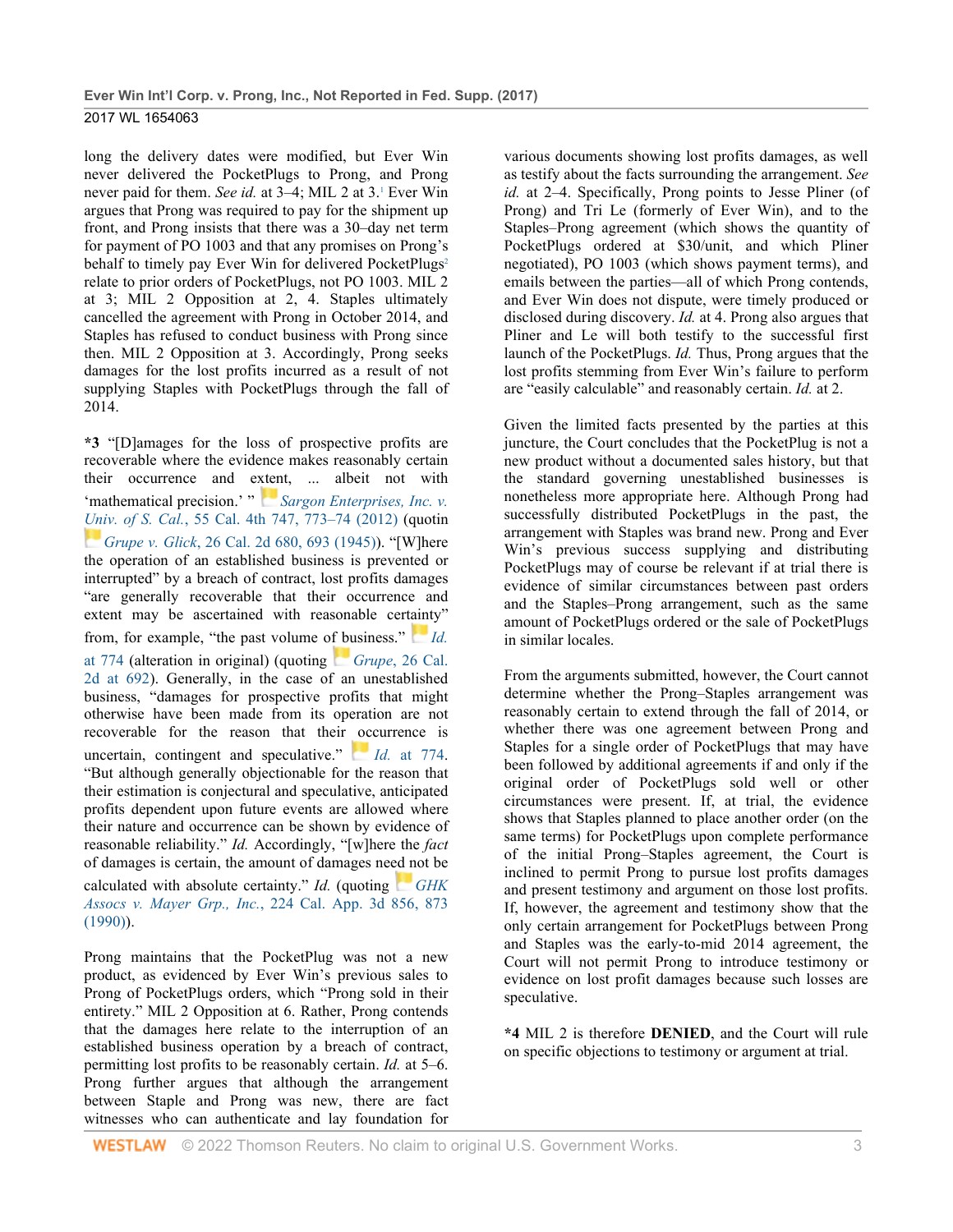**II.**

Prong's request to present previously undisclosed witnesses; and (4) **DENIES** MIL 2.

#### **CONCLUSION**

In light of the foregoing, the Court (1) **GRANTS** MIL 1; (2) **OVERRULES** Ever Win's objection to out-of-court testimony, and **GRANTS** Prong's request for Du and Pozin to testify—live, during trial and subject to cross-examination—by videoconference; (3) **DENIES**

# **IT IS SO ORDERED.**

**All Citations**

Not Reported in Fed. Supp., 2017 WL 1654063

#### **Footnotes**

- <sup>1</sup> Prong placed a second order of PocketPlugs with Ever Win "in an effort to salvage the Staples agreement" after the first delivery date lapsed without performance. MIL 2 Opposition at 3.
- <sup>2</sup> The MIL 2 asserts that "[Prong] made numerous promises that [Prong] would timely pay [Ever Win] for components, and for the finished goods, but failed to do so. [Prong] ultimately received VC funding on December 4th, 2014 well after [Ever Win] tendered delivery of the goods. [Prong] never canceled the PO and failed to pay [Ever Win] for these specialized goods still stored in [Ever Win]'s warehouse." MIL 2 at 3.

**End of Document** © 2022 Thomson Reuters. No claim to original U.S. Government Works.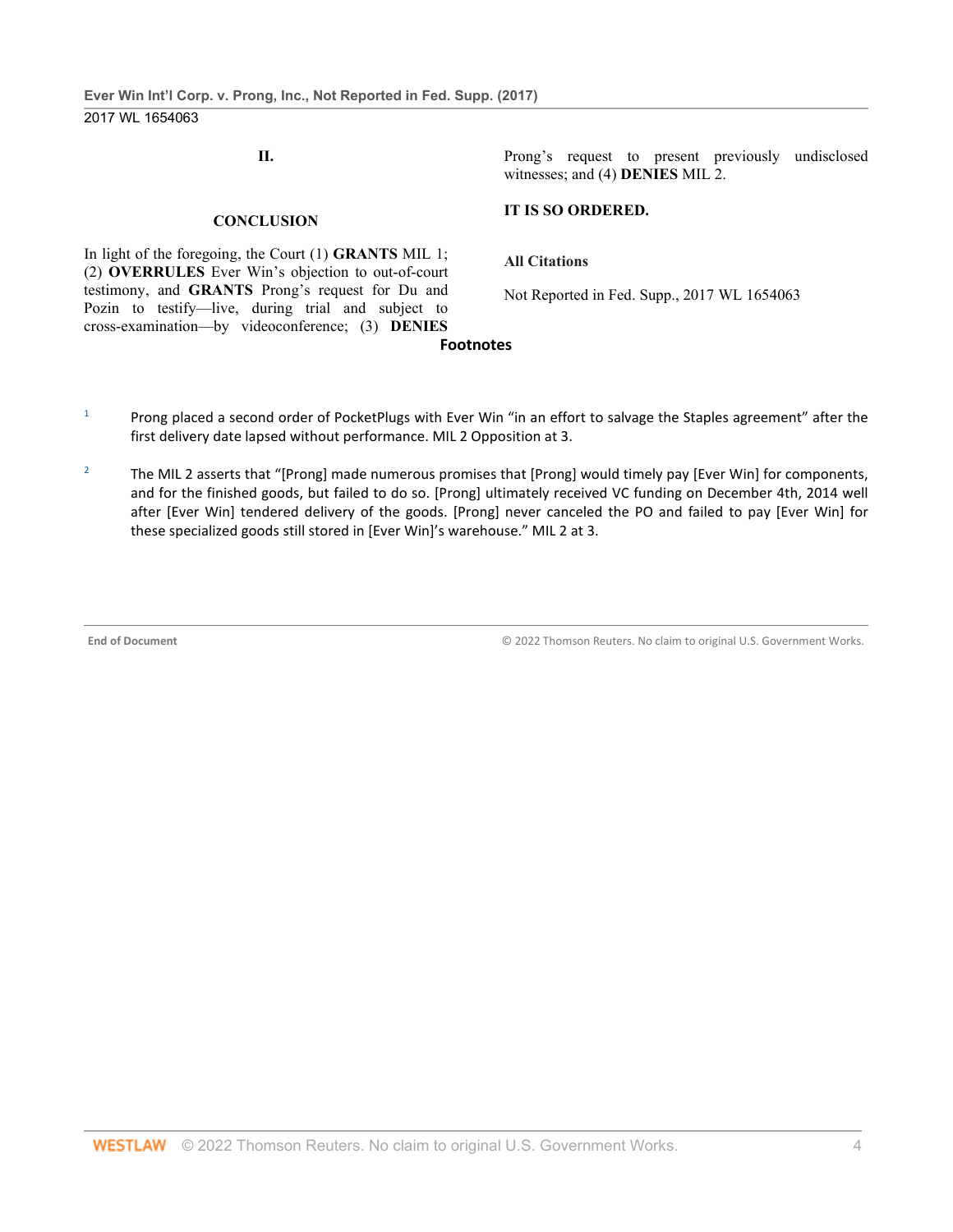2021 WL 3032712 United States District Court, C.D. California.

> IN RE John Emil ALLE, Debtor. John Emil Alle, Appellant, v.

> Earl E. Gales, Jr., et al., Appellees.

Case No. 2:20-cv-11116-MCS |

Bankruptcy Case No. 2:13-bk-38801-SK

| Adversary Case No. 2:14-ap-01146-SK

> | Signed 07/19/2021

#### **Attorneys and Law Firms**

[David Brian Lally,](http://www.westlaw.com/Link/Document/FullText?findType=h&pubNum=176284&cite=0196401501&originatingDoc=I61368f50e91611eba48ad8c74eab983c&refType=RQ&originationContext=document&vr=3.0&rs=cblt1.0&transitionType=DocumentItem&contextData=(sc.UserEnteredCitation)) Law Office of David Lally, Wilmington, NY, for Appellant.

[Anthony J. Napolitano,](http://www.westlaw.com/Link/Document/FullText?findType=h&pubNum=176284&cite=0335109401&originatingDoc=I61368f50e91611eba48ad8c74eab983c&refType=RQ&originationContext=document&vr=3.0&rs=cblt1.0&transitionType=DocumentItem&contextData=(sc.UserEnteredCitation)) Buchalter, A Professional Corporation, Los Angeles, CA, for Appellees.

#### **ORDER AFFIRMING BANKRUPTCY COURT'S ORDERS**

[MARK C. SCARSI,](http://www.westlaw.com/Link/Document/FullText?findType=h&pubNum=176284&cite=0521411401&originatingDoc=I61368f50e91611eba48ad8c74eab983c&refType=RQ&originationContext=document&vr=3.0&rs=cblt1.0&transitionType=DocumentItem&contextData=(sc.UserEnteredCitation)) UNITED STATES DISTRICT JUDGE

**\*1** Appellant John Emil Alle appeals the Bankruptcy Court's Judgment entered on December 3, 2020 in favor of the Appellees. Alle also appeals from the Bankruptcy Court's Order Granting Appellees' Motion For Order Permitting Trial by Zoom Video Technology entered on August 25, 2020 (the "Zoom Trial Order") and (2) the Order Denying Motion For Order Allowing Defendant to Argue, At Trial, All Elements of Every Cause of Action in the First Amended Complaint (the "Mandate Order") entered on February 27, 2019. For the following reasons, the Court **AFFIRMS** the decisions of the Bankruptcy Court.

## **I. BACKGROUND**

On December 5, 2013, John Emil Alle, debtor and Appellant here, filed a chapter 7 petition. *In re Alle*, 13-38801-SK (Bankr. C.D. Cal.). On March 7, 2014, Earl Gales, Jr., Starla Gales, Robert Oppenheim, and Lois Oppenheim, plaintiffs in the adversary proceeding and Appellees here, filed a complaint against Alle alleging three claims: 1) Defalcation under  $\Box$  11 U.S.C. § [523\(a\)\(4\),](http://www.westlaw.com/Link/Document/FullText?findType=L&pubNum=1000546&cite=11USCAS523&originatingDoc=I61368f50e91611eba48ad8c74eab983c&refType=RB&originationContext=document&vr=3.0&rs=cblt1.0&transitionType=DocumentItem&contextData=(sc.UserEnteredCitation)#co_pp_d40e000072291) 2) Fraud under  $\frac{1}{5}$  [§ 523\(a\)\(2\)\(A\),](http://www.westlaw.com/Link/Document/FullText?findType=L&pubNum=1000546&cite=11USCAS523&originatingDoc=I61368f50e91611eba48ad8c74eab983c&refType=RB&originationContext=document&vr=3.0&rs=cblt1.0&transitionType=DocumentItem&contextData=(sc.UserEnteredCitation)#co_pp_b5120000f7a05) and 3) Embezzlement under [§ 523\(a\)\(4\).](http://www.westlaw.com/Link/Document/FullText?findType=L&pubNum=1000546&cite=11USCAS523&originatingDoc=I61368f50e91611eba48ad8c74eab983c&refType=RB&originationContext=document&vr=3.0&rs=cblt1.0&transitionType=DocumentItem&contextData=(sc.UserEnteredCitation)#co_pp_d40e000072291) *Gales et al. v. Alle (In re Alle)*, Adv. Proc. No. 2:14-ap-01446-SK (Bankr. C.D. Cal.). The adversary action is based upon the below facts.

The Appellees and Alle formed Shadow Mountain Properties, LLC ("SMP") in January 2006. (Appellees' Excerpts of Record, Tab 5 at 00047 (AER 5:47), ECF No.  $13-1.$ <sup>1</sup> The purpose of SMP was to purchase and operate a rental property in Palm Desert, CA. (*Id.*) SMP purchased the Property from the Humiston Family Trust for the sum of \$1,600,000.00. (*Id.*) The Appellees contributed \$800,000 and Humiston took back a deed of trust in the amount of \$800,000 for the remainder. (*Id.*)

Over the next several years, frustration between the parties developed, as Alle failed to provide requested operating reports and bank statements to the Appellees. (*See* AER Tab 4; Tab 11.) SMP also fell behind on payments on the deed of trust, and on August 19, 2011, Humiston instituted a non-judicial foreclosure process by recording a Notice of Default listing the default and the requisite reinstatement amount at that time of \$12,478.33. (AER 5:47.) Although Alle knew of this action, and was in loan modification negotiations with Humiston, Appellees were unaware of the dire financial situation. (AER 5:49.) Alle's negotiations failed, and the foreclosure sale took place on December 22, 2011, with Humiston submitting a winning bid in the amount of \$842,737.25. (AER 5:48–50.) Alle, notwithstanding his duties as Managing Member of SMP, did not notify Appellees that Humiston foreclosed on the property. (AER 11:147; 7:94.) For the next four months, despite the foreclosure, Alle continued to represent to Appellees that he was controlling SMP and attempting to rectify the financial woes. (*See generally* AER Tab 5; Tab 41.)

**\*2** On November 9, 2012, Appellees filed a complaint against Alle in Los Angeles County Superior Court. (AER 34:510). On December 5, 2013, four days before the state action was to go to trial, Alle filed a chapter 7 petition.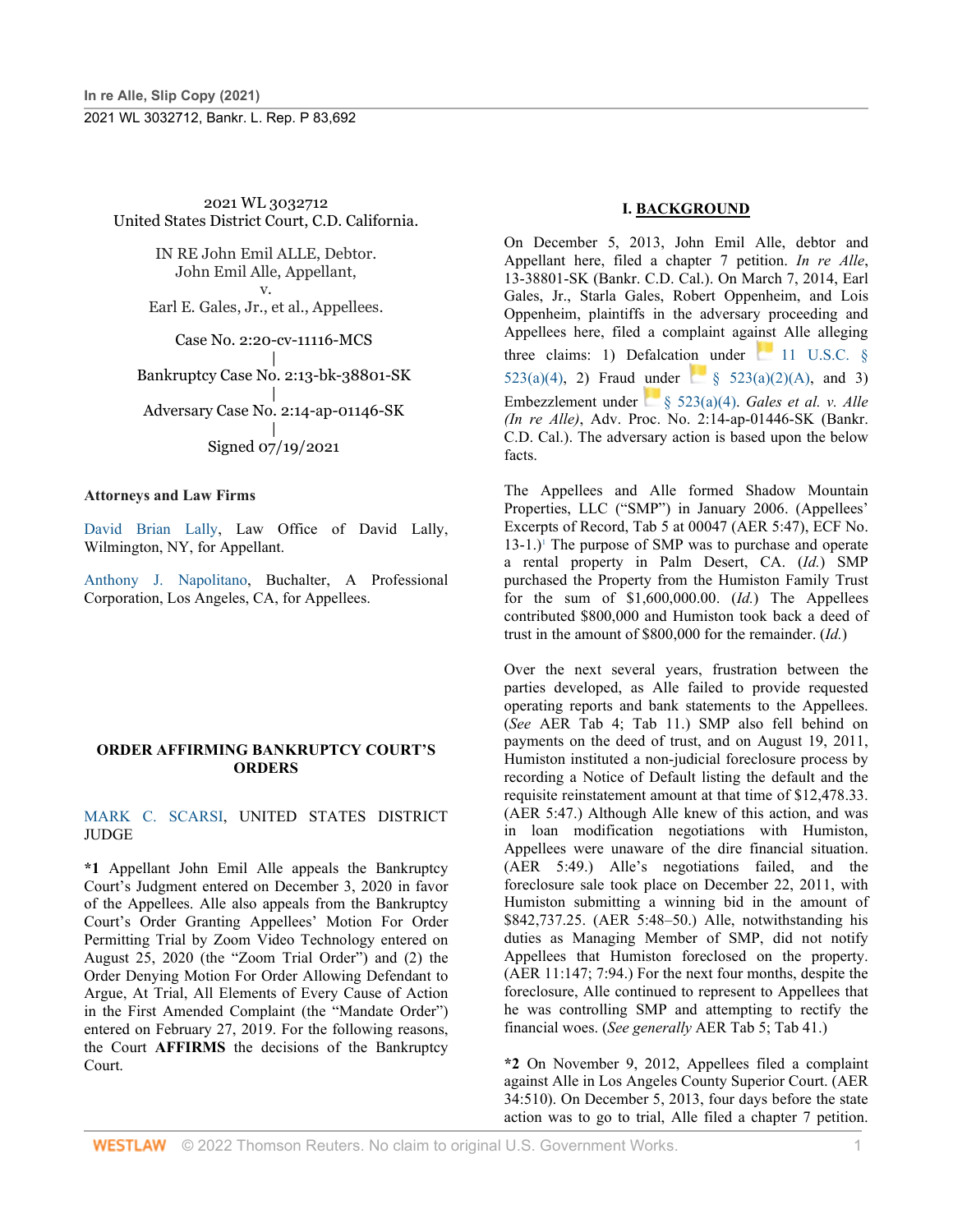(*Id.*) On March 7, 2014, Appellees filed a nondischargeability complaint, initiating the adversary proceeding. (*Id.*)

In their adversary proceeding, the Appellees seek a determination that their claims against Alle were not dischargeable under [Section 523](http://www.westlaw.com/Link/Document/FullText?findType=L&pubNum=1000546&cite=11USCAS523&originatingDoc=I61368f50e91611eba48ad8c74eab983c&refType=LQ&originationContext=document&vr=3.0&rs=cblt1.0&transitionType=DocumentItem&contextData=(sc.UserEnteredCitation)) for fraudulent representations and omissions, fraud or defalcation while acting as a fiduciary, and embezzlement. (AER 39:602–12.) In September 2016, the bankruptcy court held a hearing on the Appellees' Motion for Summary Judgment resulting in a 40-page ruling granting the Appellees' claims for defalcation while acting in a fiduciary capacity and embezzlement (the "MSJ Ruling"). (*See* AER Tab 34.) Additionally, the bankruptcy court determined that Alle embezzled \$94,473.64 in funds from Shadow Mountain between May 2009 and December 2011. (*See* AER 34:506–09.) The bankruptcy court entered judgment against Alle for \$800,000.00, plus attorneys' fees and costs (the "Initial Judgment"). (*See* AER Tab 33.)

Alle then appealed the Initial Judgment to the BAP in the appeal designated as *Alle v. Gales (In re Alle)*[, Case No.](http://www.westlaw.com/Link/Document/FullText?findType=Y&serNum=2042941077&pubNum=0004031&originatingDoc=I61368f50e91611eba48ad8c74eab983c&refType=RP&originationContext=document&vr=3.0&rs=cblt1.0&transitionType=DocumentItem&contextData=(sc.UserEnteredCitation))  [CC-16-1412 \(B.A.P. 9th Cir. 2016\).](http://www.westlaw.com/Link/Document/FullText?findType=Y&serNum=2042941077&pubNum=0004031&originatingDoc=I61368f50e91611eba48ad8c74eab983c&refType=RP&originationContext=document&vr=3.0&rs=cblt1.0&transitionType=DocumentItem&contextData=(sc.UserEnteredCitation)) The BAP affirmed in part and reversed in part the Initial Judgment and remanded the matter for further proceedings. (AER 37:582.) The BAP found that the bankruptcy court's findings were inadequate to support the ultimate conclusion that there was a defalcation. Specifically, the BAP opined that the bankruptcy court needed to make a sufficient finding that Alle's state of mind satisfied the applicable standard or an explicit finding that Alle's conduct caused the Appellees' damages. (AER 37:571.) The BAP further found that the bankruptcy court did not make sufficient findings to support the amount of damages awarded. (AER 37:580.)

After the remand by the BAP, Alle filed a motion seeking to set aside all of the bankruptcy court's prior determinations made in connection with its ruling on the MSJ and require the Appellees to prove every element of their complaint anew (the "Mandate Relief Motion"). (AER 40:654.) In response to this motion, the bankruptcy court ruled against Alle—finding its prior determinations were binding and the issues to be litigated at trial consisted of both the issues designated for remand by the BAP and the issues for which the bankruptcy court did not grant partial summary adjudication. (AER 38:590–600.) Further, the bankruptcy court found no valid exception to the law of the case doctrine and that the mandate rule applied, and accordingly entered the Mandate Order. (AER 4:35–36.)

On August 25, 2020, in light of the ongoing COVID-19 pandemic, the bankruptcy court entered an order that the action would proceed to a remote trial. (AER Tab 3.) At the hearing on the motion, the bankruptcy court stated that:

> based on the current pandemic, the district court's recent general orders that closed the district court because of the surging cases, the bankruptcy court's recent general order that closed the courthouse because of the surge in cases, it stands for all of these reasons stated, the Court find that there is<br>good cause and compelling good cause circumstances and exercises its discretion under [FRCP 43\(a\)](http://www.westlaw.com/Link/Document/FullText?findType=L&pubNum=1000600&cite=USFRCPR43&originatingDoc=I61368f50e91611eba48ad8c74eab983c&refType=LQ&originationContext=document&vr=3.0&rs=cblt1.0&transitionType=DocumentItem&contextData=(sc.UserEnteredCitation)) to order that this trial will proceed remotely.

**\*3** (AER 46:1183.) The trial took place October 29–30, 2020. (AER 4:34.) But Alle elected not to participate in the trial, with both Alle and his counsel filing court-ordered declarations indicating an understanding of the consequences of not participating in the trial. (AER Tab 21; Tab 22.)

On December 3, 2020, after the remote trial and post-trial motion practice, the bankruptcy court entered the Judgment in favor of the Appellees in the amount of \$1,377,563.46 as to Mr. and Mrs. Gales and \$740,606.77 as to Mr. and Mrs. Oppenheim. (AER 2:25–26.) This appeal followed.

#### **II. QUESTIONS PRESENTED ON APPEAL2**

1. Whether the Bankruptcy Court abused its discretion by entering the Zoom Trial Order?

2. Whether the Bankruptcy Court committed error by entering the Mandate Order?

3. Whether the Bankruptcy Court erred by entering the Judgment under  $11$  U.S.C. § 523(a)?

#### **III. STANDARD OF REVIEW**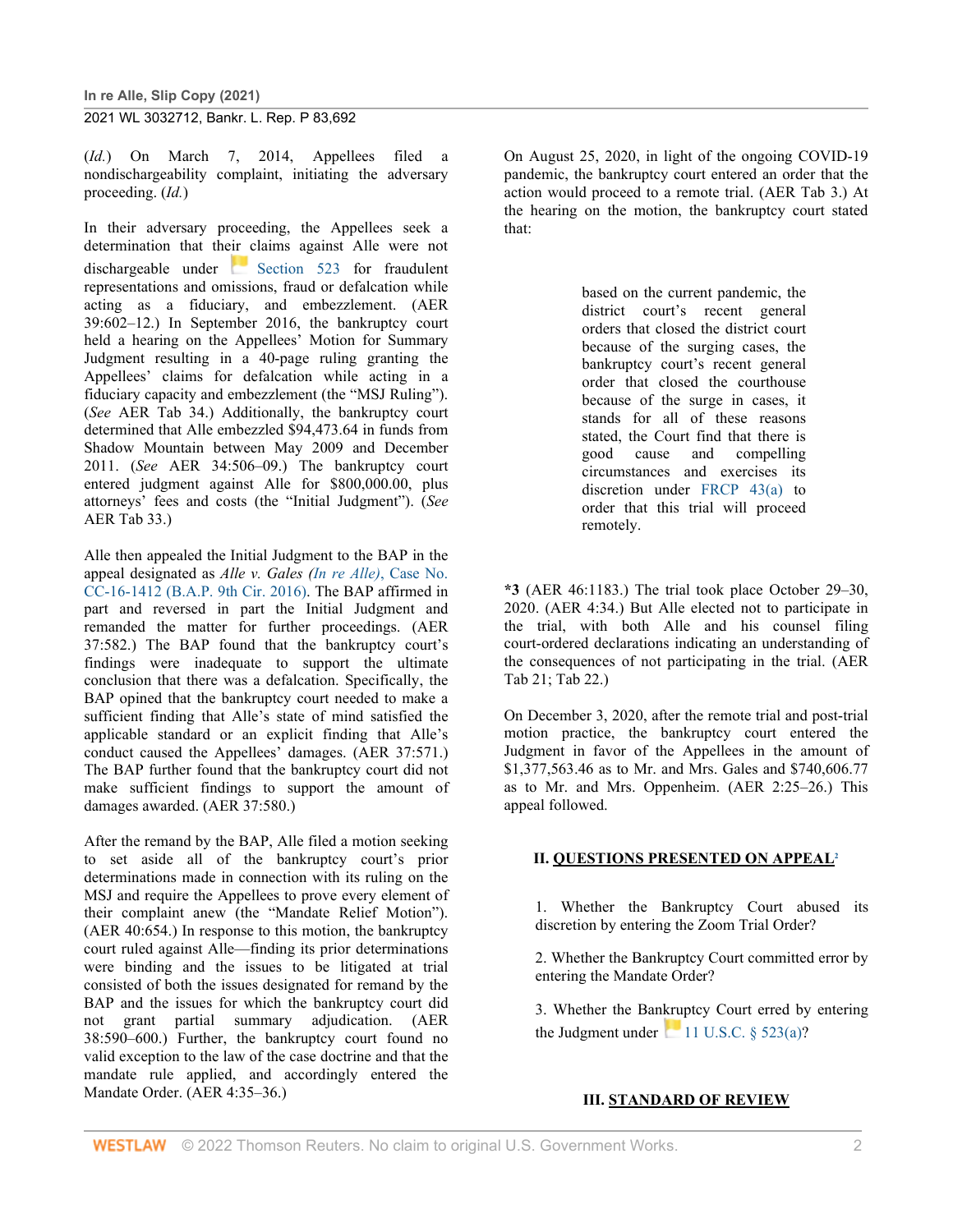"Findings of fact of the bankruptcy court are reviewed for clear error, and conclusions of law are reviewed de novo. Mixed questions of law and fact are reviewed de novo." *[Harkey v. Grobstein \(In re Point Ctr. Fin., Inc.\)](http://www.westlaw.com/Link/Document/FullText?findType=Y&serNum=2050860460&pubNum=0000506&originatingDoc=I61368f50e91611eba48ad8c74eab983c&refType=RP&fi=co_pp_sp_506_995&originationContext=document&vr=3.0&rs=cblt1.0&transitionType=DocumentItem&contextData=(sc.UserEnteredCitation)#co_pp_sp_506_995)*, 957 F.3d [990, 995 \(9th Cir. 2020\)](http://www.westlaw.com/Link/Document/FullText?findType=Y&serNum=2050860460&pubNum=0000506&originatingDoc=I61368f50e91611eba48ad8c74eab983c&refType=RP&fi=co_pp_sp_506_995&originationContext=document&vr=3.0&rs=cblt1.0&transitionType=DocumentItem&contextData=(sc.UserEnteredCitation)#co_pp_sp_506_995) (citations omitted). The bankruptcy court's "findings of fact are accorded considerable deference and are only clearly erroneous if we are left with a def[inite](https://1.next.westlaw.com/Link/RelatedInformation/Flag?documentGuid=I31da6b90dd3311eabaabff88df14112a&transitionType=InlineKeyCiteFlags&originationContext=docHeaderFlag&Rank=0&ppcid=585069859eeb4b7a9933a3df0a76febd&contextData=(sc.UserEnteredCitation)) and firm conviction a mistake has been committed." *[Nichols v. Marana Stockyard &](http://www.westlaw.com/Link/Document/FullText?findType=Y&serNum=2051637248&pubNum=0000164&originatingDoc=I61368f50e91611eba48ad8c74eab983c&refType=RP&fi=co_pp_sp_164_5&originationContext=document&vr=3.0&rs=cblt1.0&transitionType=DocumentItem&contextData=(sc.UserEnteredCitation)#co_pp_sp_164_5)  [Livestock Mkt., Inc. \(In re Nichols\)](http://www.westlaw.com/Link/Document/FullText?findType=Y&serNum=2051637248&pubNum=0000164&originatingDoc=I61368f50e91611eba48ad8c74eab983c&refType=RP&fi=co_pp_sp_164_5&originationContext=document&vr=3.0&rs=cblt1.0&transitionType=DocumentItem&contextData=(sc.UserEnteredCitation)#co_pp_sp_164_5)*, 618 B.R. 1, 5 (9th [Cir. B.A.P. 2020\).](http://www.westlaw.com/Link/Document/FullText?findType=Y&serNum=2051637248&pubNum=0000164&originatingDoc=I61368f50e91611eba48ad8c74eab983c&refType=RP&fi=co_pp_sp_164_5&originationContext=document&vr=3.0&rs=cblt1.0&transitionType=DocumentItem&contextData=(sc.UserEnteredCitation)#co_pp_sp_164_5) A reviewing court may affirm a bankruptcy court's decisi[on](https://1.next.westlaw.com/Link/RelatedInformation/Flag?documentGuid=Ic81c84d25c4311deabded03f2b83b8a4&transitionType=InlineKeyCiteFlags&originationContext=docHeaderFlag&Rank=0&ppcid=585069859eeb4b7a9933a3df0a76febd&contextData=(sc.UserEnteredCitation)) "on any ground fairly supported by the record." *[In re Warren](http://www.westlaw.com/Link/Document/FullText?findType=Y&serNum=2019149817&pubNum=0000506&originatingDoc=I61368f50e91611eba48ad8c74eab983c&refType=RP&fi=co_pp_sp_506_1116&originationContext=document&vr=3.0&rs=cblt1.0&transitionType=DocumentItem&contextData=(sc.UserEnteredCitation)#co_pp_sp_506_1116)*, 568 F.3d [1113, 1116 \(9th Cir. 2009\).](http://www.westlaw.com/Link/Document/FullText?findType=Y&serNum=2019149817&pubNum=0000506&originatingDoc=I61368f50e91611eba48ad8c74eab983c&refType=RP&fi=co_pp_sp_506_1116&originationContext=document&vr=3.0&rs=cblt1.0&transitionType=DocumentItem&contextData=(sc.UserEnteredCitation)#co_pp_sp_506_1116)

#### **IV. DISCUSSION**

Alle presents thirteen issues on appeal, which can be interpreted as falling within three separate categories of error: first, the bankruptcy court erred by ordering the trial to proceed by Zoom, second, the bankruptcy court erred by not requiring Appellees to prove every element of their claims at trial, and third, the bankruptcy court erred by granting judgment against Alle. (Opening Br. 1–2, ECF No. 10.) The Court addresses each issue in turn.

#### **A. Holding the Trial by Remote Technology Was Permissible**

First, Alle appeals the bankruptcy court's issuance of the Zoom Trial Order, arguing that the court abused its discretion in ordering the parties to proceed to a trial conducted via Zoom. (Opening Br. 10.) In support of this general allegation of error, Alle argues several reasons for why the bankruptcy court erred. Alle claims that the bankruptcy court could not have determined the credibility of remotely testifying witnesses and a Zoom trial restricts the party's ability to communicate with his attorney. (*Id.* 9, 10.) Also, because testimony would not occur in the open courtroom, there is the risk that a witness would improperly rely on documents during his or her testimony, be impermissibly coached by a person outside of the view of the camera during trial, or even communicate via text or email with the attorney without the court's knowledge. (*Id.*) Alle also argues that a "Zoom trial (compared to a routine court hearing) deprived Appellant of the constitutional right to confront witnesses, due process of law and effective counsel." (*Id.* 11.) He additionally argues that the Zoom trial could be impacted

by the unstable or inconsistent internet available to his counsel, with personal anecdotes of previous losses of internet connectivity as justification. (*Id.* 13.) Furthermore, low-quality internet will result in interruptions and disfunction and favor well-resourced large law firms with dedicated IT support over small firms and solo practitioners. (*Id.* 13–14, 16.) And again, Alle argues that, because his counsel would not be sitting next to him during trial, he would be denied effective assistance of counsel, violating his due process rights. (*Id.* 15.)

**\*4** In conclusion, Alle argues that not only did the bankruptcy court abuse its direction in ordering the trial to proceed by Zoom, but it was also legal error to force Alle to appear via Zoom for the trial. (*Id.* 17.)

Appellants counter, *inter alia*, that Alle does not have a constitutional right to an in-person trial (Answering Br. 22, ECF No. 13), that a Zoom trial does not deprive Alle of due process, (*id.* 23), and that other courts have held bench trials via Zoom-like technology, (*id.* 26).

Pursuant to [Federal Rule of Civil Procedure 43\(a\),](http://www.westlaw.com/Link/Document/FullText?findType=L&pubNum=1000600&cite=USFRCPR43&originatingDoc=I61368f50e91611eba48ad8c74eab983c&refType=LQ&originationContext=document&vr=3.0&rs=cblt1.0&transitionType=DocumentItem&contextData=(sc.UserEnteredCitation)) "[a]t trial, the witnesses' testimony must be taken in open court unless a federal statute, the Federal Rules of Evidence, these rules, or other rules adopted by the Supreme Court provide otherwise." The rule, however, also provides that "[f]or good cause in compelling circumstances and with appropriate safeguards, the court may permit testimony in open court by contemporaneous transmission from a different location." [Fed. R. Civ. P. 43\(a\).](http://www.westlaw.com/Link/Document/FullText?findType=L&pubNum=1000600&cite=USFRCPR43&originatingDoc=I61368f50e91611eba48ad8c74eab983c&refType=LQ&originationContext=document&vr=3.0&rs=cblt1.0&transitionType=DocumentItem&contextData=(sc.UserEnteredCitation)) Accordingly, the decision to require testimon[y b](https://1.next.westlaw.com/Link/RelatedInformation/Flag?documentGuid=I766a97f0756611e69e6ceb9009bbadab&transitionType=InlineKeyCiteFlags&originationContext=docHeaderFlag&Rank=0&ppcid=585069859eeb4b7a9933a3df0a76febd&contextData=(sc.UserEnteredCitation))y videoconference falls within a court's discretion. *[Draper v. Rosario](http://www.westlaw.com/Link/Document/FullText?findType=Y&serNum=2039720017&pubNum=0000506&originatingDoc=I61368f50e91611eba48ad8c74eab983c&refType=RP&fi=co_pp_sp_506_1081&originationContext=document&vr=3.0&rs=cblt1.0&transitionType=DocumentItem&contextData=(sc.UserEnteredCitation)#co_pp_sp_506_1081)*, 836 [F.3d 1072, 1081 \(9th Cir. 2016\);](http://www.westlaw.com/Link/Document/FullText?findType=Y&serNum=2039720017&pubNum=0000506&originatingDoc=I61368f50e91611eba48ad8c74eab983c&refType=RP&fi=co_pp_sp_506_1081&originationContext=document&vr=3.0&rs=cblt1.0&transitionType=DocumentItem&contextData=(sc.UserEnteredCitation)#co_pp_sp_506_1081) *see [Thomas v. Anderson](http://www.westlaw.com/Link/Document/FullText?findType=Y&serNum=2047318278&pubNum=0000506&originatingDoc=I61368f50e91611eba48ad8c74eab983c&refType=RP&fi=co_pp_sp_506_977&originationContext=document&vr=3.0&rs=cblt1.0&transitionType=DocumentItem&contextData=(sc.UserEnteredCitation)#co_pp_sp_506_977)*, [912 F.3d 971, 977 \(7th Cir. 2018\)](http://www.westlaw.com/Link/Document/FullText?findType=Y&serNum=2047318278&pubNum=0000506&originatingDoc=I61368f50e91611eba48ad8c74eab983c&refType=RP&fi=co_pp_sp_506_977&originationContext=document&vr=3.0&rs=cblt1.0&transitionType=DocumentItem&contextData=(sc.UserEnteredCitation)#co_pp_sp_506_977) ("[U]nder [Rule 43\(a\),](http://www.westlaw.com/Link/Document/FullText?findType=L&pubNum=1000600&cite=USFRCPR43&originatingDoc=I61368f50e91611eba48ad8c74eab983c&refType=LQ&originationContext=document&vr=3.0&rs=cblt1.0&transitionType=DocumentItem&contextData=(sc.UserEnteredCitation))  the judge has discretion to allow live testimony by video for 'good cause in compelling circumstances and with appropriate safeguards.' " (quoting [Fed. R. Civ. P.](http://www.westlaw.com/Link/Document/FullText?findType=L&pubNum=1000600&cite=USFRCPR43&originatingDoc=I61368f50e91611eba48ad8c74eab983c&refType=LQ&originationContext=document&vr=3.0&rs=cblt1.0&transitionType=DocumentItem&contextData=(sc.UserEnteredCitation))  [43\(a\)\)](http://www.westlaw.com/Link/Document/FullText?findType=L&pubNum=1000600&cite=USFRCPR43&originatingDoc=I61368f50e91611eba48ad8c74eab983c&refType=LQ&originationContext=document&vr=3.0&rs=cblt1.0&transitionType=DocumentItem&contextData=(sc.UserEnteredCitation))), *cert. denied*, [140 S.Ct. 533 \(2019\).](http://www.westlaw.com/Link/Document/FullText?findType=Y&serNum=2049637447&pubNum=0000708&originatingDoc=I61368f50e91611eba48ad8c74eab983c&refType=RP&originationContext=document&vr=3.0&rs=cblt1.0&transitionType=DocumentItem&contextData=(sc.UserEnteredCitation)) Moreover, a court's discretion is augmented by its "wide latitude in determining the manner in which evidence is to be presented" under the Federal Rules of Evidence. *Parkhurst v. Belt*[, 567 F.3d 995, 1002 \(8th Cir. 2009\)](http://www.westlaw.com/Link/Document/FullText?findType=Y&serNum=2018994930&pubNum=0000506&originatingDoc=I61368f50e91611eba48ad8c74eab983c&refType=RP&fi=co_pp_sp_506_1002&originationContext=document&vr=3.0&rs=cblt1.0&transitionType=DocumentItem&contextData=(sc.UserEnteredCitation)#co_pp_sp_506_1002)  $(citing Fed. R. Evid. 611(a)).$  $(citing Fed. R. Evid. 611(a)).$  $(citing Fed. R. Evid. 611(a)).$ 

As an initial matter, Alle's effort to impose in a civil case the requirements of the Sixth Amendment, where a defendant enjoys t[he p](https://1.next.westlaw.com/Link/RelatedInformation/Flag?documentGuid=I822c8b779c7e11d9bdd1cfdd544ca3a4&transitionType=InlineKeyCiteFlags&originationContext=docHeaderFlag&Rank=0&ppcid=585069859eeb4b7a9933a3df0a76febd&contextData=(sc.UserEnteredCitation))rotection of the Confrontation Clause, is inapt. *See [Austin v. United States](http://www.westlaw.com/Link/Document/FullText?findType=Y&serNum=1993130661&pubNum=0000780&originatingDoc=I61368f50e91611eba48ad8c74eab983c&refType=RP&fi=co_pp_sp_780_608&originationContext=document&vr=3.0&rs=cblt1.0&transitionType=DocumentItem&contextData=(sc.UserEnteredCitation)#co_pp_sp_780_608)*, 509 U.S. [602, 608 \(1993\)](http://www.westlaw.com/Link/Document/FullText?findType=Y&serNum=1993130661&pubNum=0000780&originatingDoc=I61368f50e91611eba48ad8c74eab983c&refType=RP&fi=co_pp_sp_780_608&originationContext=document&vr=3.0&rs=cblt1.0&transitionType=DocumentItem&contextData=(sc.UserEnteredCitation)#co_pp_sp_780_608) ("The protections provided by the Sixth Amendment are explicitly confined to criminal prosecutions." (quotation omitted)). The Federal Rules of Civil Procedure control here and [Rule 43](http://www.westlaw.com/Link/Document/FullText?findType=L&pubNum=1000600&cite=USFRCPR43&originatingDoc=I61368f50e91611eba48ad8c74eab983c&refType=LQ&originationContext=document&vr=3.0&rs=cblt1.0&transitionType=DocumentItem&contextData=(sc.UserEnteredCitation)) plainly permits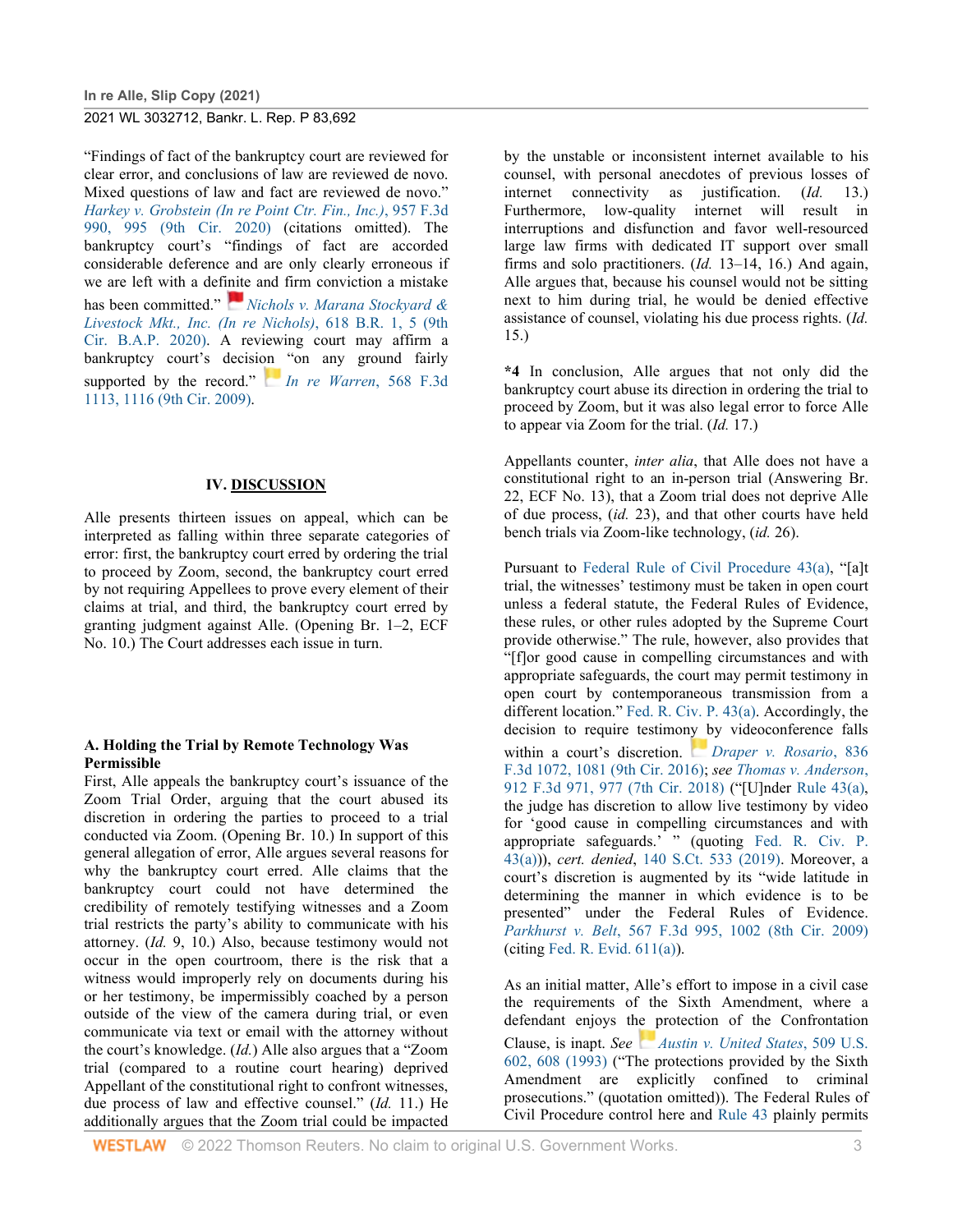a court to permit testimony in open court by contemporaneous transmission from a different location "[f]or good cause in compelling circumstances and with appropriate safeguards." [Fed. R. Civ. P. 43\(a\).](http://www.westlaw.com/Link/Document/FullText?findType=L&pubNum=1000600&cite=USFRCPR43&originatingDoc=I61368f50e91611eba48ad8c74eab983c&refType=LQ&originationContext=document&vr=3.0&rs=cblt1.0&transitionType=DocumentItem&contextData=(sc.UserEnteredCitation))

Here, the bankruptcy court, acting in good cause in light of the compelling circumstances created by the COVID-19 pandemic, developed the appropriate safeguards as required by [Rule 43\(a\).](http://www.westlaw.com/Link/Document/FullText?findType=L&pubNum=1000600&cite=USFRCPR43&originatingDoc=I61368f50e91611eba48ad8c74eab983c&refType=LQ&originationContext=document&vr=3.0&rs=cblt1.0&transitionType=DocumentItem&contextData=(sc.UserEnteredCitation))

#### *1. Good Cause in Compelling Circumstances*

The bankruptcy court did not abuse its discretion in finding there was good cause in compelling circumstances sufficient to order the trial to proceed by remote means. Specifically, the bankruptcy court noted it was operating under the restrictions imposed by the U.S. Bankruptcy Court for the Central District of California's General Order 20-06. (AER 3:30.) This Order instructed the bankruptcy court that there would be "no in person hearings ... held in any matter, until further notice" and "Judges will continue to hear matters remotely through telephonic or by video service." (*Id.* (citing General Order 20-06).) The General Order was issued in response to the surge of COVID-19 cases in California during the summer of 2020. The Court also acknowledged, that as of the summer of 2020, "[t]here is currently 'no known cure, no effective [treat](https://1.next.westlaw.com/Link/RelatedInformation/Flag?documentGuid=Ia98b747882f811ea80afece799150095&transitionType=InlineKeyCiteFlags&originationContext=docHeaderFlag&Rank=0&ppcid=585069859eeb4b7a9933a3df0a76febd&contextData=(sc.UserEnteredCitation))ment, and no vaccine' for COVID-19." (*Id.* (quoting *[South Bay United Pentecostal Church v.](http://www.westlaw.com/Link/Document/FullText?findType=Y&serNum=2051158884&pubNum=0000708&originatingDoc=I61368f50e91611eba48ad8c74eab983c&refType=RP&originationContext=document&vr=3.0&rs=cblt1.0&transitionType=DocumentItem&contextData=(sc.UserEnteredCitation))  Newsom*[, 140 S.Ct. 1613, 1613 \(2020\)](http://www.westlaw.com/Link/Document/FullText?findType=Y&serNum=2051158884&pubNum=0000708&originatingDoc=I61368f50e91611eba48ad8c74eab983c&refType=RP&originationContext=document&vr=3.0&rs=cblt1.0&transitionType=DocumentItem&contextData=(sc.UserEnteredCitation)) (Roberts, C.J., concurring))).

**\*5** In finding that the COVID-19 pandemic was good cause in compelling circumstances, the bankruptcy court implied its decision was not an outlier, but that courts across the country have ordered remote trials. (AER 3:31 (citing, *inter alia, [Gould Elecs. Inc. v. Livingston Cty. Rd.](http://www.westlaw.com/Link/Document/FullText?findType=Y&serNum=2051411787&pubNum=0000999&originatingDoc=I61368f50e91611eba48ad8c74eab983c&refType=RP&originationContext=document&vr=3.0&rs=cblt1.0&transitionType=DocumentItem&contextData=(sc.UserEnteredCitation))  [Com](https://1.next.westlaw.com/Link/RelatedInformation/Flag?documentGuid=If766a1e0b6d111ea93a0cf5da1431849&transitionType=InlineKeyCiteFlags&originationContext=docHeaderFlag&Rank=0&ppcid=585069859eeb4b7a9933a3df0a76febd&contextData=(sc.UserEnteredCitation))m'n*[, 2020 WL 3717792 \(E.D. Mich. June 30, 2020\);](http://www.westlaw.com/Link/Document/FullText?findType=Y&serNum=2051411787&pubNum=0000999&originatingDoc=I61368f50e91611eba48ad8c74eab983c&refType=RP&originationContext=document&vr=3.0&rs=cblt1.0&transitionType=DocumentItem&contextData=(sc.UserEnteredCitation)) *[Vitamins Online, Inc. v. Heartwise, Inc.](http://www.westlaw.com/Link/Document/FullText?findType=Y&serNum=2051326353&pubNum=0000999&originatingDoc=I61368f50e91611eba48ad8c74eab983c&refType=RP&originationContext=document&vr=3.0&rs=cblt1.0&transitionType=DocumentItem&contextData=(sc.UserEnteredCitation))*, 2020 WL [3452872 \(D. Utah June 24, 2020\);](http://www.westlaw.com/Link/Document/FullText?findType=Y&serNum=2051326353&pubNum=0000999&originatingDoc=I61368f50e91611eba48ad8c74eab983c&refType=RP&originationContext=document&vr=3.0&rs=cblt1.0&transitionType=DocumentItem&contextData=(sc.UserEnteredCitation)) *[Argonaut Inc. Co. v.](http://www.westlaw.com/Link/Document/FullText?findType=Y&serNum=2051246202&pubNum=0000999&originatingDoc=I61368f50e91611eba48ad8c74eab983c&refType=RP&originationContext=document&vr=3.0&rs=cblt1.0&transitionType=DocumentItem&contextData=(sc.UserEnteredCitation))  Manetta Enters.*[, 2020 WL 3104033 \(E.D.N.Y June 11,](http://www.westlaw.com/Link/Document/FullText?findType=Y&serNum=2051246202&pubNum=0000999&originatingDoc=I61368f50e91611eba48ad8c74eab983c&refType=RP&originationContext=document&vr=3.0&rs=cblt1.0&transitionType=DocumentItem&contextData=(sc.UserEnteredCitation))  [2020\)\)](http://www.westlaw.com/Link/Document/FullText?findType=Y&serNum=2051246202&pubNum=0000999&originatingDoc=I61368f50e91611eba48ad8c74eab983c&refType=RP&originationContext=document&vr=3.0&rs=cblt1.0&transitionType=DocumentItem&contextData=(sc.UserEnteredCitation)).) In further support of its ruling that good cause existed, the bankruptcy court highlighted that the adversary proceeding was approximately 6 1/2 years old at the time of the Zoom Trial Order and that it was "unknown when the courthouse will reopen for ordinary operations." (AER 3:30.)

The bankruptcy court's exercise of discretion continues to be well-founded—since the bankruptcy court entered its Zoom Trial Order in August 2020, several more Ninth Circuit district courts have also entered similar orders. *See, e.g., [Julian Liu v. State Farm Mut. Auto. Ins. Co.](http://www.westlaw.com/Link/Document/FullText?findType=Y&serNum=2052936591&pubNum=0000999&originatingDoc=I61368f50e91611eba48ad8c74eab983c&refType=RP&fi=co_pp_sp_999_2&originationContext=document&vr=3.0&rs=cblt1.0&transitionType=DocumentItem&contextData=(sc.UserEnteredCitation)#co_pp_sp_999_2)*, [No. CV 2:18-1862-BJR, 2020 WL 8465987, at \\*2 \(W.D.](http://www.westlaw.com/Link/Document/FullText?findType=Y&serNum=2052936591&pubNum=0000999&originatingDoc=I61368f50e91611eba48ad8c74eab983c&refType=RP&fi=co_pp_sp_999_2&originationContext=document&vr=3.0&rs=cblt1.0&transitionType=DocumentItem&contextData=(sc.UserEnteredCitation)#co_pp_sp_999_2)  [Wash. Dec. 17, 2020\)](http://www.westlaw.com/Link/Document/FullText?findType=Y&serNum=2052936591&pubNum=0000999&originatingDoc=I61368f50e91611eba48ad8c74eab983c&refType=RP&fi=co_pp_sp_999_2&originationContext=document&vr=3.0&rs=cblt1.0&transitionType=DocumentItem&contextData=(sc.UserEnteredCitation)#co_pp_sp_999_2) (finding that good cause and compelling circumstances existed because COVID-19 was a public health emergency); *see also [Bao Xuyen Le v.](http://www.westlaw.com/Link/Document/FullText?findType=Y&serNum=2053196898&pubNum=0000999&originatingDoc=I61368f50e91611eba48ad8c74eab983c&refType=RP&fi=co_pp_sp_999_3&originationContext=document&vr=3.0&rs=cblt1.0&transitionType=DocumentItem&contextData=(sc.UserEnteredCitation)#co_pp_sp_999_3)  [Reverend Dr. Martin Luther King, Jr. Cty.](http://www.westlaw.com/Link/Document/FullText?findType=Y&serNum=2053196898&pubNum=0000999&originatingDoc=I61368f50e91611eba48ad8c74eab983c&refType=RP&fi=co_pp_sp_999_3&originationContext=document&vr=3.0&rs=cblt1.0&transitionType=DocumentItem&contextData=(sc.UserEnteredCitation)#co_pp_sp_999_3)*, No. C18-55 [TSZ, 2021 WL 859493, at \\*2–3 \(W.D. Wash. Mar. 8,](http://www.westlaw.com/Link/Document/FullText?findType=Y&serNum=2053196898&pubNum=0000999&originatingDoc=I61368f50e91611eba48ad8c74eab983c&refType=RP&fi=co_pp_sp_999_3&originationContext=document&vr=3.0&rs=cblt1.0&transitionType=DocumentItem&contextData=(sc.UserEnteredCitation)#co_pp_sp_999_3)  [2021\)](http://www.westlaw.com/Link/Document/FullText?findType=Y&serNum=2053196898&pubNum=0000999&originatingDoc=I61368f50e91611eba48ad8c74eab983c&refType=RP&fi=co_pp_sp_999_3&originationContext=document&vr=3.0&rs=cblt1.0&transitionType=DocumentItem&contextData=(sc.UserEnteredCitation)#co_pp_sp_999_3) (same); *[Goldstine v. FedEx Freight Inc.](http://www.westlaw.com/Link/Document/FullText?findType=Y&serNum=2053242493&pubNum=0000999&originatingDoc=I61368f50e91611eba48ad8c74eab983c&refType=RP&fi=co_pp_sp_999_10&originationContext=document&vr=3.0&rs=cblt1.0&transitionType=DocumentItem&contextData=(sc.UserEnteredCitation)#co_pp_sp_999_10)*, No. [C18-1164 MJP, 2021 WL 952354, at \\*10 \(W.D. Wash.](http://www.westlaw.com/Link/Document/FullText?findType=Y&serNum=2053242493&pubNum=0000999&originatingDoc=I61368f50e91611eba48ad8c74eab983c&refType=RP&fi=co_pp_sp_999_10&originationContext=document&vr=3.0&rs=cblt1.0&transitionType=DocumentItem&contextData=(sc.UserEnteredCitation)#co_pp_sp_999_10)  [Mar. 11, 2021\)](http://www.westlaw.com/Link/Document/FullText?findType=Y&serNum=2053242493&pubNum=0000999&originatingDoc=I61368f50e91611eba48ad8c74eab983c&refType=RP&fi=co_pp_sp_999_10&originationContext=document&vr=3.0&rs=cblt1.0&transitionType=DocumentItem&contextData=(sc.UserEnteredCitation)#co_pp_sp_999_10) (same); *[Cramton v. Grabbagreen](http://www.westlaw.com/Link/Document/FullText?findType=Y&serNum=2053093584&pubNum=0000999&originatingDoc=I61368f50e91611eba48ad8c74eab983c&refType=RP&fi=co_pp_sp_999_2&originationContext=document&vr=3.0&rs=cblt1.0&transitionType=DocumentItem&contextData=(sc.UserEnteredCitation)#co_pp_sp_999_2)  Franchising LLC*[, No. CV-17-04663-PHX-DWL, 2020](http://www.westlaw.com/Link/Document/FullText?findType=Y&serNum=2053093584&pubNum=0000999&originatingDoc=I61368f50e91611eba48ad8c74eab983c&refType=RP&fi=co_pp_sp_999_2&originationContext=document&vr=3.0&rs=cblt1.0&transitionType=DocumentItem&contextData=(sc.UserEnteredCitation)#co_pp_sp_999_2)  [WL 8620346, at \\*2 \(D. Ariz. Nov. 13, 2020\)](http://www.westlaw.com/Link/Document/FullText?findType=Y&serNum=2053093584&pubNum=0000999&originatingDoc=I61368f50e91611eba48ad8c74eab983c&refType=RP&fi=co_pp_sp_999_2&originationContext=document&vr=3.0&rs=cblt1.0&transitionType=DocumentItem&contextData=(sc.UserEnteredCitation)#co_pp_sp_999_2) (same) (collecting cases).

In summary, the bankruptcy court did not abuse its discretion in finding good cause in compelling [circ](https://1.next.westlaw.com/Link/RelatedInformation/Flag?documentGuid=I766a97f0756611e69e6ceb9009bbadab&transitionType=InlineKeyCiteFlags&originationContext=docHeaderFlag&Rank=0&ppcid=585069859eeb4b7a9933a3df0a76febd&contextData=(sc.UserEnteredCitation))umstances to support the Zoom Trial Order. *[D](https://1.next.westlaw.com/Link/RelatedInformation/Flag?documentGuid=I766a97f0756611e69e6ceb9009bbadab&transitionType=InlineKeyCiteFlags&originationContext=docHeaderFlag&Rank=0&ppcid=585069859eeb4b7a9933a3df0a76febd&contextData=(sc.UserEnteredCitation))raper*[, 836 F.3d at 1081.](http://www.westlaw.com/Link/Document/FullText?findType=Y&serNum=2039720017&pubNum=0000506&originatingDoc=I61368f50e91611eba48ad8c74eab983c&refType=RP&fi=co_pp_sp_506_1081&originationContext=document&vr=3.0&rs=cblt1.0&transitionType=DocumentItem&contextData=(sc.UserEnteredCitation)#co_pp_sp_506_1081)

#### *2. Appropriate Safeguards*

Next, the Court considers whether the bankruptcy court abused its discretion in finding or fashioning "appropriate safeguards" as contemplated by [Rule 43\(a\).](http://www.westlaw.com/Link/Document/FullText?findType=L&pubNum=1000600&cite=USFRCPR43&originatingDoc=I61368f50e91611eba48ad8c74eab983c&refType=LQ&originationContext=document&vr=3.0&rs=cblt1.0&transitionType=DocumentItem&contextData=(sc.UserEnteredCitation)) The Court holds the bankruptcy court did not.

Rule  $43(a)$ 's requirement that testimony occur in open court serves two purposes: (1) to ensure that the witness testimony may be tested by cross-examination, and (2) to allow the trier of fact to observe the demeanor of the witness. *[In](https://1.next.westlaw.com/Link/RelatedInformation/Flag?documentGuid=I12ad3bd38ff611d9a707f4371c9c34f0&transitionType=InlineKeyCiteFlags&originationContext=docHeaderFlag&Rank=0&ppcid=585069859eeb4b7a9933a3df0a76febd&contextData=(sc.UserEnteredCitation)) re Adair*[, 965 F.2d 777, 780 \(9th Cir. 1992\)](http://www.westlaw.com/Link/Document/FullText?findType=Y&serNum=1992100663&pubNum=0000350&originatingDoc=I61368f50e91611eba48ad8c74eab983c&refType=RP&fi=co_pp_sp_350_780&originationContext=document&vr=3.0&rs=cblt1.0&transitionType=DocumentItem&contextData=(sc.UserEnteredCitation)#co_pp_sp_350_780) (citing *[Carter-Wallace, Inc. v. Otte](http://www.westlaw.com/Link/Document/FullText?findType=Y&serNum=1972113588&pubNum=0000350&originatingDoc=I61368f50e91611eba48ad8c74eab983c&refType=RP&fi=co_pp_sp_350_536&originationContext=document&vr=3.0&rs=cblt1.0&transitionType=DocumentItem&contextData=(sc.UserEnteredCitation)#co_pp_sp_350_536)*, 474 F.2d 529, 536 [\(2d Cir. 1972\)\)](http://www.westlaw.com/Link/Document/FullText?findType=Y&serNum=1972113588&pubNum=0000350&originatingDoc=I61368f50e91611eba48ad8c74eab983c&refType=RP&fi=co_pp_sp_350_536&originationContext=document&vr=3.0&rs=cblt1.0&transitionType=DocumentItem&contextData=(sc.UserEnteredCitation)#co_pp_sp_350_536). The bankruptcy court acknowledged these dual requirements in its Zoom Trial Order, stating "an order will be entered before trial providing instructions to all parties regarding numerous issues." (AER 3:31.) On September 30, 2020, the bankruptcy court issued that order, requiring, for example, that all parties would use the same court-provided blue background; that all witnesses must be visible from the waist up; and documents, notes, and electronic devices were forbidden in the room from which the witness was testifying. (*See* AER 24:96–399.) Furthermore, the bankruptcy court scheduled a pretrial testing conference two weeks prior to the set trial date in order to ensure each party's access and functionality. (AER 24:397.)

In this Zoom Trial Order the bankruptcy court impliedly responded to several of Alle's arguments against proceeding remotely, *supra.* For example, the bankruptcy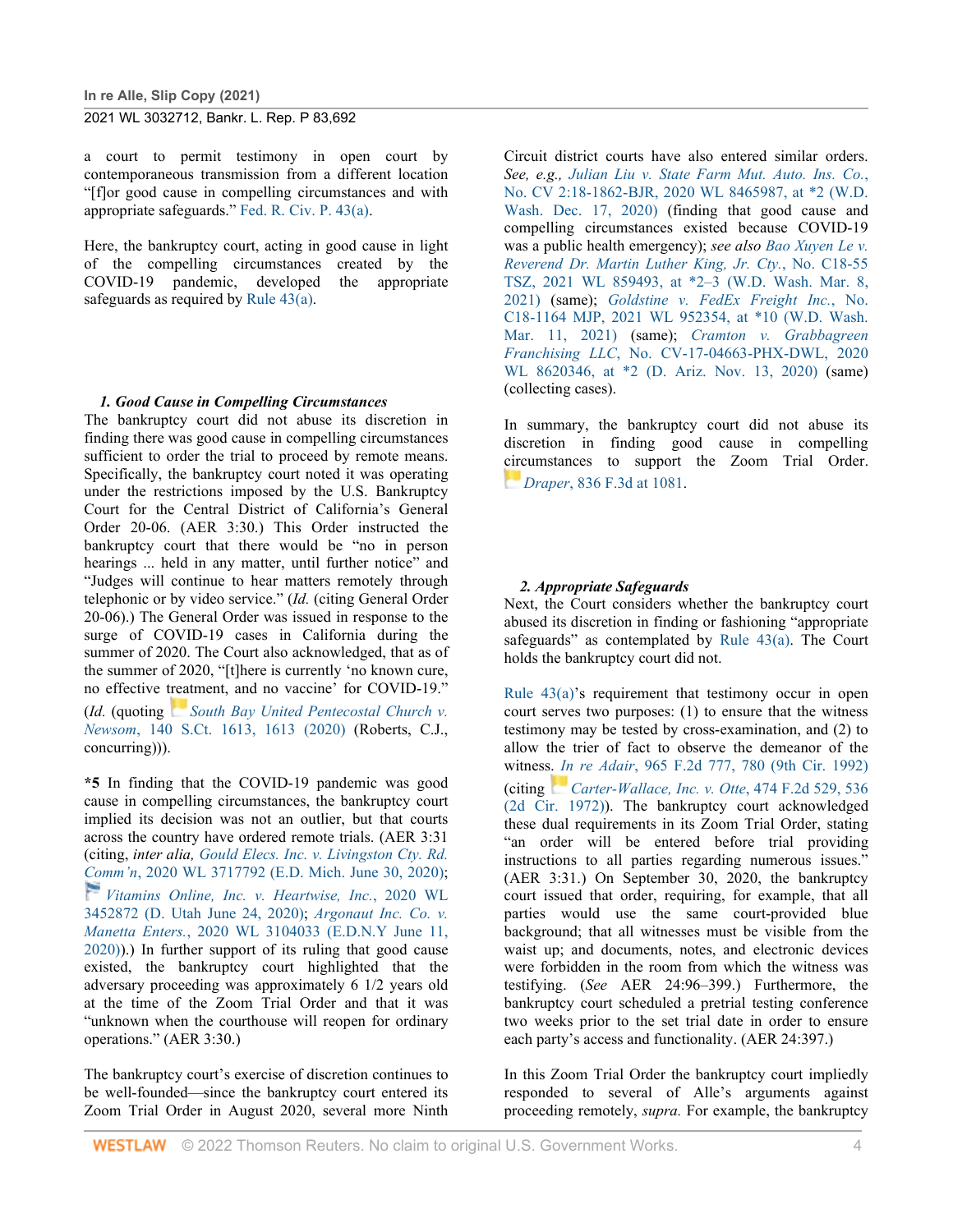court incorporated safeguards against the "potential coaching of witnesses." (AER 3:31.) It also directly rejected the argument that Alle could not effectively cross-examine via video, calling that argument "unfounded." (AER 3:32 (citing *[Centripetal Networks,](http://www.westlaw.com/Link/Document/FullText?findType=Y&serNum=2051300639&pubNum=0000999&originatingDoc=I61368f50e91611eba48ad8c74eab983c&refType=RP&originationContext=document&vr=3.0&rs=cblt1.0&transitionType=DocumentItem&contextData=(sc.UserEnteredCitation))  Inc. v. Cisco Sys., Inc.*[, 2020 WL 3411385 \(E.D. Va. Apr.](http://www.westlaw.com/Link/Document/FullText?findType=Y&serNum=2051300639&pubNum=0000999&originatingDoc=I61368f50e91611eba48ad8c74eab983c&refType=RP&originationContext=document&vr=3.0&rs=cblt1.0&transitionType=DocumentItem&contextData=(sc.UserEnteredCitation))  [23, 2020\)\)](http://www.westlaw.com/Link/Document/FullText?findType=Y&serNum=2051300639&pubNum=0000999&originatingDoc=I61368f50e91611eba48ad8c74eab983c&refType=RP&originationContext=document&vr=3.0&rs=cblt1.0&transitionType=DocumentItem&contextData=(sc.UserEnteredCitation)).)

**\*6** As above, other courts have continued to fashion similar and adequate safeguards in response to the COVID-19 pandemic. *See, e.g., Liu*[, 2020 WL 8465987,](http://www.westlaw.com/Link/Document/FullText?findType=Y&serNum=2052936591&pubNum=0000999&originatingDoc=I61368f50e91611eba48ad8c74eab983c&refType=RP&fi=co_pp_sp_999_3&originationContext=document&vr=3.0&rs=cblt1.0&transitionType=DocumentItem&contextData=(sc.UserEnteredCitation)#co_pp_sp_999_3)  [at \\*3](http://www.westlaw.com/Link/Document/FullText?findType=Y&serNum=2052936591&pubNum=0000999&originatingDoc=I61368f50e91611eba48ad8c74eab983c&refType=RP&fi=co_pp_sp_999_3&originationContext=document&vr=3.0&rs=cblt1.0&transitionType=DocumentItem&contextData=(sc.UserEnteredCitation)#co_pp_sp_999_3) ("This Court will not make [defendant] wait ... until it is safe to resume in-person civil jury trials, particularly when it is possible to conduct a remote jury trial in a manner that ameliorates each of Defendant's objections and satisfies Rules  $77(b)$  and  $43(a)$ ."). And courts have found safeguards similar to those emplaced by the bankruptcy court sufficient. *Aoki v. Gilbert*, 11-cv-02797-TLN-CKD, [2019 WL 1243719, at \\*2 \(E.D.](http://www.westlaw.com/Link/Document/FullText?findType=Y&serNum=2047792379&pubNum=0000999&originatingDoc=I61368f50e91611eba48ad8c74eab983c&refType=RP&fi=co_pp_sp_999_2&originationContext=document&vr=3.0&rs=cblt1.0&transitionType=DocumentItem&contextData=(sc.UserEnteredCitation)#co_pp_sp_999_2)  [Cal. Mar. 18, 2019\)](http://www.westlaw.com/Link/Document/FullText?findType=Y&serNum=2047792379&pubNum=0000999&originatingDoc=I61368f50e91611eba48ad8c74eab983c&refType=RP&fi=co_pp_sp_999_2&originationContext=document&vr=3.0&rs=cblt1.0&transitionType=DocumentItem&contextData=(sc.UserEnteredCitation)#co_pp_sp_999_2) ("Especially in light of the fact that this is a bench trial, the Court foresees no issues with determining witness credibility, or with the logistics and timing of presenting and cross-examining the various witnesses by video.); *Warner v. Cate*, 12-cv-1146-LJO-MJS, [2015 WL 4645019, at \\*1 \(E.D.](http://www.westlaw.com/Link/Document/FullText?findType=Y&serNum=2036823314&pubNum=0000999&originatingDoc=I61368f50e91611eba48ad8c74eab983c&refType=RP&fi=co_pp_sp_999_1&originationContext=document&vr=3.0&rs=cblt1.0&transitionType=DocumentItem&contextData=(sc.UserEnteredCitation)#co_pp_sp_999_1)  [Cal. Aug. 4, 2015\)](http://www.westlaw.com/Link/Document/FullText?findType=Y&serNum=2036823314&pubNum=0000999&originatingDoc=I61368f50e91611eba48ad8c74eab983c&refType=RP&fi=co_pp_sp_999_1&originationContext=document&vr=3.0&rs=cblt1.0&transitionType=DocumentItem&contextData=(sc.UserEnteredCitation)#co_pp_sp_999_1) ("Appropriate safeguards exist where the opposing party's ability to conduct cross-examination is not impaired, the witness testifies under oath in open court, and the witness's credibility can be assessed adequately.").

Accordingly, this Court holds that the bankruptcy court did not abuse its discretion i[n fi](https://1.next.westlaw.com/Link/RelatedInformation/Flag?documentGuid=I766a97f0756611e69e6ceb9009bbadab&transitionType=InlineKeyCiteFlags&originationContext=docHeaderFlag&Rank=0&ppcid=585069859eeb4b7a9933a3df0a76febd&contextData=(sc.UserEnteredCitation))nding adequate safeguards to proceed at a remote trial. *[D](https://1.next.westlaw.com/Link/RelatedInformation/Flag?documentGuid=I766a97f0756611e69e6ceb9009bbadab&transitionType=InlineKeyCiteFlags&originationContext=docHeaderFlag&Rank=0&ppcid=585069859eeb4b7a9933a3df0a76febd&contextData=(sc.UserEnteredCitation))raper*[, 836 F.3d at 1081.](http://www.westlaw.com/Link/Document/FullText?findType=Y&serNum=2039720017&pubNum=0000506&originatingDoc=I61368f50e91611eba48ad8c74eab983c&refType=RP&fi=co_pp_sp_506_1081&originationContext=document&vr=3.0&rs=cblt1.0&transitionType=DocumentItem&contextData=(sc.UserEnteredCitation)#co_pp_sp_506_1081)

Thus, because the bankruptcy court found good cause and developed adequate safeguards, it did not abuse its discretion in ordering the trial to proceed by Zoom. Therefore, the Court **AFFIRMS** the bankruptcy court's Zoom Trial Order.

#### **B. Appellees Were Not Required to Prove Every Element**

Alle's second assignment of error is that the bankruptcy court erred when it did not require "Appellees to prove, at trial, each element of each cause of action." (Opening Br. 17.) Although discordant and at times repetitive, the Court reads Alle's Opening Brief as making two broad arguments. First, the bankruptcy court committed legal error by misconstruing the prior BAP Appeal Judgment in order to limit the triable issues. (*See, e.g., id.* 18–19.) Second, the bankruptcy court abused its discretion by not finding an exception to the "law of the case" doctrine. (*See, e.g., id.* 20.)

In essence, to resolve Alle's arguments the Court must determine whether the rule of mandate or exceptions to the law of the case controlled the bankruptcy court's ability to preclude certain issues from being re-litigated at the trial. They did not.

#### *1. Rule of Mandate*

The Court can dispose of Alle's arguments against Claims One and Three by applying the rule of mandate.

"The rule of mandate is similar to, but broader than, the law of the case doctrine." *[United States v. Cote](http://www.westlaw.com/Link/Document/FullText?findType=Y&serNum=1995066500&pubNum=0000506&originatingDoc=I61368f50e91611eba48ad8c74eab983c&refType=RP&fi=co_pp_sp_506_181&originationContext=document&vr=3.0&rs=cblt1.0&transitionType=DocumentItem&contextData=(sc.UserEnteredCitation)#co_pp_sp_506_181)*, 51 [F.3d 178, 181 \(9th Cir. 1995\).](http://www.westlaw.com/Link/Document/FullText?findType=Y&serNum=1995066500&pubNum=0000506&originatingDoc=I61368f50e91611eba48ad8c74eab983c&refType=RP&fi=co_pp_sp_506_181&originationContext=document&vr=3.0&rs=cblt1.0&transitionType=DocumentItem&contextData=(sc.UserEnteredCitation)#co_pp_sp_506_181) Under the "rule of mandate," on remand, a trial court cannot vary or examine the appellate court's mandate for any purpose other than executing it. *[S](https://1.next.westlaw.com/Link/RelatedInformation/Flag?documentGuid=Ibbb823302d4111e68cefc52a15cd8e9f&transitionType=InlineKeyCiteFlags&originationContext=docHeaderFlag&Rank=0&ppcid=585069859eeb4b7a9933a3df0a76febd&contextData=(sc.UserEnteredCitation))tacy v. Colvin*, [825 F.3d 563, 568 \(9th](http://www.westlaw.com/Link/Document/FullText?findType=Y&serNum=2039090929&pubNum=0000506&originatingDoc=I61368f50e91611eba48ad8c74eab983c&refType=RP&fi=co_pp_sp_506_568&originationContext=document&vr=3.0&rs=cblt1.0&transitionType=DocumentItem&contextData=(sc.UserEnteredCitation)#co_pp_sp_506_568)  [Cir. 2016\).](http://www.westlaw.com/Link/Document/FullText?findType=Y&serNum=2039090929&pubNum=0000506&originatingDoc=I61368f50e91611eba48ad8c74eab983c&refType=RP&fi=co_pp_sp_506_568&originationContext=document&vr=3.0&rs=cblt1.0&transitionType=DocumentItem&contextData=(sc.UserEnteredCitation)#co_pp_sp_506_568) On remand, a lower court's actions must be "consistent with both the letter and the spirit of the higher court's decision." *[Ischay v. Barnhart](http://www.westlaw.com/Link/Document/FullText?findType=Y&serNum=2007282974&pubNum=0004637&originatingDoc=I61368f50e91611eba48ad8c74eab983c&refType=RP&fi=co_pp_sp_4637_1214&originationContext=document&vr=3.0&rs=cblt1.0&transitionType=DocumentItem&contextData=(sc.UserEnteredCitation)#co_pp_sp_4637_1214)*, 383 F. Supp. 2d [1199, 1214 \(C.D. Cal. 2005\)](http://www.westlaw.com/Link/Document/FullText?findType=Y&serNum=2007282974&pubNum=0004637&originatingDoc=I61368f50e91611eba48ad8c74eab983c&refType=RP&fi=co_pp_sp_4637_1214&originationContext=document&vr=3.0&rs=cblt1.0&transitionType=DocumentItem&contextData=(sc.UserEnteredCitation)#co_pp_sp_4637_1214) (citations omitted). But the rule of mandate does not preclude a trial court from [dec](https://1.next.westlaw.com/Link/RelatedInformation/Flag?documentGuid=Ibbb823302d4111e68cefc52a15cd8e9f&transitionType=InlineKeyCiteFlags&originationContext=docHeaderFlag&Rank=0&ppcid=585069859eeb4b7a9933a3df0a76febd&contextData=(sc.UserEnteredCitation))iding anything not foreclosed by the mandate. *[S](https://1.next.westlaw.com/Link/RelatedInformation/Flag?documentGuid=Ibbb823302d4111e68cefc52a15cd8e9f&transitionType=InlineKeyCiteFlags&originationContext=docHeaderFlag&Rank=0&ppcid=585069859eeb4b7a9933a3df0a76febd&contextData=(sc.UserEnteredCitation))tacy*[, 825 F.3d at 568.](http://www.westlaw.com/Link/Document/FullText?findType=Y&serNum=2039090929&pubNum=0000506&originatingDoc=I61368f50e91611eba48ad8c74eab983c&refType=RP&fi=co_pp_sp_506_568&originationContext=document&vr=3.0&rs=cblt1.0&transitionType=DocumentItem&contextData=(sc.UserEnteredCitation)#co_pp_sp_506_568) In other words, it "leaves to the [lower] court any issue not expressly or impliedly disposed of on appeal." *[Nguyen v. United States](http://www.westlaw.com/Link/Document/FullText?findType=Y&serNum=1986134002&pubNum=0000350&originatingDoc=I61368f50e91611eba48ad8c74eab983c&refType=RP&fi=co_pp_sp_350_1502&originationContext=document&vr=3.0&rs=cblt1.0&transitionType=DocumentItem&contextData=(sc.UserEnteredCitation)#co_pp_sp_350_1502)*, 792 [F.2d 1500, 1502 \(9th Cir. 1986\)](http://www.westlaw.com/Link/Document/FullText?findType=Y&serNum=1986134002&pubNum=0000350&originatingDoc=I61368f50e91611eba48ad8c74eab983c&refType=RP&fi=co_pp_sp_350_1502&originationContext=document&vr=3.0&rs=cblt1.0&transitionType=DocumentItem&contextData=(sc.UserEnteredCitation)#co_pp_sp_350_1502) (citation omitted). Violation of the rule of m[anda](https://1.next.westlaw.com/Link/RelatedInformation/Flag?documentGuid=I6578924aedac11dbafc6849dc347959a&transitionType=InlineKeyCiteFlags&originationContext=docHeaderFlag&Rank=0&ppcid=585069859eeb4b7a9933a3df0a76febd&contextData=(sc.UserEnteredCitation))te is a jurisdictional error and is reviewed de novo. *[United States v. Thrasher](http://www.westlaw.com/Link/Document/FullText?findType=Y&serNum=2011975875&pubNum=0000506&originatingDoc=I61368f50e91611eba48ad8c74eab983c&refType=RP&fi=co_pp_sp_506_982&originationContext=document&vr=3.0&rs=cblt1.0&transitionType=DocumentItem&contextData=(sc.UserEnteredCitation)#co_pp_sp_506_982)*, [483 F.3d 977, 982 \(9th Cir. 2007\).](http://www.westlaw.com/Link/Document/FullText?findType=Y&serNum=2011975875&pubNum=0000506&originatingDoc=I61368f50e91611eba48ad8c74eab983c&refType=RP&fi=co_pp_sp_506_982&originationContext=document&vr=3.0&rs=cblt1.0&transitionType=DocumentItem&contextData=(sc.UserEnteredCitation)#co_pp_sp_506_982)

*a. Claim One: Defalcation under [§ 523\(a\)\(4\)](http://www.westlaw.com/Link/Document/FullText?findType=L&pubNum=1000546&cite=11USCAS523&originatingDoc=I61368f50e91611eba48ad8c74eab983c&refType=RB&originationContext=document&vr=3.0&rs=cblt1.0&transitionType=DocumentItem&contextData=(sc.UserEnteredCitation)#co_pp_d40e000072291)*

Under Section  $523(a)(4)$ , to prevail under a defalcation theory, the party must demonstrate that: 1) an express or technical trust existed, 2) the debt was caused by fraud or defalcation, and 3) the debtor acted as a fiduciary to the creditor at the time the debt was created. *[I](https://1.next.westlaw.com/Link/RelatedInformation/Flag?documentGuid=I5529d9d46e5211d98778bd0185d69771&transitionType=InlineKeyCiteFlags&originationContext=docHeaderFlag&Rank=0&ppcid=585069859eeb4b7a9933a3df0a76febd&contextData=(sc.UserEnteredCitation))In re Bigelow*, 271 B.R. 178, 186 (B.A.P. 9th Cir. [2001\).](http://www.westlaw.com/Link/Document/FullText?findType=Y&serNum=2001590227&pubNum=0000164&originatingDoc=I61368f50e91611eba48ad8c74eab983c&refType=RP&fi=co_pp_sp_164_186&originationContext=document&vr=3.0&rs=cblt1.0&transitionType=DocumentItem&contextData=(sc.UserEnteredCitation)#co_pp_sp_164_186)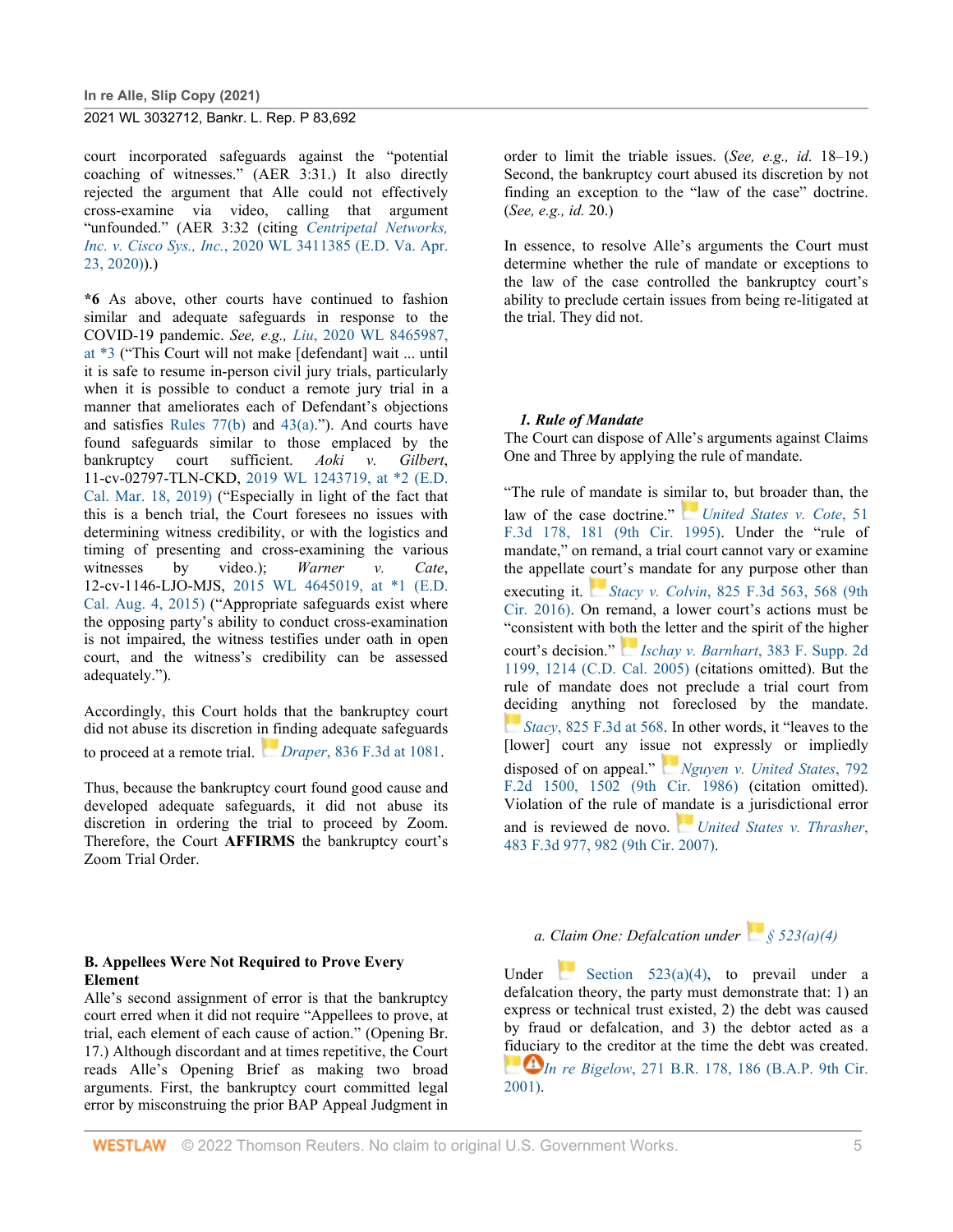In the MSJ Ruling, the bankruptcy court granted summary judgment on Claim One for Defalcation. (AER 34:521.) The BAP panel affirmed the bankruptcy court's findings that: 1) a technical trust existed under California law, 2) Alle acted as a fiduciary to Appellees, and 3) Alle breached his fiduciary duties to Appellees by failing to provide Appellees with appropriate income and expense reports regarding SMP and by misappropriating SMP's funds. (AER 37:571–74.)

**\*7** But, the BAP reversed the bankruptcy court's determination that Alle's debt was caused by fraud or defalcation. (AER 37:574–79.) Specifically, because  $\Box$  § [523\(a\)\(4\)](http://www.westlaw.com/Link/Document/FullText?findType=L&pubNum=1000546&cite=11USCAS523&originatingDoc=I61368f50e91611eba48ad8c74eab983c&refType=RB&originationContext=document&vr=3.0&rs=cblt1.0&transitionType=DocumentItem&contextData=(sc.UserEnteredCitation)#co_pp_d40e000072291) defalcation requires "a culpable state of mind involving either bad faith, moral turpitude or an intentional wrong," the bankruptcy court erred when it made no findings whether Alle possessed the "requisite state of mind" to commit fraud or defalcation. (*Id.*) Additionally, the BAP ruled that the "bankruptcy court did not make sufficient findings to support the amount of damages awarded" and therefore "should make findings as to the proper measure of damages under California law and the facts of this case." (AER 37:580, 582.) Ultimately, the BAP remanded the case "for further proceedings in accordance with this disposition." (AER 37:582.)

Thus, the Panel's holdings that a trust existed, that Alle was a fiduciary to Appellees, and that he breached that duty disposed of those elements, and the bankruptcy court was express[ly p](https://1.next.westlaw.com/Link/RelatedInformation/Flag?documentGuid=I79af22fa953011d9a707f4371c9c34f0&transitionType=InlineKeyCiteFlags&originationContext=docHeaderFlag&Rank=0&ppcid=585069859eeb4b7a9933a3df0a76febd&contextData=(sc.UserEnteredCitation))recluded from reconsidering those matters on remand. *[United States v. Miller](http://www.westlaw.com/Link/Document/FullText?findType=Y&serNum=1987088149&pubNum=0000350&originatingDoc=I61368f50e91611eba48ad8c74eab983c&refType=RP&fi=co_pp_sp_350_832&originationContext=document&vr=3.0&rs=cblt1.0&transitionType=DocumentItem&contextData=(sc.UserEnteredCitation)#co_pp_sp_350_832)*, 822 F.2d 828, 832 [\(9th Cir. 1987\)](http://www.westlaw.com/Link/Document/FullText?findType=Y&serNum=1987088149&pubNum=0000350&originatingDoc=I61368f50e91611eba48ad8c74eab983c&refType=RP&fi=co_pp_sp_350_832&originationContext=document&vr=3.0&rs=cblt1.0&transitionType=DocumentItem&contextData=(sc.UserEnteredCitation)#co_pp_sp_350_832) (internal citations omitted).

Therefore, the bankruptcy court did not commit legal error when it denied Alle's Mandate Relief Motion to require Appellees to prove all elements of Claim One. The Court **AFFIRMS** the bankruptcy court ruling under the rule of mandate and, thus, does not reach the law of the case argument. *[I](https://1.next.westlaw.com/Link/RelatedInformation/Flag?documentGuid=Ic81c84d25c4311deabded03f2b83b8a4&transitionType=InlineKeyCiteFlags&originationContext=docHeaderFlag&Rank=0&ppcid=585069859eeb4b7a9933a3df0a76febd&contextData=(sc.UserEnteredCitation))n re Warren*[, 568 F.3d at 1116](http://www.westlaw.com/Link/Document/FullText?findType=Y&serNum=2019149817&pubNum=0000506&originatingDoc=I61368f50e91611eba48ad8c74eab983c&refType=RP&fi=co_pp_sp_506_1116&originationContext=document&vr=3.0&rs=cblt1.0&transitionType=DocumentItem&contextData=(sc.UserEnteredCitation)#co_pp_sp_506_1116) (affirming a bankruptcy court's decision "on any ground fairly supported by the record").

*b. Claim Two: Fraud under [§ 523\(a\)\(2\)\(A\)](http://www.westlaw.com/Link/Document/FullText?findType=L&pubNum=1000546&cite=11USCAS523&originatingDoc=I61368f50e91611eba48ad8c74eab983c&refType=RB&originationContext=document&vr=3.0&rs=cblt1.0&transitionType=DocumentItem&contextData=(sc.UserEnteredCitation)#co_pp_b5120000f7a05)*

On appeal, the BAP Panel was not confronted with any issues stemming from Claim Two, and thus the BAP Appeal Judgment is silent as to this claim. Because there was no mandate from a higher court, the rule of mandate is inapplicable. *See, e.g., [Stacey v. Colvin](http://www.westlaw.com/Link/Document/FullText?findType=Y&serNum=2039090929&pubNum=0000506&originatingDoc=I61368f50e91611eba48ad8c74eab983c&refType=RP&fi=co_pp_sp_506_568&originationContext=document&vr=3.0&rs=cblt1.0&transitionType=DocumentItem&contextData=(sc.UserEnteredCitation)#co_pp_sp_506_568)*, 825 F.3d

[563, 568 \(9th Cir. 2016\)](http://www.westlaw.com/Link/Document/FullText?findType=Y&serNum=2039090929&pubNum=0000506&originatingDoc=I61368f50e91611eba48ad8c74eab983c&refType=RP&fi=co_pp_sp_506_568&originationContext=document&vr=3.0&rs=cblt1.0&transitionType=DocumentItem&contextData=(sc.UserEnteredCitation)#co_pp_sp_506_568) (noting courts may consider any matter on remand that was not expressly or implicitly decided on appeal). The bankruptcy court properly did not apply the rule of mandate, nor shall this Court.

# *c. Claim Three: Embezzlement under [§ 523\(a\)\(4\)](http://www.westlaw.com/Link/Document/FullText?findType=L&pubNum=1000546&cite=11USCAS523&originatingDoc=I61368f50e91611eba48ad8c74eab983c&refType=RB&originationContext=document&vr=3.0&rs=cblt1.0&transitionType=DocumentItem&contextData=(sc.UserEnteredCitation)#co_pp_d40e000072291)*

Embezzlement under Section  $523(a)(4)$  requires proof of three elements: 1) property rightfully in the possession of the nonowner debtor, 2) the nonowner's misappropriation of the property to a use other than that for which it [was](https://1.next.westlaw.com/Link/RelatedInformation/Flag?documentGuid=I05ef97c594c011d9bdd1cfdd544ca3a4&transitionType=InlineKeyCiteFlags&originationContext=docHeaderFlag&Rank=0&ppcid=585069859eeb4b7a9933a3df0a76febd&contextData=(sc.UserEnteredCitation)) entrusted, and 3) circumstances indicating fraud. *[I](https://1.next.westlaw.com/Link/RelatedInformation/Flag?documentGuid=I05ef97c594c011d9bdd1cfdd544ca3a4&transitionType=InlineKeyCiteFlags&originationContext=docHeaderFlag&Rank=0&ppcid=585069859eeb4b7a9933a3df0a76febd&contextData=(sc.UserEnteredCitation))n re Littleton*[, 942 F.2d 551, 555](http://www.westlaw.com/Link/Document/FullText?findType=Y&serNum=1991138540&pubNum=0000350&originatingDoc=I61368f50e91611eba48ad8c74eab983c&refType=RP&fi=co_pp_sp_350_555&originationContext=document&vr=3.0&rs=cblt1.0&transitionType=DocumentItem&contextData=(sc.UserEnteredCitation)#co_pp_sp_350_555)  [\(9th Cir. 1991\).](http://www.westlaw.com/Link/Document/FullText?findType=Y&serNum=1991138540&pubNum=0000350&originatingDoc=I61368f50e91611eba48ad8c74eab983c&refType=RP&fi=co_pp_sp_350_555&originationContext=document&vr=3.0&rs=cblt1.0&transitionType=DocumentItem&contextData=(sc.UserEnteredCitation)#co_pp_sp_350_555) A finding that a defendant misappropriated the plaintiff's property creates damages in the amount of the misappropriated property. *[In re](http://www.westlaw.com/Link/Document/FullText?findType=Y&serNum=2002662526&pubNum=0000164&originatingDoc=I61368f50e91611eba48ad8c74eab983c&refType=RP&fi=co_pp_sp_164_214&originationContext=document&vr=3.0&rs=cblt1.0&transitionType=DocumentItem&contextData=(sc.UserEnteredCitation)#co_pp_sp_164_214)  Booher*[, 284 B.R. 181, 214 \(Bankr. W.D. Pa. 2002\)](http://www.westlaw.com/Link/Document/FullText?findType=Y&serNum=2002662526&pubNum=0000164&originatingDoc=I61368f50e91611eba48ad8c74eab983c&refType=RP&fi=co_pp_sp_164_214&originationContext=document&vr=3.0&rs=cblt1.0&transitionType=DocumentItem&contextData=(sc.UserEnteredCitation)#co_pp_sp_164_214) (noting that damages for embezzlement are generally equal to the value of the misappropriated property).

In the MSJ Ruling, the bankruptcy court found that Appellees had satisfied all of the elements of embezzlement under  $\frac{1}{8}$  523(a)(4), determining that 1) Alle was rightfully in possession of SMP's funds, and based on Appellees' membership interests in SMP, Appellees' funds, 2) Alle misappropriated those funds, and 3) the circumstances surrounding Alle's use of SMP's funds indicated fraud. (AER 34:526–27.) Based on those findings, the bankruptcy court granted summary judgment in favor of the Appellees and entered judgment on Claim Three for \$800,000 in damages. (AER 34:485.)

On appeal, the BAP Panel did not agree with the amount of damages the bankruptcy court awarded because the bankruptcy court "did not award damages in the amount of the embezzled funds," with the Panel writing "it is not clear how the embezzlement claim could have been the basis for the \$800,000 damage award" and "[a]ccordingly, the bankruptcy court erred in entering judgment on Plaintiffs' embezzlement claim." (AER 37:580.) But the BAP Appeal Judgment does not state that the bankruptcy court erred in finding that the elements of embezzlement had been proven. (*Id.*) And thus, the mandate from the BAP was limited, only stating that "on remand, the bankruptcy court should make findings as to the proper measure of damages under California law and the facts of this case." (AER 37:582.)

**\*8** In its Mandate Order denying Alle's Mandate Relief Motion to force Appellees to prove all of the elements, the bankruptcy court correctly read the BAP Appeal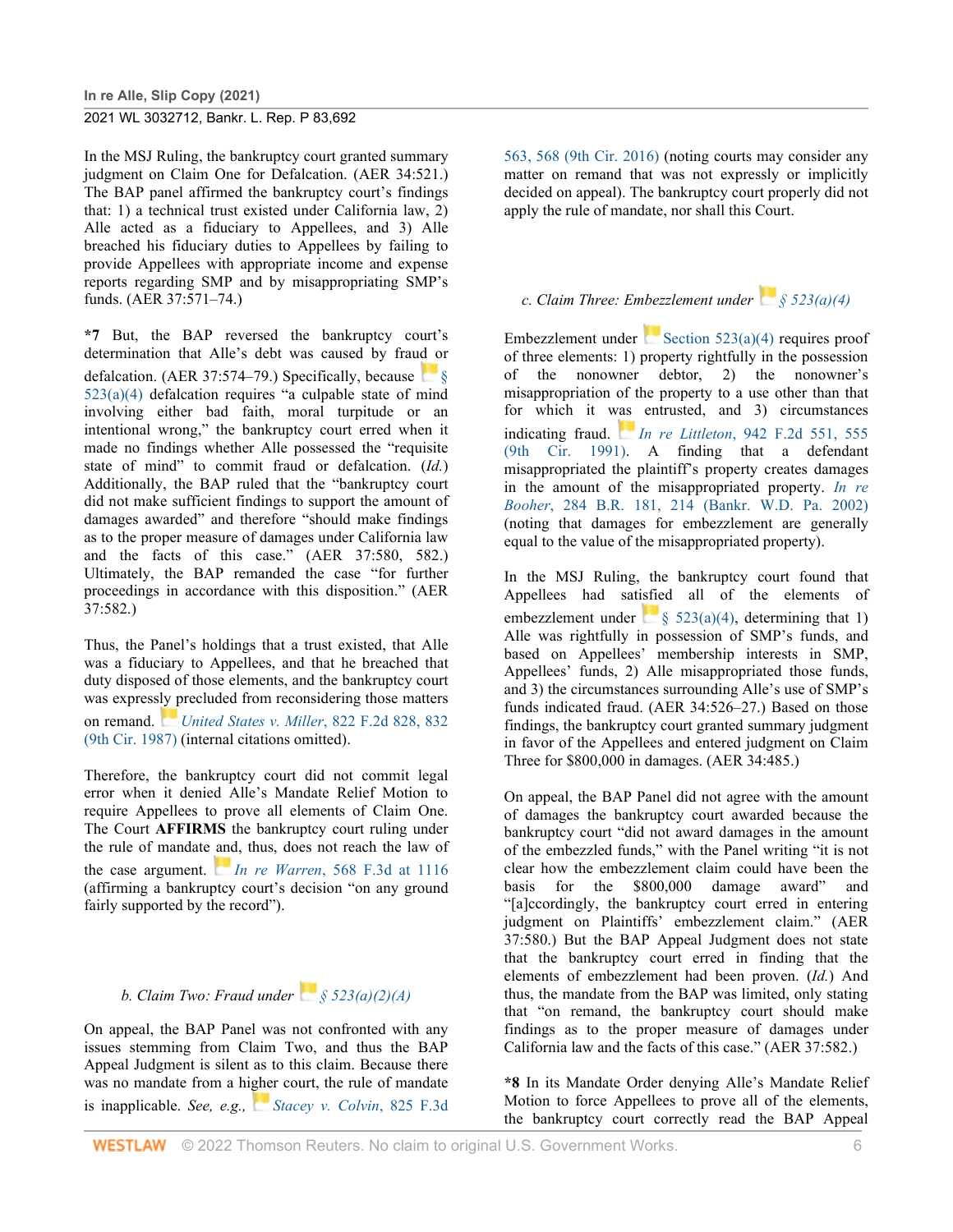**In re Alle, Slip Copy (2021)**

#### 2021 WL 3032712, Bankr. L. Rep. P 83,692

Judgment mandate. (AER 38:593.) The mandate required the bankruptcy court to make findings only regarding the proper amount of damages under the Embezzlement Claim, implicitly affirming that all of the claim's elements had been satisfied. Therefore, based on the mandate, the bankruptcy court was precluded from considerin[g a](https://1.next.westlaw.com/Link/RelatedInformation/Flag?documentGuid=I79af22fa953011d9a707f4371c9c34f0&transitionType=InlineKeyCiteFlags&originationContext=docHeaderFlag&Rank=0&ppcid=585069859eeb4b7a9933a3df0a76febd&contextData=(sc.UserEnteredCitation))ny issued regarding Claim Three other than damages. *[M](https://1.next.westlaw.com/Link/RelatedInformation/Flag?documentGuid=I79af22fa953011d9a707f4371c9c34f0&transitionType=InlineKeyCiteFlags&originationContext=docHeaderFlag&Rank=0&ppcid=585069859eeb4b7a9933a3df0a76febd&contextData=(sc.UserEnteredCitation))iller*[, 822 F.2d at 832](http://www.westlaw.com/Link/Document/FullText?findType=Y&serNum=1987088149&pubNum=0000350&originatingDoc=I61368f50e91611eba48ad8c74eab983c&refType=RP&fi=co_pp_sp_350_832&originationContext=document&vr=3.0&rs=cblt1.0&transitionType=DocumentItem&contextData=(sc.UserEnteredCitation)#co_pp_sp_350_832) (prohibiting lower courts from reviewing issues on remand that were implicitly decided on appeal).

Because the bankruptcy court could only require those issues not disposed of by the BAP Appeal Judgment to be proven at trial, the bankruptcy court did not err when it denied Alle's Mandate Relief Motion. The Court **AFFIRMS** the bankruptcy court's Mandate Order ruling under the rule of mandate [and](https://1.next.westlaw.com/Link/RelatedInformation/Flag?documentGuid=Ic81c84d25c4311deabded03f2b83b8a4&transitionType=InlineKeyCiteFlags&originationContext=docHeaderFlag&Rank=0&ppcid=585069859eeb4b7a9933a3df0a76febd&contextData=(sc.UserEnteredCitation)), thus, does not reach the law of the case argument. *[I](https://1.next.westlaw.com/Link/RelatedInformation/Flag?documentGuid=Ic81c84d25c4311deabded03f2b83b8a4&transitionType=InlineKeyCiteFlags&originationContext=docHeaderFlag&Rank=0&ppcid=585069859eeb4b7a9933a3df0a76febd&contextData=(sc.UserEnteredCitation))n re Warren*[, 568 F.3d at](http://www.westlaw.com/Link/Document/FullText?findType=Y&serNum=2019149817&pubNum=0000506&originatingDoc=I61368f50e91611eba48ad8c74eab983c&refType=RP&fi=co_pp_sp_506_1116&originationContext=document&vr=3.0&rs=cblt1.0&transitionType=DocumentItem&contextData=(sc.UserEnteredCitation)#co_pp_sp_506_1116)  [1116.](http://www.westlaw.com/Link/Document/FullText?findType=Y&serNum=2019149817&pubNum=0000506&originatingDoc=I61368f50e91611eba48ad8c74eab983c&refType=RP&fi=co_pp_sp_506_1116&originationContext=document&vr=3.0&rs=cblt1.0&transitionType=DocumentItem&contextData=(sc.UserEnteredCitation)#co_pp_sp_506_1116)

#### *2. Law of the Case Doctrine*

Because the BAP Appeal Judgment was silent as to Claim Two, the bankruptcy court necessarily analyzed Alle's Mandate Relief Motion under the law of the case doctrine. (AER 38:599–600.)

The law of the case doctrine, a judicial invention, aims to promote the efficient operation of the courts. *[Milgard](http://www.westlaw.com/Link/Document/FullText?findType=Y&serNum=1990067748&pubNum=0000350&originatingDoc=I61368f50e91611eba48ad8c74eab983c&refType=RP&fi=co_pp_sp_350_715&originationContext=document&vr=3.0&rs=cblt1.0&transitionType=DocumentItem&contextData=(sc.UserEnteredCitation)#co_pp_sp_350_715)  [Tempering, Inc. v. Selas Corp. of Am.](http://www.westlaw.com/Link/Document/FullText?findType=Y&serNum=1990067748&pubNum=0000350&originatingDoc=I61368f50e91611eba48ad8c74eab983c&refType=RP&fi=co_pp_sp_350_715&originationContext=document&vr=3.0&rs=cblt1.0&transitionType=DocumentItem&contextData=(sc.UserEnteredCitation)#co_pp_sp_350_715)*, 902 F.2d 703, 715 [\(9th Cir. 1990\).](http://www.westlaw.com/Link/Document/FullText?findType=Y&serNum=1990067748&pubNum=0000350&originatingDoc=I61368f50e91611eba48ad8c74eab983c&refType=RP&fi=co_pp_sp_350_715&originationContext=document&vr=3.0&rs=cblt1.0&transitionType=DocumentItem&contextData=(sc.UserEnteredCitation)#co_pp_sp_350_715) It generally preludes a court from reconsidering an issue decided previously by [the](https://1.next.westlaw.com/Link/RelatedInformation/Flag?documentGuid=Iff2d90fe799311d98c82a53fc8ac8757&transitionType=InlineKeyCiteFlags&originationContext=docHeaderFlag&Rank=0&ppcid=585069859eeb4b7a9933a3df0a76febd&contextData=(sc.UserEnteredCitation)) same court or by a higher court in the identical case. *[United](http://www.westlaw.com/Link/Document/FullText?findType=Y&serNum=2000645568&pubNum=0000506&originatingDoc=I61368f50e91611eba48ad8c74eab983c&refType=RP&fi=co_pp_sp_506_452&originationContext=document&vr=3.0&rs=cblt1.0&transitionType=DocumentItem&contextData=(sc.UserEnteredCitation)#co_pp_sp_506_452)  States v. Lummi Indian Tribe*[, 235 F.3d 443, 452 \(9th Cir.](http://www.westlaw.com/Link/Document/FullText?findType=Y&serNum=2000645568&pubNum=0000506&originatingDoc=I61368f50e91611eba48ad8c74eab983c&refType=RP&fi=co_pp_sp_506_452&originationContext=document&vr=3.0&rs=cblt1.0&transitionType=DocumentItem&contextData=(sc.UserEnteredCitation)#co_pp_sp_506_452)  [2000\).](http://www.westlaw.com/Link/Document/FullText?findType=Y&serNum=2000645568&pubNum=0000506&originatingDoc=I61368f50e91611eba48ad8c74eab983c&refType=RP&fi=co_pp_sp_506_452&originationContext=document&vr=3.0&rs=cblt1.0&transitionType=DocumentItem&contextData=(sc.UserEnteredCitation)#co_pp_sp_506_452) The issue in question must have been decided explicitly or by necessary implication in the previous disposition. *Id.* The doctrine serves to advance the "principle that in order to maintain consistency during the course of a single lawsuit, reconsideration of legal questions previously decided should be avoided." *[U](https://1.next.westlaw.com/Link/RelatedInformation/Flag?documentGuid=I918943d094d411d9bc61beebb95be672&transitionType=InlineKeyCiteFlags&originationContext=docHeaderFlag&Rank=0&ppcid=585069859eeb4b7a9933a3df0a76febd&contextData=(sc.UserEnteredCitation))nited States v. Houser*[, 804 F.2d 565, 567 \(9th Cir.](http://www.westlaw.com/Link/Document/FullText?findType=Y&serNum=1986156627&pubNum=0000350&originatingDoc=I61368f50e91611eba48ad8c74eab983c&refType=RP&fi=co_pp_sp_350_567&originationContext=document&vr=3.0&rs=cblt1.0&transitionType=DocumentItem&contextData=(sc.UserEnteredCitation)#co_pp_sp_350_567)  [1986\).](http://www.westlaw.com/Link/Document/FullText?findType=Y&serNum=1986156627&pubNum=0000350&originatingDoc=I61368f50e91611eba48ad8c74eab983c&refType=RP&fi=co_pp_sp_350_567&originationContext=document&vr=3.0&rs=cblt1.0&transitionType=DocumentItem&contextData=(sc.UserEnteredCitation)#co_pp_sp_350_567) Application of the doctrine is discretionary. Appellate courts therefore review the lower court's decision for abuse of discretion. *See [Milgard](http://www.westlaw.com/Link/Document/FullText?findType=Y&serNum=1990067748&pubNum=0000350&originatingDoc=I61368f50e91611eba48ad8c74eab983c&refType=RP&fi=co_pp_sp_350_715&originationContext=document&vr=3.0&rs=cblt1.0&transitionType=DocumentItem&contextData=(sc.UserEnteredCitation)#co_pp_sp_350_715)  Tempering*[, 902 F.2d at 715.](http://www.westlaw.com/Link/Document/FullText?findType=Y&serNum=1990067748&pubNum=0000350&originatingDoc=I61368f50e91611eba48ad8c74eab983c&refType=RP&fi=co_pp_sp_350_715&originationContext=document&vr=3.0&rs=cblt1.0&transitionType=DocumentItem&contextData=(sc.UserEnteredCitation)#co_pp_sp_350_715) Here, the bankruptcy court did not abuse its discretion.

Although the bankruptcy court's prior MSJ Ruling was the law of the case, the Ninth Circuit has recognized that a court can "depart from the law of the case ... in limited circumstances." *[Malaney v. UAL Corp.](http://www.westlaw.com/Link/Document/FullText?findType=Y&serNum=2032547926&pubNum=0006538&originatingDoc=I61368f50e91611eba48ad8c74eab983c&refType=RP&fi=co_pp_sp_6538_700&originationContext=document&vr=3.0&rs=cblt1.0&transitionType=DocumentItem&contextData=(sc.UserEnteredCitation)#co_pp_sp_6538_700)*, 552 F. App'x [698, 700 \(9th Cir. 2014\)](http://www.westlaw.com/Link/Document/FullText?findType=Y&serNum=2032547926&pubNum=0006538&originatingDoc=I61368f50e91611eba48ad8c74eab983c&refType=RP&fi=co_pp_sp_6538_700&originationContext=document&vr=3.0&rs=cblt1.0&transitionType=DocumentItem&contextData=(sc.UserEnteredCitation)#co_pp_sp_6538_700) (citing *[Ingle v. Circuit City](http://www.westlaw.com/Link/Document/FullText?findType=Y&serNum=2006606000&pubNum=0000506&originatingDoc=I61368f50e91611eba48ad8c74eab983c&refType=RP&fi=co_pp_sp_506_594&originationContext=document&vr=3.0&rs=cblt1.0&transitionType=DocumentItem&contextData=(sc.UserEnteredCitation)#co_pp_sp_506_594)*, 408 [F.3d 592, 594 \(9th Cir. 2005\)\)](http://www.westlaw.com/Link/Document/FullText?findType=Y&serNum=2006606000&pubNum=0000506&originatingDoc=I61368f50e91611eba48ad8c74eab983c&refType=RP&fi=co_pp_sp_506_594&originationContext=document&vr=3.0&rs=cblt1.0&transitionType=DocumentItem&contextData=(sc.UserEnteredCitation)#co_pp_sp_506_594). "A court [has] discretion to depart from the law of the case where: (1) the first decision was clearly erroneous; (2) an intervening change in the law has occurred; (3) the evidence on remand is substantially different; (4) other changed circumstances [exis](https://1.next.westlaw.com/Link/RelatedInformation/Flag?documentGuid=I6826fa0b941111d9a707f4371c9c34f0&transitionType=InlineKeyCiteFlags&originationContext=docHeaderFlag&Rank=0&ppcid=585069859eeb4b7a9933a3df0a76febd&contextData=(sc.UserEnteredCitation))t; or (5) a manifest injustice would otherwise result." *[U](https://1.next.westlaw.com/Link/RelatedInformation/Flag?documentGuid=I6826fa0b941111d9a707f4371c9c34f0&transitionType=InlineKeyCiteFlags&originationContext=docHeaderFlag&Rank=0&ppcid=585069859eeb4b7a9933a3df0a76febd&contextData=(sc.UserEnteredCitation))nited States v. Alexander*[, 106 F.3d 874, 876 \(9th Cir.](http://www.westlaw.com/Link/Document/FullText?findType=Y&serNum=1997043934&pubNum=0000506&originatingDoc=I61368f50e91611eba48ad8c74eab983c&refType=RP&fi=co_pp_sp_506_876&originationContext=document&vr=3.0&rs=cblt1.0&transitionType=DocumentItem&contextData=(sc.UserEnteredCitation)#co_pp_sp_506_876)  [1997\).](http://www.westlaw.com/Link/Document/FullText?findType=Y&serNum=1997043934&pubNum=0000506&originatingDoc=I61368f50e91611eba48ad8c74eab983c&refType=RP&fi=co_pp_sp_506_876&originationContext=document&vr=3.0&rs=cblt1.0&transitionType=DocumentItem&contextData=(sc.UserEnteredCitation)#co_pp_sp_506_876) "Failure to apply the doctrine of the law of the case absent one of the requisite conditions constitutes an abuse of discretion." *Id.*

In denying Alle's Mandate Relief Motion, the bankruptcy court, in its Mandate Order, *sua sponte* considered the law of the case doctrine and its exceptions, and correctly rejected each exception. (AER 38:600.) The bankruptcy court first noted that neither Alle nor Appellees addressed whether the law of the case doctrine applied to the bankruptcy court's ruling considering Claim Two, but the bankruptcy court then found that the doctrine did apply because it expressly decided those issues in the MSJ Ruling. (*Id.*) The bankruptcy court then found that Alle, in his Mandate Relief Motion, did not demonstrate that the bankruptcy court's findings regarding Claim Two were clearly erroneous, or that there had been an intervening change in the law that would retroactively affect the MSJ Ruling. (*Id.*) Nor did Alle submit substantially different evidence, and in fact, the bankruptcy court reviewed all of the evidence Alle did submit to support his Mandate Relief Motion, finding that Alle didn't show that the evidence was unavailable to him prior to the bankruptcy court's MSJ Ruling. (*Id.*; AER 38:597.) The bankruptcy court also rejected Alle's arguments that because he now had counsel his circumstances were changed. (AER 38:600.) Finally, the bankruptcy court found that Alle had provided no evidence that he would suffer manifest injustice if it adhered to its rulings regarding Claim Two. (*Id.*)

**\*9** Before this Court, Alle argues the bankruptcy court erroneously failed to find that an exception to the law of the case existed; specifically that Alle had insufficient time to review the bankruptcy court's tentative ruling on the MSJ, and now that Alle has had more time to respond and can provide additional details to explain the "inappropriate or unnecessary expenses for SMP" it would be manifest injustice to not revisit the judgment. (Opening Br. 20.) But this is the same argument based on the same facts that was presented to, and rejected by, the bankruptcy court in its Mandate Order denying the Mandate Relief Motion. (*See* AER 38:600.) Nothing Alle has provided on appeal shows the bankruptcy court abused its discretion.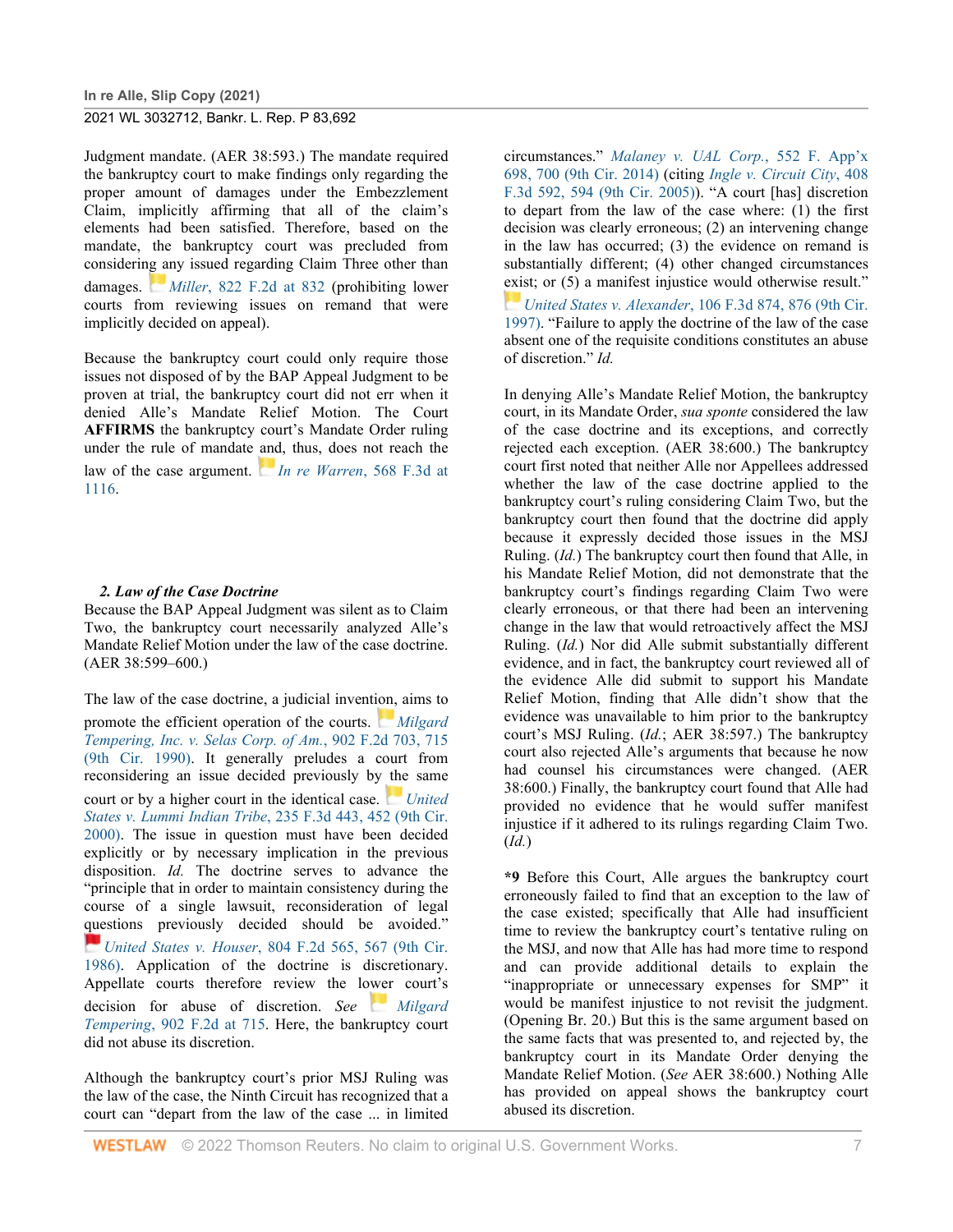In sum, this Court holds that the bankruptcy court did not abuse its discretion by abiding by the law of the case in the absence of an exception, and **AFFIRMS** the bankruptcy court's Mandate Order denying Alle's Mandate Relief Motion as to Claim Two.

# **C. Judgment Was Proper**

In his final argument on appeal, Alle argues that the Judgment entered by the bankruptcy court following the trial is error. (Opening Br. 21.) Dedicating only thirteen lines of the twenty-two page brief to this issue, Alle argues that because the bankruptcy court wrongly did not force Appellees to prove every element at trial, and then wrongly ordered the trial to proceed remotely, it necessarily follows that the Judgment is a "fruit of the poison tree" and this Court should vacate and reverse the Judgment, and order a trial in person. (*Id.*)

Because this Court affirmed both the bankruptcy court's Zoom Trial Order and its Mandate Order, Alle's final argument logically fails.

#### **V. CONCLUSION**

The Court **AFFIRMS** the decisions of the bankruptcy court. The Clerk is directed to close the case.

#### **IT IS SO ORDERED.**

#### **All Citations**

Slip Copy, 2021 WL 3032712, Bankr. L. Rep. P 83,692

#### **Footnotes**

- <sup>1</sup> The "AER #:###" designation refers to the consecutively numbered pagination for the Appendix to Appellees' Brief Excerpts of Record, with the first number being the Tab No. and the second number being the page number but without the leading zeros.
- <sup>2</sup> Appellant stated thirteen issues on appeal, however the Court has found that the key issues can be distilled down to three questions. (*See* Opening Br. 1–2, ECF No. 10.)

**End of Document** © 2022 Thomson Reuters. No claim to original U.S. Government Works.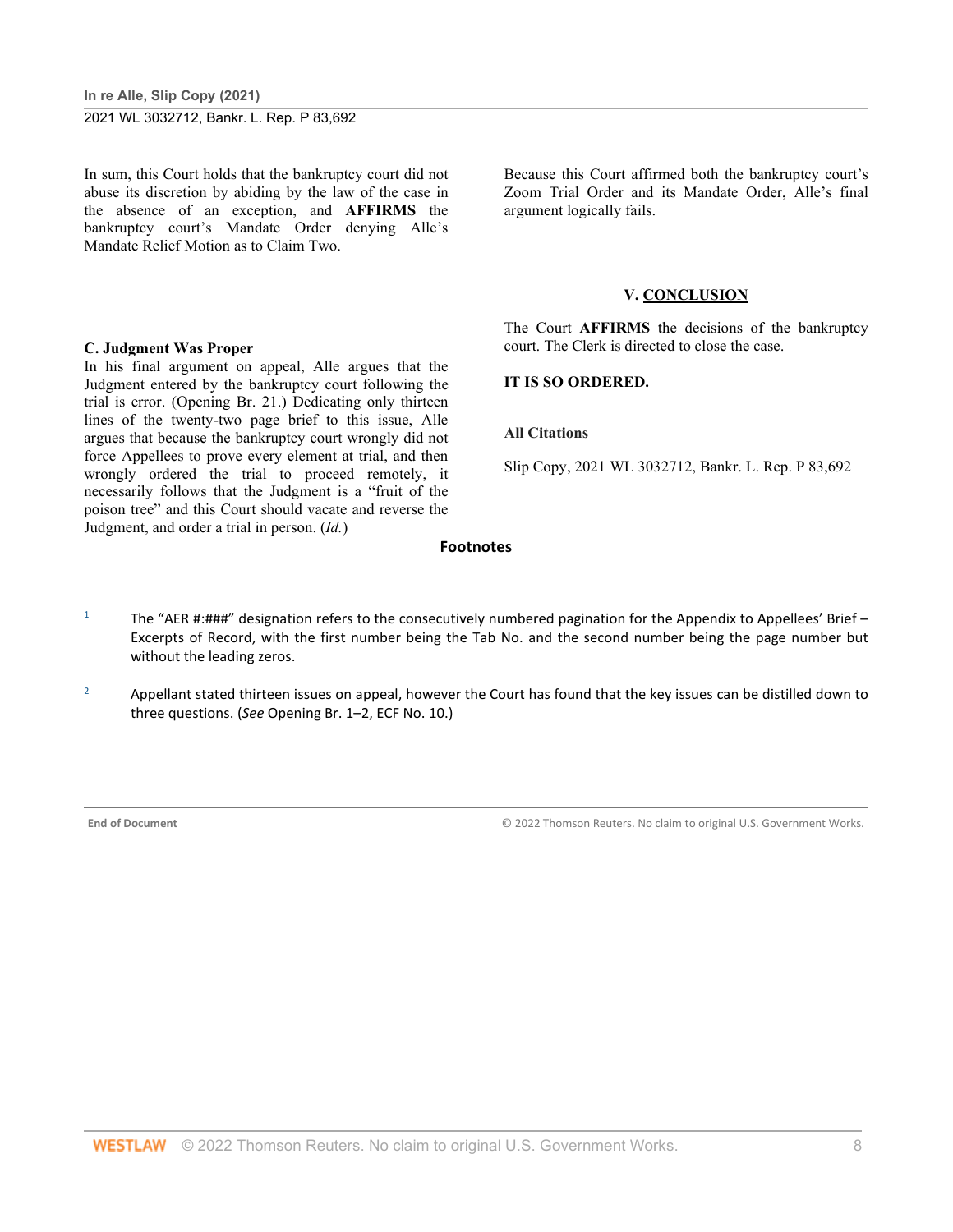912 F.3d 971 United States Court of Appeals, Seventh Circuit.

[Michael N. THOMAS,](http://www.westlaw.com/Search/Results.html?query=advanced%3a+OAID(5064428784)&saveJuris=False&contentType=BUSINESS-INVESTIGATOR&startIndex=1&contextData=(sc.Default)&categoryPageUrl=Home%2fCompanyInvestigator&originationContext=document&vr=3.0&rs=cblt1.0&transitionType=DocumentItem) Plaintiff-Appellant, v.

> Raymond ANDERSON, et al., Defendants-Appellees.

> > No. 15-2830

 $\blacksquare$ Argued February 7, 2018

| Decided November 14, 2018 |

As Amended on Petition for Rehearing January 11, 2019

#### **Synopsis**

**Background:** State inmate filed § 1983 action against prison guards and hearing officers, alleging that guards attacked inmate with excessive force, and that beating and subsequent disciplinary proceedings were in retaliation for lawsuits and grievances inmate had filed. The United States District Court for the Central District of Illinois, No. 12-C-1343, [Joe Billy McDade,](http://www.westlaw.com/Link/Document/FullText?findType=h&pubNum=176284&cite=0138711801&originatingDoc=Ie9fcebd015ed11e9a99cca37ea0f7dc8&refType=RQ&originationContext=document&vr=3.0&rs=cblt1.0&transitionType=DocumentItem&contextData=(sc.UserEnteredCitation)) J., entered judgment as matter of law in officers' favor and entered judgment on jury verdict in guards' favor. Inmate appealed.

**Holdings:** On denial of rehearing, the Court of Appeals, [Sykes,](http://www.westlaw.com/Link/Document/FullText?findType=h&pubNum=176284&cite=0286765401&originatingDoc=Ie9fcebd015ed11e9a99cca37ea0f7dc8&refType=RQ&originationContext=document&vr=3.0&rs=cblt1.0&transitionType=DocumentItem&contextData=(sc.UserEnteredCitation)) Circuit Judge, held that:

[1] issue of whether guard retaliated against inmate for filing grievances about him was for jury;

 $[2]$  issue of whether other guard retaliated against inmate for filing grievances about first guard was for jury;

 $[3]$  issue of whether hearing officers held disciplinary hearing that they knew was sham for purpose of retaliating against inmate was for jury;

[4] district court did not abuse its discretion in requiring inmate to stipulate that he had filed unspecified number of grievances against guard and other prison officials;

[5] district court did not abuse its discretion in declining to allow non-party inmate witnesses to testify at trial except by video conference; and

 $[6]$  district court did not abuse its discretion by declining to recruit pro bono counsel to represent inmate.

Affirmed in part, reversed in part, and remanded.

Opinion, $\frac{100}{208}$  F.3d 1086, superseded.

**Procedural Posture(s):** Petition for Rehearing; On Appeal; Motion for Judgment as a Matter of Law (JMOL)/Directed Verdict; Judgment; Other.

West Headnotes (8)

#### **[1] [Civil Rights](http://www.westlaw.com/Browse/Home/KeyNumber/78/View.html?docGuid=Ie9fcebd015ed11e9a99cca37ea0f7dc8&originationContext=document&vr=3.0&rs=cblt1.0&transitionType=DocumentItem&contextData=(sc.UserEnteredCitation))** Criminal law enforcement; [prisons](http://www.westlaw.com/Browse/Home/KeyNumber/78k1429/View.html?docGuid=Ie9fcebd015ed11e9a99cca37ea0f7dc8&originationContext=document&vr=3.0&rs=cblt1.0&transitionType=DocumentItem&contextData=(sc.UserEnteredCitation))

Issue of whether state prison guard retaliated against inmate for filing grievances about guard by issuing phony disciplinary report, in violation of inmate's First Amendment rights, was for jury in inmate's § 1983 action, in light of inmate's testimony that guard called for early lockup after seeing him in shower, that guard told another guard to write inmate ticket for refusing to lock up, even though he did not refuse, and that, when inmate protested that ticket was baseless, guard scoffed: "You should have thought about that before you made all of [your] complaints about me and filing grievances about me in the prison." [U.S. Const.](http://www.westlaw.com/Link/Document/FullText?findType=L&pubNum=1000583&cite=USCOAMENDI&originatingDoc=Ie9fcebd015ed11e9a99cca37ea0f7dc8&refType=LQ&originationContext=document&vr=3.0&rs=cblt1.0&transitionType=DocumentItem&contextData=(sc.UserEnteredCitation))  [Amend. 1;](http://www.westlaw.com/Link/Document/FullText?findType=L&pubNum=1000583&cite=USCOAMENDI&originatingDoc=Ie9fcebd015ed11e9a99cca37ea0f7dc8&refType=LQ&originationContext=document&vr=3.0&rs=cblt1.0&transitionType=DocumentItem&contextData=(sc.UserEnteredCitation)) [42 U.S.C.A. § 1983;](http://www.westlaw.com/Link/Document/FullText?findType=L&pubNum=1000546&cite=42USCAS1983&originatingDoc=Ie9fcebd015ed11e9a99cca37ea0f7dc8&refType=LQ&originationContext=document&vr=3.0&rs=cblt1.0&transitionType=DocumentItem&contextData=(sc.UserEnteredCitation)) Fed. R. Civ. [P. 50.](http://www.westlaw.com/Link/Document/FullText?findType=L&pubNum=1000600&cite=USFRCPR50&originatingDoc=Ie9fcebd015ed11e9a99cca37ea0f7dc8&refType=LQ&originationContext=document&vr=3.0&rs=cblt1.0&transitionType=DocumentItem&contextData=(sc.UserEnteredCitation))

[1 Cases that cite this headnote](http://www.westlaw.com/Link/RelatedInformation/DocHeadnoteLink?docGuid=Ie9fcebd015ed11e9a99cca37ea0f7dc8&headnoteId=204731827800120200915112036&originationContext=document&vr=3.0&rs=cblt1.0&transitionType=CitingReferences&contextData=(sc.UserEnteredCitation))

#### **[2] [Civil Rights](http://www.westlaw.com/Browse/Home/KeyNumber/78/View.html?docGuid=Ie9fcebd015ed11e9a99cca37ea0f7dc8&originationContext=document&vr=3.0&rs=cblt1.0&transitionType=DocumentItem&contextData=(sc.UserEnteredCitation))** Criminal law enforcement; [prisons](http://www.westlaw.com/Browse/Home/KeyNumber/78k1429/View.html?docGuid=Ie9fcebd015ed11e9a99cca37ea0f7dc8&originationContext=document&vr=3.0&rs=cblt1.0&transitionType=DocumentItem&contextData=(sc.UserEnteredCitation))

Issue of whether state prison guard retaliated against inmate for filing grievances about another guard by issuing phony disciplinary report, in violation of inmate's First Amendment rights, was for jury in inmate's § 1983 action, in light of inmate's testimony that guard was in cell when other guard told inmate that he should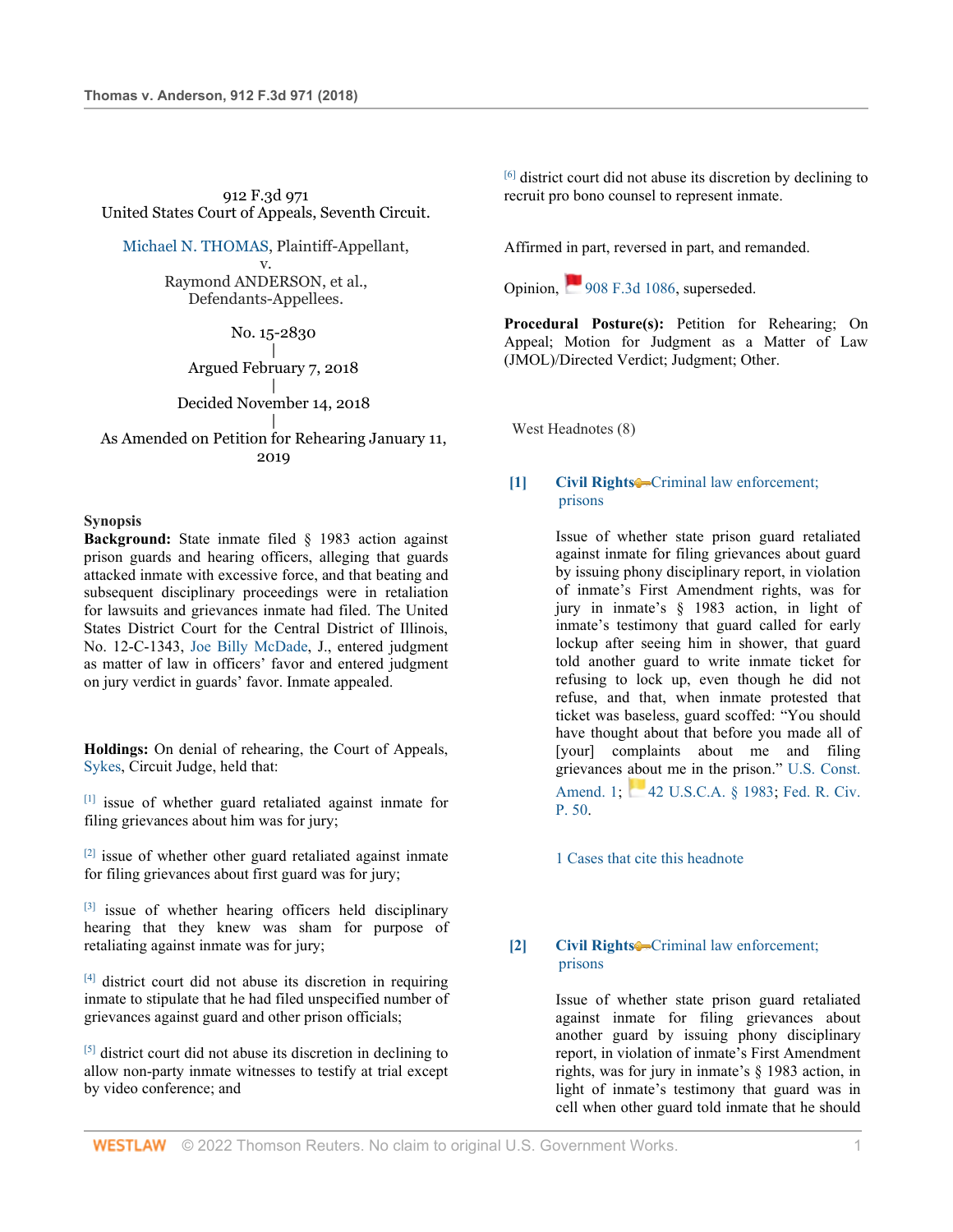not have filed grievances, and that guard himself said that he "didn't like inmates who tried to get staff in trouble." [U.S. Const. Amend. 1;](http://www.westlaw.com/Link/Document/FullText?findType=L&pubNum=1000583&cite=USCOAMENDI&originatingDoc=Ie9fcebd015ed11e9a99cca37ea0f7dc8&refType=LQ&originationContext=document&vr=3.0&rs=cblt1.0&transitionType=DocumentItem&contextData=(sc.UserEnteredCitation))  $\sim$  42 [U.S.C.A. § 1983;](http://www.westlaw.com/Link/Document/FullText?findType=L&pubNum=1000546&cite=42USCAS1983&originatingDoc=Ie9fcebd015ed11e9a99cca37ea0f7dc8&refType=LQ&originationContext=document&vr=3.0&rs=cblt1.0&transitionType=DocumentItem&contextData=(sc.UserEnteredCitation)) [Fed. R. Civ. P. 50.](http://www.westlaw.com/Link/Document/FullText?findType=L&pubNum=1000600&cite=USFRCPR50&originatingDoc=Ie9fcebd015ed11e9a99cca37ea0f7dc8&refType=LQ&originationContext=document&vr=3.0&rs=cblt1.0&transitionType=DocumentItem&contextData=(sc.UserEnteredCitation))

#### **[3] [Civil Rights](http://www.westlaw.com/Browse/Home/KeyNumber/78/View.html?docGuid=Ie9fcebd015ed11e9a99cca37ea0f7dc8&originationContext=document&vr=3.0&rs=cblt1.0&transitionType=DocumentItem&contextData=(sc.UserEnteredCitation))** Criminal law enforcement; [prisons](http://www.westlaw.com/Browse/Home/KeyNumber/78k1429/View.html?docGuid=Ie9fcebd015ed11e9a99cca37ea0f7dc8&originationContext=document&vr=3.0&rs=cblt1.0&transitionType=DocumentItem&contextData=(sc.UserEnteredCitation))

Issue of whether state prison hearing officers held disciplinary hearing that they knew was sham for purpose of retaliating against inmate for inmate's past grievances against guards, in violation of inmate's First Amendment rights, was for jury in inmate's § 1983 action, in light of inmate's testimony that one officer told him that he "shouldn't have been making complaints about the prison" if he did not "want to be in [this] situation" and that his "hands were tied." and that other officer agreed that his "hands were tied" and expressed concern that conducting a fair hearing could have interfered with officer's retirement. [U.S. Const. Amend. 1;](http://www.westlaw.com/Link/Document/FullText?findType=L&pubNum=1000583&cite=USCOAMENDI&originatingDoc=Ie9fcebd015ed11e9a99cca37ea0f7dc8&refType=LQ&originationContext=document&vr=3.0&rs=cblt1.0&transitionType=DocumentItem&contextData=(sc.UserEnteredCitation)) **[42 U.S.C.A. § 1983;](http://www.westlaw.com/Link/Document/FullText?findType=L&pubNum=1000546&cite=42USCAS1983&originatingDoc=Ie9fcebd015ed11e9a99cca37ea0f7dc8&refType=LQ&originationContext=document&vr=3.0&rs=cblt1.0&transitionType=DocumentItem&contextData=(sc.UserEnteredCitation)) [Fed. R. Civ. P. 50.](http://www.westlaw.com/Link/Document/FullText?findType=L&pubNum=1000600&cite=USFRCPR50&originatingDoc=Ie9fcebd015ed11e9a99cca37ea0f7dc8&refType=LQ&originationContext=document&vr=3.0&rs=cblt1.0&transitionType=DocumentItem&contextData=(sc.UserEnteredCitation))** 

[1 Cases that cite this headnote](http://www.westlaw.com/Link/RelatedInformation/DocHeadnoteLink?docGuid=Ie9fcebd015ed11e9a99cca37ea0f7dc8&headnoteId=204731827800320200915112036&originationContext=document&vr=3.0&rs=cblt1.0&transitionType=CitingReferences&contextData=(sc.UserEnteredCitation))

#### **[4] [Constitutional Law](http://www.westlaw.com/Browse/Home/KeyNumber/92/View.html?docGuid=Ie9fcebd015ed11e9a99cca37ea0f7dc8&originationContext=document&vr=3.0&rs=cblt1.0&transitionType=DocumentItem&contextData=(sc.UserEnteredCitation))**—[Retaliation in general](http://www.westlaw.com/Browse/Home/KeyNumber/92k1171/View.html?docGuid=Ie9fcebd015ed11e9a99cca37ea0f7dc8&originationContext=document&vr=3.0&rs=cblt1.0&transitionType=DocumentItem&contextData=(sc.UserEnteredCitation))

First Amendment retaliation claim only requires evidence that plaintiff's protected activity was at least one motivating factor for retaliatory action. [U.S. Const. Amend. 1.](http://www.westlaw.com/Link/Document/FullText?findType=L&pubNum=1000583&cite=USCOAMENDI&originatingDoc=Ie9fcebd015ed11e9a99cca37ea0f7dc8&refType=LQ&originationContext=document&vr=3.0&rs=cblt1.0&transitionType=DocumentItem&contextData=(sc.UserEnteredCitation))

[8 Cases that cite this headnote](http://www.westlaw.com/Link/RelatedInformation/DocHeadnoteLink?docGuid=Ie9fcebd015ed11e9a99cca37ea0f7dc8&headnoteId=204731827800420200915112036&originationContext=document&vr=3.0&rs=cblt1.0&transitionType=CitingReferences&contextData=(sc.UserEnteredCitation))

#### **[5] [Stipulations](http://www.westlaw.com/Browse/Home/KeyNumber/363/View.html?docGuid=Ie9fcebd015ed11e9a99cca37ea0f7dc8&originationContext=document&vr=3.0&rs=cblt1.0&transitionType=DocumentItem&contextData=(sc.UserEnteredCitation))** $\bigcirc$ -[Nature and essentials in general](http://www.westlaw.com/Browse/Home/KeyNumber/363k1/View.html?docGuid=Ie9fcebd015ed11e9a99cca37ea0f7dc8&originationContext=document&vr=3.0&rs=cblt1.0&transitionType=DocumentItem&contextData=(sc.UserEnteredCitation))

District court did not abuse its discretion in requiring inmate to stipulate that he had filed unspecified number of grievances against prison guard and other prison officials in his § 1983 action alleging that guard retaliated against

inmate for filing grievances, despite inmate's contention that court's refusal to permit inmate to introduce at trial more than 150 complaints and grievances he had filed were relevant to guard's motivation, where stipulation informed jury in general terms of inmate's grievance and complaints about prison conditions, and permitting inmate to introduce entire record of prior grievances would have bogged down proceedings and distracted and potentially confused jurors.  $42$  U.S.C.A.  $§$  1983.

#### **[6] [Federal Civil Procedure](http://www.westlaw.com/Browse/Home/KeyNumber/170A/View.html?docGuid=Ie9fcebd015ed11e9a99cca37ea0f7dc8&originationContext=document&vr=3.0&rs=cblt1.0&transitionType=DocumentItem&contextData=(sc.UserEnteredCitation))** [Reception of](http://www.westlaw.com/Browse/Home/KeyNumber/170AXV(C)/View.html?docGuid=Ie9fcebd015ed11e9a99cca37ea0f7dc8&originationContext=document&vr=3.0&rs=cblt1.0&transitionType=DocumentItem&contextData=(sc.UserEnteredCitation))  [Evidence](http://www.westlaw.com/Browse/Home/KeyNumber/170AXV(C)/View.html?docGuid=Ie9fcebd015ed11e9a99cca37ea0f7dc8&originationContext=document&vr=3.0&rs=cblt1.0&transitionType=DocumentItem&contextData=(sc.UserEnteredCitation))

District court did not abuse its discretion in state inmate's § 1983 action in declining to allow non-party inmate witnesses to testify at trial except by video conference, where another inmate witness testified to same information that plaintiff wanted to cover with them, and there was no indication that plaintiff was prejudiced byabsence of their testimony.  $28$  U.S.C.A. § [2241\(c\)\(5\);](http://www.westlaw.com/Link/Document/FullText?findType=L&pubNum=1000546&cite=28USCAS2241&originatingDoc=Ie9fcebd015ed11e9a99cca37ea0f7dc8&refType=SP&originationContext=document&vr=3.0&rs=cblt1.0&transitionType=DocumentItem&contextData=(sc.UserEnteredCitation)#co_pp_a83c0000180e0)  $\blacksquare$  [42 U.S.C.A. § 1983;](http://www.westlaw.com/Link/Document/FullText?findType=L&pubNum=1000546&cite=42USCAS1983&originatingDoc=Ie9fcebd015ed11e9a99cca37ea0f7dc8&refType=LQ&originationContext=document&vr=3.0&rs=cblt1.0&transitionType=DocumentItem&contextData=(sc.UserEnteredCitation)) Fed. R. Civ. [P. 43\(a\).](http://www.westlaw.com/Link/Document/FullText?findType=L&pubNum=1000600&cite=USFRCPR43&originatingDoc=Ie9fcebd015ed11e9a99cca37ea0f7dc8&refType=LQ&originationContext=document&vr=3.0&rs=cblt1.0&transitionType=DocumentItem&contextData=(sc.UserEnteredCitation))

[13 Cases that cite this headnote](http://www.westlaw.com/Link/RelatedInformation/DocHeadnoteLink?docGuid=Ie9fcebd015ed11e9a99cca37ea0f7dc8&headnoteId=204731827800620200915112036&originationContext=document&vr=3.0&rs=cblt1.0&transitionType=CitingReferences&contextData=(sc.UserEnteredCitation))

#### **[7] [Civil Rights](http://www.westlaw.com/Browse/Home/KeyNumber/78/View.html?docGuid=Ie9fcebd015ed11e9a99cca37ea0f7dc8&originationContext=document&vr=3.0&rs=cblt1.0&transitionType=DocumentItem&contextData=(sc.UserEnteredCitation))** Criminal law enforcement; [prisons](http://www.westlaw.com/Browse/Home/KeyNumber/78k1445/View.html?docGuid=Ie9fcebd015ed11e9a99cca37ea0f7dc8&originationContext=document&vr=3.0&rs=cblt1.0&transitionType=DocumentItem&contextData=(sc.UserEnteredCitation))

District court did not abuse its discretion by declining to recruit pro bono counsel to represent indigent inmate in inmate's § 1983 action against prison officials, where inmate did not claim that inmate had attempted to obtain counsel on his own or that he was precluded from doing so, and court found that inmate was competent to litigate his own case.  $42$ [U.S.C.A. § 1983.](http://www.westlaw.com/Link/Document/FullText?findType=L&pubNum=1000546&cite=42USCAS1983&originatingDoc=Ie9fcebd015ed11e9a99cca37ea0f7dc8&refType=LQ&originationContext=document&vr=3.0&rs=cblt1.0&transitionType=DocumentItem&contextData=(sc.UserEnteredCitation))

#### [33 Cases that cite this headnote](http://www.westlaw.com/Link/RelatedInformation/DocHeadnoteLink?docGuid=Ie9fcebd015ed11e9a99cca37ea0f7dc8&headnoteId=204731827800720200915112036&originationContext=document&vr=3.0&rs=cblt1.0&transitionType=CitingReferences&contextData=(sc.UserEnteredCitation))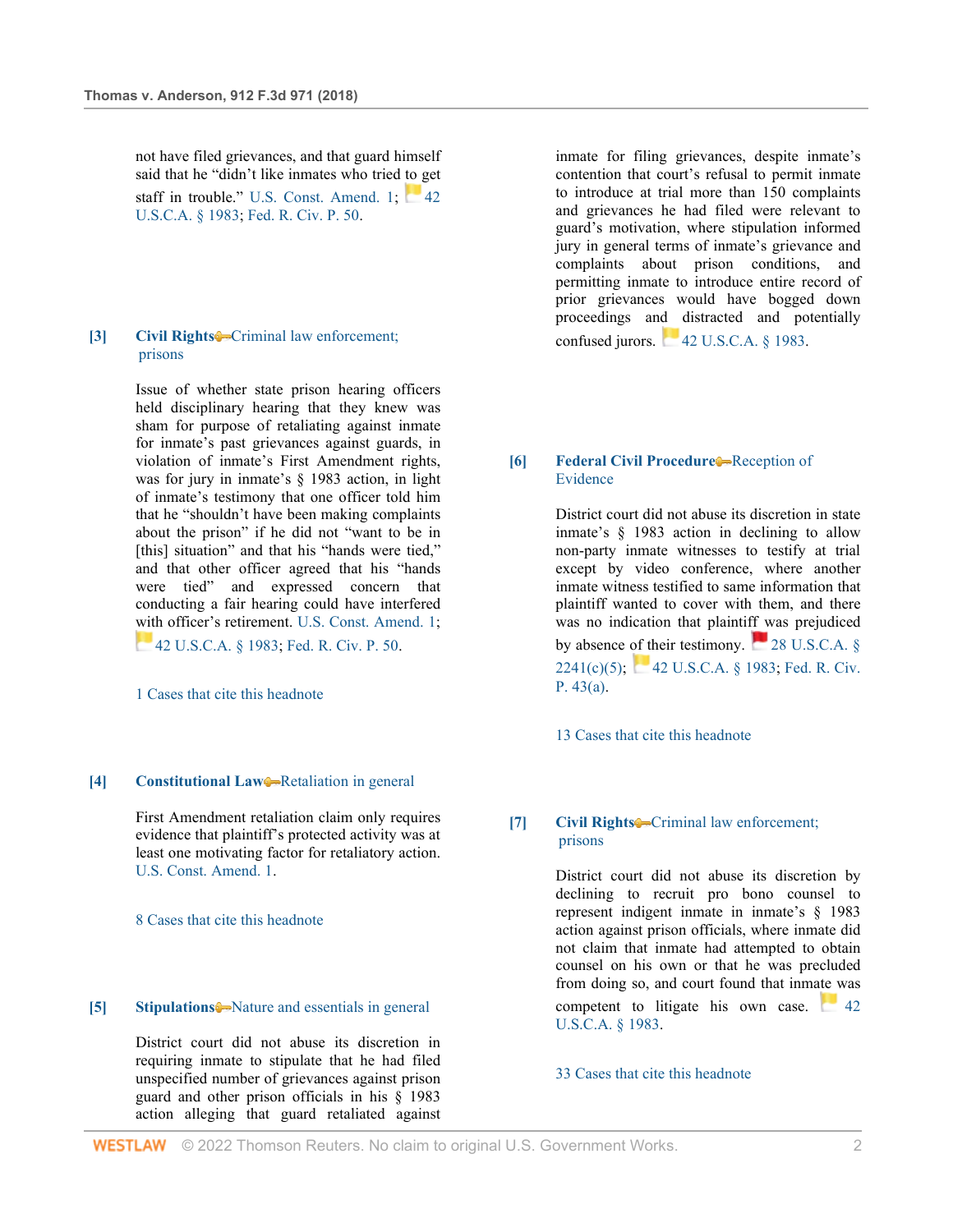#### **[8] [Federal Civil Procedure](http://www.westlaw.com/Browse/Home/KeyNumber/170A/View.html?docGuid=Ie9fcebd015ed11e9a99cca37ea0f7dc8&originationContext=document&vr=3.0&rs=cblt1.0&transitionType=DocumentItem&contextData=(sc.UserEnteredCitation))** [Appointment of](http://www.westlaw.com/Browse/Home/KeyNumber/170Ak1951.29/View.html?docGuid=Ie9fcebd015ed11e9a99cca37ea0f7dc8&originationContext=document&vr=3.0&rs=cblt1.0&transitionType=DocumentItem&contextData=(sc.UserEnteredCitation))  [counsel](http://www.westlaw.com/Browse/Home/KeyNumber/170Ak1951.29/View.html?docGuid=Ie9fcebd015ed11e9a99cca37ea0f7dc8&originationContext=document&vr=3.0&rs=cblt1.0&transitionType=DocumentItem&contextData=(sc.UserEnteredCitation))

Once judge appropriately addresses and resolves request for recruitment of pro bono counsel, he need not revisit question.

**\*973** Appeal from the United States District Court for the Central District of Illinois. No. 12-C-1343 — **Joe Billy McDade**, *Judge*.

#### **Attorneys and Law Firms**

Remi J.D. Jaffre, Attorney, JENNER & BLOCK LLP, New York, NY, [Barry Levenstam,](http://www.westlaw.com/Link/Document/FullText?findType=h&pubNum=176284&cite=0113030101&originatingDoc=Ie9fcebd015ed11e9a99cca37ea0f7dc8&refType=RQ&originationContext=document&vr=3.0&rs=cblt1.0&transitionType=DocumentItem&contextData=(sc.UserEnteredCitation)) Attorney, JENNER & BLOCK LLP, Chicago, IL, for Plaintiff-Appellant.

[Frank Henry Bieszczat,](http://www.westlaw.com/Link/Document/FullText?findType=h&pubNum=176284&cite=0218710001&originatingDoc=Ie9fcebd015ed11e9a99cca37ea0f7dc8&refType=RQ&originationContext=document&vr=3.0&rs=cblt1.0&transitionType=DocumentItem&contextData=(sc.UserEnteredCitation)) Attorney, OFFICE OF THE ATTORNEY GENERAL, Civil Appeals Division, Chicago, IL, for Defendants-Appellees.

Befor[e Bauer,](http://www.westlaw.com/Link/Document/FullText?findType=h&pubNum=176284&cite=0232459001&originatingDoc=Ie9fcebd015ed11e9a99cca37ea0f7dc8&refType=RQ&originationContext=document&vr=3.0&rs=cblt1.0&transitionType=DocumentItem&contextData=(sc.UserEnteredCitation)) [Rovner,](http://www.westlaw.com/Link/Document/FullText?findType=h&pubNum=176284&cite=0201329001&originatingDoc=Ie9fcebd015ed11e9a99cca37ea0f7dc8&refType=RQ&originationContext=document&vr=3.0&rs=cblt1.0&transitionType=DocumentItem&contextData=(sc.UserEnteredCitation)) and [Sykes,](http://www.westlaw.com/Link/Document/FullText?findType=h&pubNum=176284&cite=0286765401&originatingDoc=Ie9fcebd015ed11e9a99cca37ea0f7dc8&refType=RQ&originationContext=document&vr=3.0&rs=cblt1.0&transitionType=DocumentItem&contextData=(sc.UserEnteredCitation)) Circuit Judges.

**Opinion**

#### [Sykes,](http://www.westlaw.com/Link/Document/FullText?findType=h&pubNum=176284&cite=0286765401&originatingDoc=Ie9fcebd015ed11e9a99cca37ea0f7dc8&refType=RQ&originationContext=document&vr=3.0&rs=cblt1.0&transitionType=DocumentItem&contextData=(sc.UserEnteredCitation)) Circuit Judge.

Michael Thomas, an Illinois prisoner formerly confined at Hill Correctional Center, alleged that prison guards attacked him with excessive force and that the beating and subsequent disciplinary proceedings were in retaliation for lawsuits and grievances he filed. He sued the guards and other prison officials seeking damages under  $42$ [U.S.C. § 1983.](http://www.westlaw.com/Link/Document/FullText?findType=L&pubNum=1000546&cite=42USCAS1983&originatingDoc=Ie9fcebd015ed11e9a99cca37ea0f7dc8&refType=LQ&originationContext=document&vr=3.0&rs=cblt1.0&transitionType=DocumentItem&contextData=(sc.UserEnteredCitation)) In the course of pretrial proceedings, the district judge required the parties to stipulate to the events preceding the attack and ruled that certain inmate witnesses must appear, if at all, by video conference. The judge also declined Thomas's request for recruited counsel, determining that he was competent to litigate the suit pro se. At trial the judge entered judgment as a matter of law for the defendants on all claims except those asserting excessive force by two officers. The jury decided those claims against Thomas.

On appeal Thomas contests the judge's evidentiary

rulings, the decision not to recruit counsel, and the partial judgment for the defendants as a matter of law. Because Thomas's trial testimony allowed for a permissible inference of retaliation, the judge should not have taken the retaliation claims from the jury. We reverse the judgment on those claims. In all other respects, we affirm.

#### **I. Background**

Thomas's lawsuit centers on an altercation that occurred on March 24, 2011, at Hill Correctional. Thomas alleged that two prison guards, Raymond Anderson and Richard Cochran, attacked him and that a third guard, Roger Fitchpatrick, failed to intervene to stop the attack, all in violation of his rights under the Eighth Amendment. He also claimed that the officers violated the First Amendment by retaliating against him for his past grievances and lawsuits: Anderson, Cochran, and Fitchpatrick by assaulting him (or failing to intervene); Anderson and Cochran by issuing phony disciplinary charges after the attack; and two hearing officers, Cornealious Sanders and Scott Bailey, by finding him guilty of the charges knowing that they were baseless.

At trial Thomas testified to his version of the events on March 24 and the disciplinary proceeding that followed. He testified that on the morning of March 24, he was showering before the morning lockup when Officers Anderson, Cochran, and Fitchpatrick saw him and signaled—seven or eight minutes early—that all inmates must immediately return to their cells. Thomas hurried, still soapy and partially undressed, to return to his cell. Cochran slammed the cell door shut before Thomas could enter, but the door bounced open **\*974** and he managed to slip inside. Anderson, Cochran, and Fitchpatrick followed, and Anderson told Cochran to "write that MF'er a ticket" for refusing to enter his cell after the lockup signal. When Thomas protested, Cochran cornered him, cursing and screaming. Anderson then rebuked Thomas, saying, "You should have thought about that before you made all of [your] complaints about me and filing grievances about me in the prison." Thomas had previously filed grievances complaining that Anderson had (among other things) threatened to retaliate against him for notifying prison administrators, legislators, and government officials of problems at Hill, including safety and sanitation. Cochran told him that he "didn't like inmates who tried to get staff in trouble."

Thomas testified that after the officers entered his cell, Cochran handcuffed him and Fitchpatrick ordered his cellmate to leave. Anderson then directed Cochran to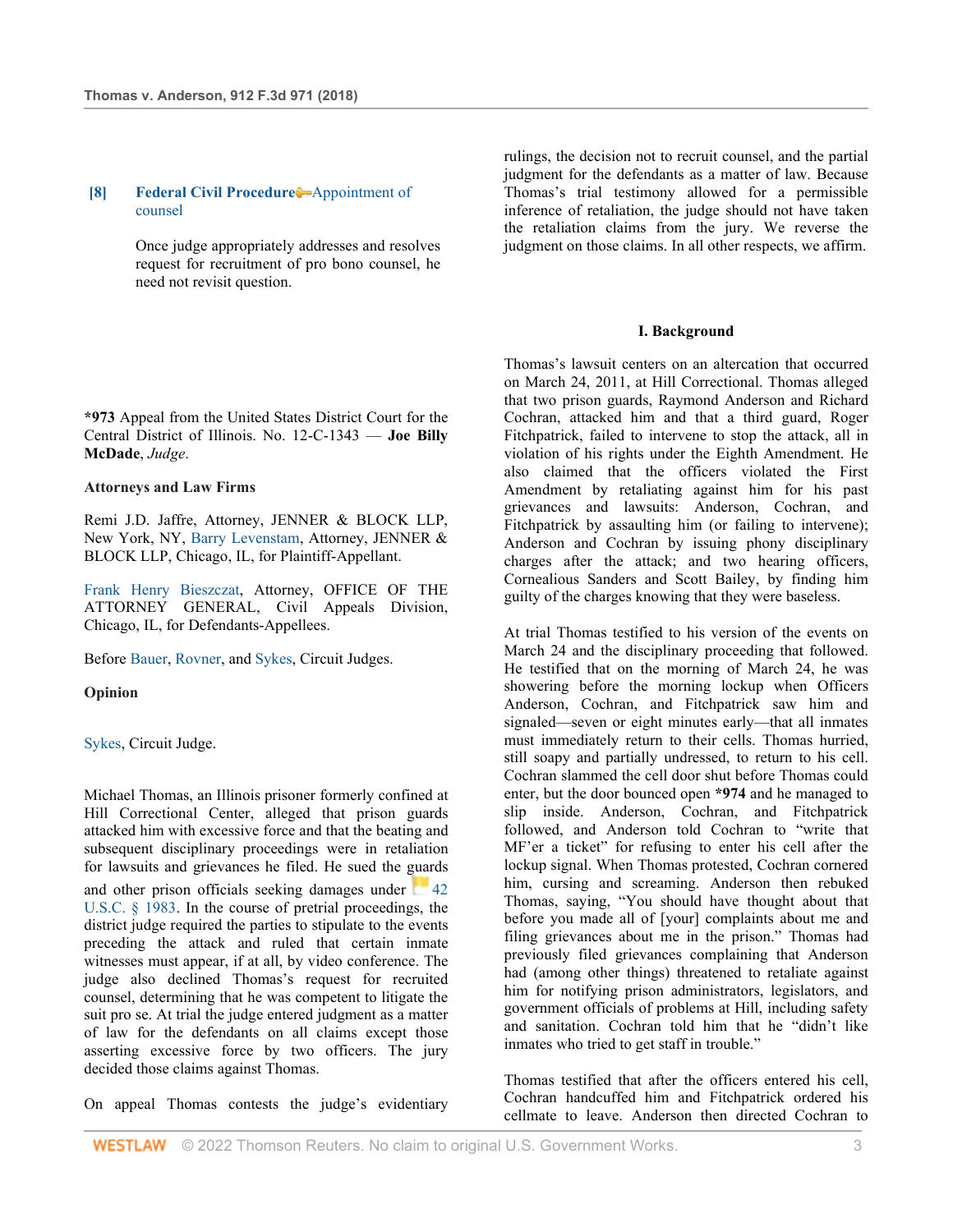teach Thomas how to keep his "mouth closed and to not make the staff upset." Cochran pushed Thomas to the ground and punched him while a second guard "yanked" him. Thomas told the jury that this second guard must have been Anderson because he could see Fitchpatrick standing back "egging them on." The three guards then pulled Thomas from his cell and threw him against the corridor walls before sending him to the segregation unit.

The defendants disputed Thomas's version of events, denying that they used excessive force against him. Anderson and Cochran testified that Thomas resisted the lockup and shouted racial epithets. Cochran acknowledged that he handcuffed Thomas but denied using excessive force in doing so. Fitchpatrick echoed that Thomas had been shouting and swearing, and he too denied that Cochran used undue force. Anderson testified that he told Fitchpatrick that he did not want anything to do with Thomas because of his previous grievances against him. Fitchpatrick admitted knowing that Thomas had filed grievances against Anderson; Cochran testified that he did not know about the grievances.

Disciplinary proceedings against Thomas followed this incident. Cochran wrote Thomas up for resisting the lockup, making threats, being insolent, and disobeying a direct order. Officers Bailey and Sanders conducted the disciplinary hearing on these charges; the parties disagree about what happened. According to Thomas, Bailey and Sanders told him that "their hands were tied" and they "couldn't" exonerate him. He testified that Sanders mentioned that he was about to retire and did not want trouble, and Bailey said that Thomas "shouldn't have been making complaints about the prison" if he did not want "to be in a situation like" this one. Sanders denied saying that he found Thomas guilty because his "hands were tied" or that Thomas should not file grievances. Likewise, Bailey denied warning Thomas against complaining about prison employees. Thomas was found guilty of the rules violations and received a month in segregation and then spent three months assigned to C grade, a more restrictive confinement.

The judge restricted the scope of the trial in several ways that are relevant to this appeal. In lieu of admitting voluminous evidence of Thomas's prior grievances, the judge required the parties to stipulate that Thomas had filed numerous grievances against Anderson and others, and that he also had sued Anderson. Over Thomas's objection, the judge also refused to permit testimony about events before March 24. The judge barred the testimony of two of Thomas's proffered inmate witnesses, Kiante Simmons and Xavier Landers, who were no longer in state prison. Thomas thought that they might be

incarcerated **\*975** elsewhere—perhaps the Cook County Jail and an unnamed federal facility, respectively—but this supposition was just speculation. In any event, even assuming that they *were* in custody somewhere else, the judge was only willing to permit them to testify via video conference; he would not order them produced for in-person testimony.

Early on in the case, the judge had denied Thomas's several requests for recruited pro bono counsel. Closer to trial, the judge did not rule on Thomas's requests to reconsider those earlier decisions. Finally, at the close of the evidence, the judge took several claims from the jury, granting the defendants' motion for judgment as a matter of law under Rule 50 of the [Federal Rules of Civil](http://www.westlaw.com/Link/Document/FullText?findType=L&pubNum=1000600&cite=USFRCPR50&originatingDoc=Ie9fcebd015ed11e9a99cca37ea0f7dc8&refType=LQ&originationContext=document&vr=3.0&rs=cblt1.0&transitionType=DocumentItem&contextData=(sc.UserEnteredCitation))  [Procedure.](http://www.westlaw.com/Link/Document/FullText?findType=L&pubNum=1000600&cite=USFRCPR50&originatingDoc=Ie9fcebd015ed11e9a99cca37ea0f7dc8&refType=LQ&originationContext=document&vr=3.0&rs=cblt1.0&transitionType=DocumentItem&contextData=(sc.UserEnteredCitation)) In the end the jury was asked to decide only if Anderson and Cochran had used excessive force and, if so, whether Anderson had been motivated to do so by a desire to retaliate for Thomas's lawsuits and grievances. On these claims the jury returned a verdict for Anderson and Cochran. This appeal followed.<sup>1</sup>

#### **II. Analysis**

We begin with Thomas's argument that the judge was wrong to grant the defendants' [Rule 50](http://www.westlaw.com/Link/Document/FullText?findType=L&pubNum=1000600&cite=USFRCPR50&originatingDoc=Ie9fcebd015ed11e9a99cca37ea0f7dc8&refType=LQ&originationContext=document&vr=3.0&rs=cblt1.0&transitionType=DocumentItem&contextData=(sc.UserEnteredCitation)) motion on two claims: that Anderson and Cochran retaliated against him by issuing a phony disciplinary report and that Sanders and Bailey retaliated against him by conducting a sham disciplinary hearing. Judgment as a matter of law is justified only if after a full hearing there is no "legally sufficient evidentiary basis to find [for](https://1.next.westlaw.com/Link/RelatedInformation/Flag?documentGuid=I449edd5e4a5111db80c2e56cac103088&transitionType=InlineKeyCiteFlags&originationContext=docHeaderFlag&Rank=0&ppcid=9e540f9954514950a868d99226b0cc59&contextData=(sc.UserEnteredCitation)) the party on that issue." FED. R. CIV. P.  $50(a)(1)$ ; *Lopez v. City of Chicago*[, 464 F.3d 711, 718 \(7th Cir. 2006\).](http://www.westlaw.com/Link/Document/FullText?findType=Y&serNum=2010346967&pubNum=0000506&originatingDoc=Ie9fcebd015ed11e9a99cca37ea0f7dc8&refType=RP&fi=co_pp_sp_506_718&originationContext=document&vr=3.0&rs=cblt1.0&transitionType=DocumentItem&contextData=(sc.UserEnteredCitation)#co_pp_sp_506_718) Because the judge overlooked testimony supporting Thomas's position and failed to view evidence in the light most favorable to him, we reverse the judgment on these claims.

**[1]**As to Anderson, the judge explained that "the only evidence relating to any retaliation" was Anderson telling Fitchpatrick that he did not want anything to do with Thomas because of his previous grievances. But Thomas's account of the encounter provided an evidentiary basis from which a reasonable jury could infer retaliatory motive. Thomas testified that (1) Anderson called for an early lockup after seeing him in the shower; (2) Anderson told Cochran to write Thomas a ticket for refusing to lock up, even though Thomas did not refuse; and (3) when Thomas protested that the ticket was baseless, Anderson scoffed: "You should have thought about that before you made all of [your] complaints about me and filing grievances about me in the prison." It was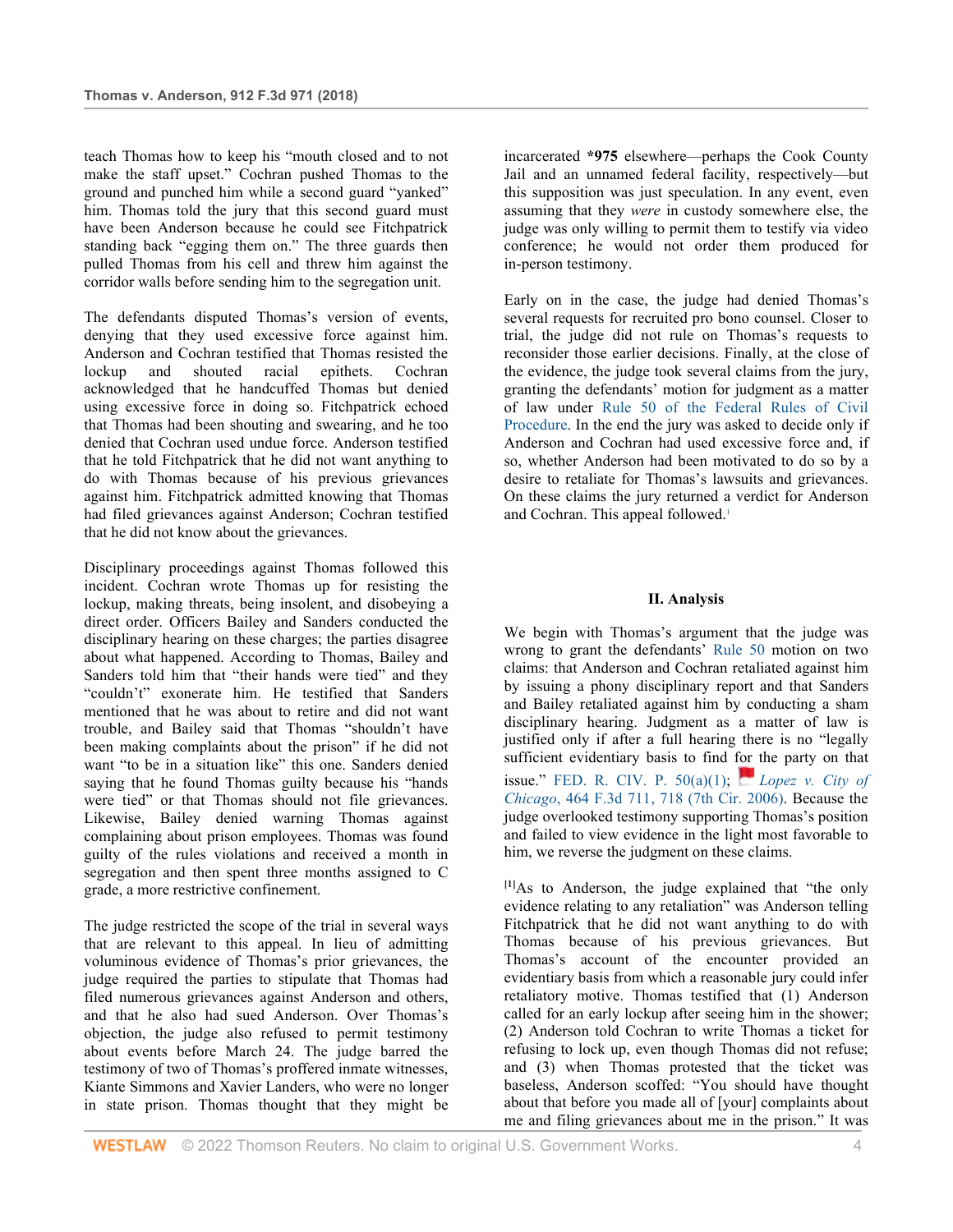[for](https://1.next.westlaw.com/Link/RelatedInformation/Flag?documentGuid=Ie8411c4ad2aa11e1b60ab297d3d07bc5&transitionType=InlineKeyCiteFlags&originationContext=docHeaderFlag&Rank=0&ppcid=9e540f9954514950a868d99226b0cc59&contextData=(sc.UserEnteredCitation)) the jury to decide which account to believe. *[Passananti v. Cook County](http://www.westlaw.com/Link/Document/FullText?findType=Y&serNum=2028247222&pubNum=0000506&originatingDoc=Ie9fcebd015ed11e9a99cca37ea0f7dc8&refType=RP&fi=co_pp_sp_506_659&originationContext=document&vr=3.0&rs=cblt1.0&transitionType=DocumentItem&contextData=(sc.UserEnteredCitation)#co_pp_sp_506_659)*, 689 F.3d 655, 659 (7th [Cir. 2012\)](http://www.westlaw.com/Link/Document/FullText?findType=Y&serNum=2028247222&pubNum=0000506&originatingDoc=Ie9fcebd015ed11e9a99cca37ea0f7dc8&refType=RP&fi=co_pp_sp_506_659&originationContext=document&vr=3.0&rs=cblt1.0&transitionType=DocumentItem&contextData=(sc.UserEnteredCitation)#co_pp_sp_506_659) (noting that in assessing a [Rule 50](http://www.westlaw.com/Link/Document/FullText?findType=L&pubNum=1000600&cite=USFRCPR50&originatingDoc=Ie9fcebd015ed11e9a99cca37ea0f7dc8&refType=LQ&originationContext=document&vr=3.0&rs=cblt1.0&transitionType=DocumentItem&contextData=(sc.UserEnteredCitation)) motion, "[t]he court does not make credibility determinations or weigh the evidence"); *[L](https://1.next.westlaw.com/Link/RelatedInformation/Flag?documentGuid=I449edd5e4a5111db80c2e56cac103088&transitionType=InlineKeyCiteFlags&originationContext=docHeaderFlag&Rank=0&ppcid=9e540f9954514950a868d99226b0cc59&contextData=(sc.UserEnteredCitation))opez*[, 464 F.3d at 720](http://www.westlaw.com/Link/Document/FullText?findType=Y&serNum=2010346967&pubNum=0000506&originatingDoc=Ie9fcebd015ed11e9a99cca37ea0f7dc8&refType=RP&fi=co_pp_sp_506_720&originationContext=document&vr=3.0&rs=cblt1.0&transitionType=DocumentItem&contextData=(sc.UserEnteredCitation)#co_pp_sp_506_720) (same). A jury could reasonably conclude from Thomas's version that Anderson orchestrated Thomas's "late" return to his cell to trump up a false disciplinary charge in retaliation for Thomas's past complaints.

**[2]**We reach a similar conclusion about Cochran. The judge granted the [Rule 50](http://www.westlaw.com/Link/Document/FullText?findType=L&pubNum=1000600&cite=USFRCPR50&originatingDoc=Ie9fcebd015ed11e9a99cca37ea0f7dc8&refType=LQ&originationContext=document&vr=3.0&rs=cblt1.0&transitionType=DocumentItem&contextData=(sc.UserEnteredCitation)) motion on the retaliation claim against him because he thought that there was no evidence that Cochran knew of Thomas's litigation. But Thomas testified that Cochran was in the cell when Anderson told Thomas that he should not **\*976** have filed grievances and that Cochran himself said that he "didn't like inmates who tried to get staff in trouble." A jury could reasonably infer based on these statements that Cochran helped call for an early lockup before Thomas finished showering as revenge for Thomas's grievances and lawsuits. *See[Gevas v. McLaughlin](http://www.westlaw.com/Link/Document/FullText?findType=Y&serNum=2036918040&pubNum=0000506&originatingDoc=Ie9fcebd015ed11e9a99cca37ea0f7dc8&refType=RP&fi=co_pp_sp_506_477&originationContext=document&vr=3.0&rs=cblt1.0&transitionType=DocumentItem&contextData=(sc.UserEnteredCitation)#co_pp_sp_506_477)*, 798 F.3d 475, [477 \(7th Cir. 2015\)](http://www.westlaw.com/Link/Document/FullText?findType=Y&serNum=2036918040&pubNum=0000506&originatingDoc=Ie9fcebd015ed11e9a99cca37ea0f7dc8&refType=RP&fi=co_pp_sp_506_477&originationContext=document&vr=3.0&rs=cblt1.0&transitionType=DocumentItem&contextData=(sc.UserEnteredCitation)#co_pp_sp_506_477) (assessing a [Rule 50](http://www.westlaw.com/Link/Document/FullText?findType=L&pubNum=1000600&cite=USFRCPR50&originatingDoc=Ie9fcebd015ed11e9a99cca37ea0f7dc8&refType=LQ&originationContext=document&vr=3.0&rs=cblt1.0&transitionType=DocumentItem&contextData=(sc.UserEnteredCitation)) motion requires the court "to assume the truth of" the testimony of the nonmoving party).

**[3]**Finally, the jury should have been permitted to decide whether Bailey and Sanders held a hearing that they knew was a sham for the purpose of retaliating against Thomas. The judge entered judgment in their favor on this claim because again he thought no evidence showed that these defendants knew of Thomas's past grievances. But retaliatory motive can be inferred from Thomas's account of the hearing. *See [i](https://1.next.westlaw.com/Link/RelatedInformation/Flag?documentGuid=I07989848477311e5b4bafa136b480ad2&transitionType=InlineKeyCiteFlags&originationContext=docHeaderFlag&Rank=0&ppcid=9e540f9954514950a868d99226b0cc59&contextData=(sc.UserEnteredCitation))d.* [at 477, 481–82.](http://www.westlaw.com/Link/Document/FullText?findType=Y&serNum=2036918040&pubNum=0000506&originatingDoc=Ie9fcebd015ed11e9a99cca37ea0f7dc8&refType=RP&fi=co_pp_sp_506_477&originationContext=document&vr=3.0&rs=cblt1.0&transitionType=DocumentItem&contextData=(sc.UserEnteredCitation)#co_pp_sp_506_477) Thomas testified that Bailey told him that he "shouldn't have been making complaints about the prison" if he didn't "want to be in [this] situation" and that his "hands were tied." And he testified further that Sanders agreed that his "hands were tied" and expressed concern that conducting a fair hearing could interfere with his retirement.

**[4]**Bailey and Sanders respond that Thomas's testimony suggests only that they were motivated by personal concerns, not by Thomas's First Amendment activity. But a retaliation claim only requires evidence that the plaintiff's protected activity was ["at](https://1.next.westlaw.com/Link/RelatedInformation/Flag?documentGuid=I447d4821253a11e5a795ac035416da91&transitionType=InlineKeyCiteFlags&originationContext=docHeaderFlag&Rank=0&ppcid=9e540f9954514950a868d99226b0cc59&contextData=(sc.UserEnteredCitation)) least *a* motivating factor" for the retaliatory action. *[Perez v. Fenoglio](http://www.westlaw.com/Link/Document/FullText?findType=Y&serNum=2036635184&pubNum=0000506&originatingDoc=Ie9fcebd015ed11e9a99cca37ea0f7dc8&refType=RP&fi=co_pp_sp_506_783&originationContext=document&vr=3.0&rs=cblt1.0&transitionType=DocumentItem&contextData=(sc.UserEnteredCitation)#co_pp_sp_506_783)*, [792 F.3d 768, 783 \(7th Cir. 2015\)](http://www.westlaw.com/Link/Document/FullText?findType=Y&serNum=2036635184&pubNum=0000506&originatingDoc=Ie9fcebd015ed11e9a99cca37ea0f7dc8&refType=RP&fi=co_pp_sp_506_783&originationContext=document&vr=3.0&rs=cblt1.0&transitionType=DocumentItem&contextData=(sc.UserEnteredCitation)#co_pp_sp_506_783) (emphasis added) (quoting *[B](https://1.next.westlaw.com/Link/RelatedInformation/Flag?documentGuid=I70dcff9e08c311deb77d9846f86fae5c&transitionType=InlineKeyCiteFlags&originationContext=docHeaderFlag&Rank=0&ppcid=9e540f9954514950a868d99226b0cc59&contextData=(sc.UserEnteredCitation))ridges v. Gilbert*[, 557 F.3d 541, 546 \(7th](http://www.westlaw.com/Link/Document/FullText?findType=Y&serNum=2018265637&pubNum=0000506&originatingDoc=Ie9fcebd015ed11e9a99cca37ea0f7dc8&refType=RP&fi=co_pp_sp_506_546&originationContext=document&vr=3.0&rs=cblt1.0&transitionType=DocumentItem&contextData=(sc.UserEnteredCitation)#co_pp_sp_506_546)  [Cir. 2009\)](http://www.westlaw.com/Link/Document/FullText?findType=Y&serNum=2018265637&pubNum=0000506&originatingDoc=Ie9fcebd015ed11e9a99cca37ea0f7dc8&refType=RP&fi=co_pp_sp_506_546&originationContext=document&vr=3.0&rs=cblt1.0&transitionType=DocumentItem&contextData=(sc.UserEnteredCitation)#co_pp_sp_506_546) ). Thomas's testimony, if a jury finds it credible, could support an inference that retaliation for his past grievances was a motivating factor in their decision. Viewed as a whole, there was sufficient evidence to

**WESTLAW** © 2022 Thomson Reuters. No claim to original U.S. Government Works.  $\overline{\phantom{a}}$  5

present this claim to the jury.

#### **A. Events Before March 24, 2011**

Thomas also contests the judge's decision to bar testimony about events before March 24, 2011, and instead require the parties to stipulate that Thomas had filed grievances against Anderson and other prison officials. Thomas proposed to introduce at trial more than 150 complaints and grievances he had filed. The judge ruled that admitting that number of grievances could confuse the issues, prolong the trial, and possibly prejudice the jurors. And apart from concerns about the quantity, the judge worried that jurors would be tempted to assess whether the grievances were true.

Thomas contends that this restriction disabled him from showing that his grievances actually motivated Anderson to retaliate against him. He argues that he could have used evidence from before March 24 to show that Anderson had threatened to issue "bogus disciplinary reports" and physically harm him if he did not stop filing grievances. In place of this evidence, Thomas says, the stipulation informed the jury only that he had engaged in constitutionally protected activity.

**[5]**That is not an accurate characterization of the stipulation. The stipulation informed the jury in general terms of Thomas's grievance and complaints about prison conditions. It also explained that Thomas had accused Anderson of "locking prisoners up in their cells earlier than the allowable time, making racial comments to inmates and threatening inmates, including plaintiff, with punishment for making complaints about [Anderson]." That was enough to convey to the jury the basic background facts pertaining to the alleged retaliatory motive.

**\*977** Moreover, the judge was understandably concerned that permitting Thomas to introduce the entire record of his prior grievances would bog down the proceedings and distract and potentially confuse the jurors. To avoid those risks, the judge reasonably concluded that the stipulation was an appropriate substitute for this evidence. *See [Marcus & Millichap Inv. Servs. of Chi., Inc. v. Sekulovski](http://www.westlaw.com/Link/Document/FullText?findType=Y&serNum=2024844888&pubNum=0000506&originatingDoc=Ie9fcebd015ed11e9a99cca37ea0f7dc8&refType=RP&fi=co_pp_sp_506_307&originationContext=document&vr=3.0&rs=cblt1.0&transitionType=DocumentItem&contextData=(sc.UserEnteredCitation)#co_pp_sp_506_307)*, [639 F.3d 301, 307 \(7th Cir. 2011\).](http://www.westlaw.com/Link/Document/FullText?findType=Y&serNum=2024844888&pubNum=0000506&originatingDoc=Ie9fcebd015ed11e9a99cca37ea0f7dc8&refType=RP&fi=co_pp_sp_506_307&originationContext=document&vr=3.0&rs=cblt1.0&transitionType=DocumentItem&contextData=(sc.UserEnteredCitation)#co_pp_sp_506_307) That ruling was well within the judge's authority to manage the efficiency of the trial by streamlining Thomas's voluminous proposed evidence. *See Whitfield [v. Int'l Truck & Engine Corp.](http://www.westlaw.com/Link/Document/FullText?findType=Y&serNum=2033539043&pubNum=0000506&originatingDoc=Ie9fcebd015ed11e9a99cca37ea0f7dc8&refType=RP&fi=co_pp_sp_506_447&originationContext=document&vr=3.0&rs=cblt1.0&transitionType=DocumentItem&contextData=(sc.UserEnteredCitation)#co_pp_sp_506_447)*, [755 F.3d 438, 447 \(7th Cir. 2014\).](http://www.westlaw.com/Link/Document/FullText?findType=Y&serNum=2033539043&pubNum=0000506&originatingDoc=Ie9fcebd015ed11e9a99cca37ea0f7dc8&refType=RP&fi=co_pp_sp_506_447&originationContext=document&vr=3.0&rs=cblt1.0&transitionType=DocumentItem&contextData=(sc.UserEnteredCitation)#co_pp_sp_506_447) We see no abuse of discretion.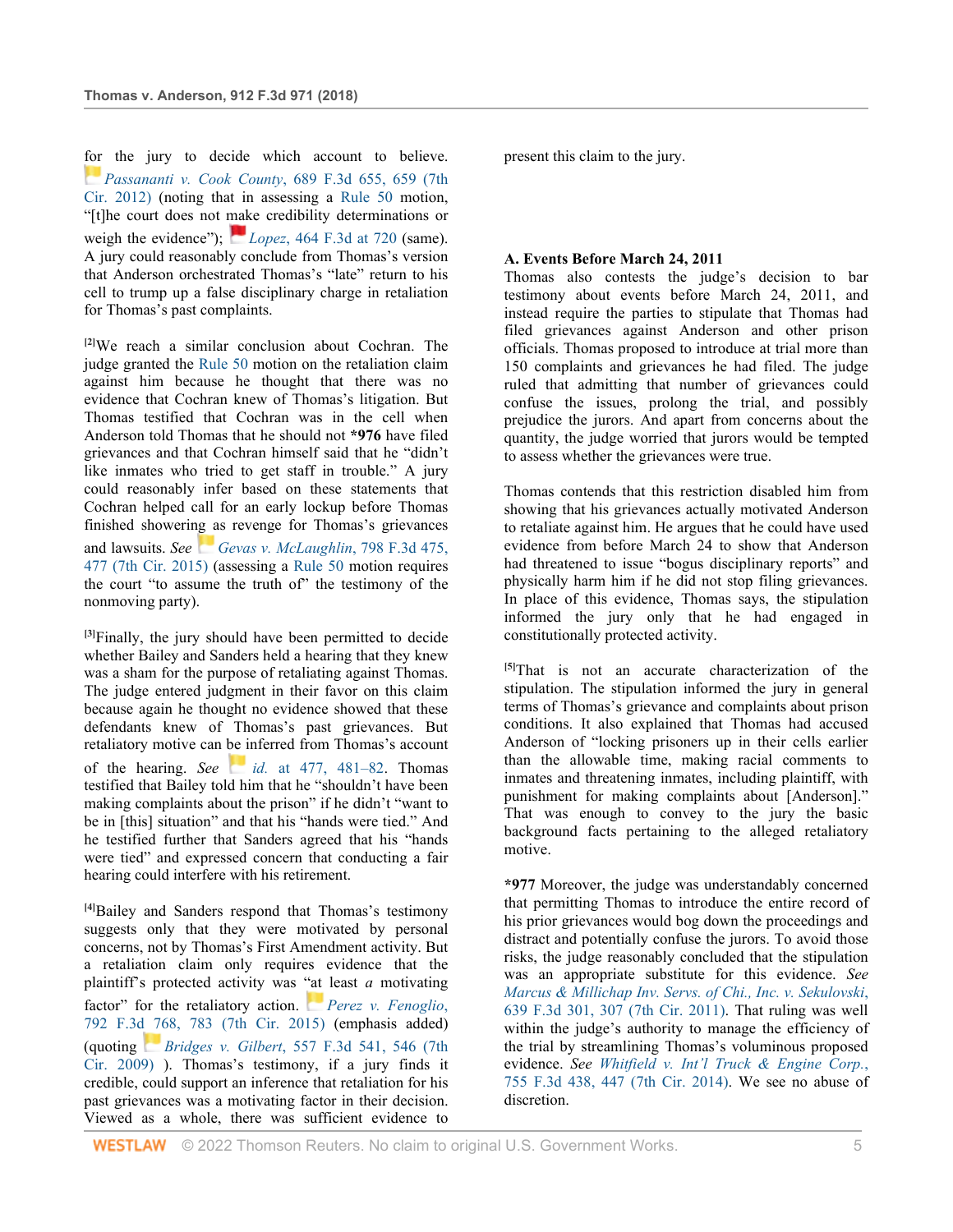#### **B. Exclusion of Kiante Simmons and Xavier Landers**

Thomas also challenges the judge's decision to exclude the testimony of two inmate witnesses, Kiante Simmons and Xavier Landers. In both instances the judge stated that the witnesses must testify, if at all, using video-conferencing technology. Because Thomas did not produce video-conference addresses for Simmons and Landers, they did not testify.

First, to the extent that either witness would have testified about events before March 24, 2011, their exclusion was harmless because the judge's earlier ruling foreclosed that evidence. And contrary to Thomas's argument on appeal, [the](https://1.next.westlaw.com/Link/RelatedInformation/Flag?documentGuid=I9b3474b490ef11d98e8fb00d6c6a02dd&transitionType=InlineKeyCiteFlags&originationContext=docHeaderFlag&Rank=0&ppcid=9e540f9954514950a868d99226b0cc59&contextData=(sc.UserEnteredCitation)) judge's failure to apply the balancing test outlined in *[S](https://1.next.westlaw.com/Link/RelatedInformation/Flag?documentGuid=I9b3474b490ef11d98e8fb00d6c6a02dd&transitionType=InlineKeyCiteFlags&originationContext=docHeaderFlag&Rank=0&ppcid=9e540f9954514950a868d99226b0cc59&contextData=(sc.UserEnteredCitation))tone v. Morris*[, 546 F.2d 730 \(7th Cir. 1976\),](http://www.westlaw.com/Link/Document/FullText?findType=Y&serNum=1976125693&pubNum=0000350&originatingDoc=Ie9fcebd015ed11e9a99cca37ea0f7dc8&refType=RP&originationContext=document&vr=3.0&rs=cblt1.0&transitionType=DocumentItem&contextData=(sc.UserEnteredCitation)) was not reversible error. By its terms, *[Stone](http://www.westlaw.com/Link/Document/FullText?findType=Y&serNum=1976125693&pubNum=0000350&originatingDoc=Ie9fcebd015ed11e9a99cca37ea0f7dc8&refType=RP&originationContext=document&vr=3.0&rs=cblt1.0&transitionType=DocumentItem&contextData=(sc.UserEnteredCitation))* applies when a district judge must decide whether a "plaintiff-prisoner in a civil rights suit" should be brought to court for trial. We explained that the judge should weigh the logistical difficulties and particular security risks of transporting the plaintiff-prisoner against the prisoner's interest in testifying i[n p](https://1.next.westlaw.com/Link/RelatedInformation/Flag?documentGuid=I9b3474b490ef11d98e8fb00d6c6a02dd&transitionType=InlineKeyCiteFlags&originationContext=docHeaderFlag&Rank=0&ppcid=9e540f9954514950a868d99226b0cc59&contextData=(sc.UserEnteredCitation))erson and examining the witnesses face-to-face. *[I](https://1.next.westlaw.com/Link/RelatedInformation/Flag?documentGuid=I9b3474b490ef11d98e8fb00d6c6a02dd&transitionType=InlineKeyCiteFlags&originationContext=docHeaderFlag&Rank=0&ppcid=9e540f9954514950a868d99226b0cc59&contextData=(sc.UserEnteredCitation))d.* [at 735–36.](http://www.westlaw.com/Link/Document/FullText?findType=Y&serNum=1976125693&pubNum=0000350&originatingDoc=Ie9fcebd015ed11e9a99cca37ea0f7dc8&refType=RP&fi=co_pp_sp_350_735&originationContext=document&vr=3.0&rs=cblt1.0&transitionType=DocumentItem&contextData=(sc.UserEnteredCitation)#co_pp_sp_350_735)

We have not extended *[Stone](http://www.westlaw.com/Link/Document/FullText?findType=Y&serNum=1976125693&pubNum=0000350&originatingDoc=Ie9fcebd015ed11e9a99cca37ea0f7dc8&refType=RP&originationContext=document&vr=3.0&rs=cblt1.0&transitionType=DocumentItem&contextData=(sc.UserEnteredCitation))*'s particularized balancing test to nonparty inmate witnesses. As we've explained more recently, forcing a prisoner-plaintiff to try his case remotely by video conferencing raises special challenges—e.g., the inability of the prisoner-plaintiff to see jurors' faces, the difficulty in examining and evaluating witnesses, and the complications associated with communicating with the court and opposing counsel. *See [P](https://1.next.westlaw.com/Link/RelatedInformation/Flag?documentGuid=I6b6f929f18fb11e5a807ad48145ed9f1&transitionType=InlineKeyCiteFlags&originationContext=docHeaderFlag&Rank=0&ppcid=9e540f9954514950a868d99226b0cc59&contextData=(sc.UserEnteredCitation))erotti v. Quinones*[, 790 F.3d 712, 725 \(7th Cir.](http://www.westlaw.com/Link/Document/FullText?findType=Y&serNum=2036506478&pubNum=0000506&originatingDoc=Ie9fcebd015ed11e9a99cca37ea0f7dc8&refType=RP&fi=co_pp_sp_506_725&originationContext=document&vr=3.0&rs=cblt1.0&transitionType=DocumentItem&contextData=(sc.UserEnteredCitation)#co_pp_sp_506_725)  [2015\).](http://www.westlaw.com/Link/Document/FullText?findType=Y&serNum=2036506478&pubNum=0000506&originatingDoc=Ie9fcebd015ed11e9a99cca37ea0f7dc8&refType=RP&fi=co_pp_sp_506_725&originationContext=document&vr=3.0&rs=cblt1.0&transitionType=DocumentItem&contextData=(sc.UserEnteredCitation)#co_pp_sp_506_725) Those concerns do not affect nonparty inmate witnesses testifying live via video-conferencing technology.

Instead, [Rule 43\(a\) of the Federal Rules of Civil](http://www.westlaw.com/Link/Document/FullText?findType=L&pubNum=1000600&cite=USFRCPR43&originatingDoc=Ie9fcebd015ed11e9a99cca37ea0f7dc8&refType=LQ&originationContext=document&vr=3.0&rs=cblt1.0&transitionType=DocumentItem&contextData=(sc.UserEnteredCitation))  [Procedure](http://www.westlaw.com/Link/Document/FullText?findType=L&pubNum=1000600&cite=USFRCPR43&originatingDoc=Ie9fcebd015ed11e9a99cca37ea0f7dc8&refType=LQ&originationContext=document&vr=3.0&rs=cblt1.0&transitionType=DocumentItem&contextData=(sc.UserEnteredCitation))and  $28$  U.S.C. § 2241(c)(5) bear directly on this question. The latter permits the court to issue a writ of habeas corpus when "[i]t is ne[cess](https://1.next.westlaw.com/Link/RelatedInformation/Flag?documentGuid=N196EBE50F52711DC9B078B6FBC8D380B&transitionType=InlineKeyCiteFlags&originationContext=docHeaderFlag&Rank=0&ppcid=9e540f9954514950a868d99226b0cc59&contextData=(sc.UserEnteredCitation))ary to bring [a prisoner] to court to testify or for trial."  $\frac{1}{2}$  [§ 2241\(c\)\(5\).](http://www.westlaw.com/Link/Document/FullText?findType=L&pubNum=1000546&cite=28USCAS2241&originatingDoc=Ie9fcebd015ed11e9a99cca37ea0f7dc8&refType=RB&originationContext=document&vr=3.0&rs=cblt1.0&transitionType=DocumentItem&contextData=(sc.UserEnteredCitation)#co_pp_a83c0000180e0) And under Rule  $43(a)$ , the judge has discretion to allow live testimony by video for "good cause in compelling circumstances and with appropriate safeguards." *[T](https://1.next.westlaw.com/Link/RelatedInformation/Flag?documentGuid=I5c628e9a4c9211dab072a248d584787d&transitionType=InlineKeyCiteFlags&originationContext=docHeaderFlag&Rank=0&ppcid=9e540f9954514950a868d99226b0cc59&contextData=(sc.UserEnteredCitation))hornton v. Snyder*[, 428 F.3d 690, 698 \(7th Cir. 2005\)](http://www.westlaw.com/Link/Document/FullText?findType=Y&serNum=2007617052&pubNum=0000506&originatingDoc=Ie9fcebd015ed11e9a99cca37ea0f7dc8&refType=RP&fi=co_pp_sp_506_698&originationContext=document&vr=3.0&rs=cblt1.0&transitionType=DocumentItem&contextData=(sc.UserEnteredCitation)#co_pp_sp_506_698) (["Rule 43](http://www.westlaw.com/Link/Document/FullText?findType=L&pubNum=1000600&cite=USFRCPR43&originatingDoc=Ie9fcebd015ed11e9a99cca37ea0f7dc8&refType=LQ&originationContext=document&vr=3.0&rs=cblt1.0&transitionType=DocumentItem&contextData=(sc.UserEnteredCitation)) affirmatively allows for testimony by videoconference in certain circumstances ....").

**[6]**Here, another inmate witness testified to the same information that Thomas says he wanted to cover with Simmons and Landers. The judge determined that Thomas's interest in their testimony was outweighed by the expense and inconvenience of transporting them for trial (assuming they could be located and were in fact in custody). So he allowed them to testify, if at all, only by video. That ruling was well within his discretion.

Moreover, Thomas has not come close to establishing that [he w](https://1.next.westlaw.com/Link/RelatedInformation/Flag?documentGuid=Iff3495d4799311d98c82a53fc8ac8757&transitionType=InlineKeyCiteFlags&originationContext=docHeaderFlag&Rank=0&ppcid=9e540f9954514950a868d99226b0cc59&contextData=(sc.UserEnteredCitation))as prejudiced by the absence of their testimony. *See [Mason v. S. Ill. Univ. at Carbondale](http://www.westlaw.com/Link/Document/FullText?findType=Y&serNum=2000632034&pubNum=0000506&originatingDoc=Ie9fcebd015ed11e9a99cca37ea0f7dc8&refType=RP&fi=co_pp_sp_506_1042&originationContext=document&vr=3.0&rs=cblt1.0&transitionType=DocumentItem&contextData=(sc.UserEnteredCitation)#co_pp_sp_506_1042)*, 233 F.3d 1036, [1042–43 \(7th Cir. 2000\)](http://www.westlaw.com/Link/Document/FullText?findType=Y&serNum=2000632034&pubNum=0000506&originatingDoc=Ie9fcebd015ed11e9a99cca37ea0f7dc8&refType=RP&fi=co_pp_sp_506_1042&originationContext=document&vr=3.0&rs=cblt1.0&transitionType=DocumentItem&contextData=(sc.UserEnteredCitation)#co_pp_sp_506_1042) (explaining that the party challenging the exclusion of the evidence **\*978** must record the grounds for admissibility, content, and significance of the excluded testimony). Thomas suggests that Simmons and Landers would have recalled the March 24 altercation better than the inmate who testified in support of his story. But he has no evidence to back up [that](https://1.next.westlaw.com/Link/RelatedInformation/Flag?documentGuid=I9b3474b490ef11d98e8fb00d6c6a02dd&transitionType=InlineKeyCiteFlags&originationContext=docHeaderFlag&Rank=0&ppcid=9e540f9954514950a868d99226b0cc59&contextData=(sc.UserEnteredCitation)) assertion. Accordingly, the judge's failure to apply *[Stone](http://www.westlaw.com/Link/Document/FullText?findType=Y&serNum=1976125693&originatingDoc=Ie9fcebd015ed11e9a99cca37ea0f7dc8&refType=RP&originationContext=document&vr=3.0&rs=cblt1.0&transitionType=DocumentItem&contextData=(sc.UserEnteredCitation))*'s particularized balancing test was not reversible error.2

#### **C. Recruitment of Counsel**

**[7]**Finally, Thomas argues that the judge abused his discretion by declining to recruit counsel to represent him. We disagree. Thomas filed two requests for counsel in February 2014 and February 2015. But neither request showed that he tried to obtain counsel on his own or that he was precluded from doing so. So the judge's denial of these requests was not an abuse of discretion. *[Pruitt v.](http://www.westlaw.com/Link/Document/FullText?findType=Y&serNum=2013372112&pubNum=0000506&originatingDoc=Ie9fcebd015ed11e9a99cca37ea0f7dc8&refType=RP&fi=co_pp_sp_506_654&originationContext=document&vr=3.0&rs=cblt1.0&transitionType=DocumentItem&contextData=(sc.UserEnteredCitation)#co_pp_sp_506_654)  [Mo](https://1.next.westlaw.com/Link/RelatedInformation/Flag?documentGuid=If3aa8efea54211dfb5fdfcf739be147c&transitionType=InlineKeyCiteFlags&originationContext=docHeaderFlag&Rank=0&ppcid=9e540f9954514950a868d99226b0cc59&contextData=(sc.UserEnteredCitation))te*[, 503 F.3d 647, 654–55 \(7th Cir. 2007\)](http://www.westlaw.com/Link/Document/FullText?findType=Y&serNum=2013372112&pubNum=0000506&originatingDoc=Ie9fcebd015ed11e9a99cca37ea0f7dc8&refType=RP&fi=co_pp_sp_506_654&originationContext=document&vr=3.0&rs=cblt1.0&transitionType=DocumentItem&contextData=(sc.UserEnteredCitation)#co_pp_sp_506_654) (en banc); *see [R](https://1.next.westlaw.com/Link/RelatedInformation/Flag?documentGuid=If3aa8efea54211dfb5fdfcf739be147c&transitionType=InlineKeyCiteFlags&originationContext=docHeaderFlag&Rank=0&ppcid=9e540f9954514950a868d99226b0cc59&contextData=(sc.UserEnteredCitation))omanelli v. Suliene*[, 615 F.3d 847, 851–52 \(7th Cir.](http://www.westlaw.com/Link/Document/FullText?findType=Y&serNum=2022742156&pubNum=0000506&originatingDoc=Ie9fcebd015ed11e9a99cca37ea0f7dc8&refType=RP&fi=co_pp_sp_506_851&originationContext=document&vr=3.0&rs=cblt1.0&transitionType=DocumentItem&contextData=(sc.UserEnteredCitation)#co_pp_sp_506_851)  [2010\)](http://www.westlaw.com/Link/Document/FullText?findType=Y&serNum=2022742156&pubNum=0000506&originatingDoc=Ie9fcebd015ed11e9a99cca37ea0f7dc8&refType=RP&fi=co_pp_sp_506_851&originationContext=document&vr=3.0&rs=cblt1.0&transitionType=DocumentItem&contextData=(sc.UserEnteredCitation)#co_pp_sp_506_851) (explaining that the denial of a motion to recruit counsel was justified by the district court's finding that the plaintiff had not tried to obtain counsel). And the judge did not limit his decision to that particular defect; he also ruled that Thomas was competent to litigate his own case.

**[8]**Before trial, Thomas twice more asked that the judge "reconsider appointing counsel." Although these requests cured the technical defect in the earlier ones—Thomas specifically stated that he had tried unsuccessfully to find counsel—the judge did not rule on them. But once a judge appropriately addresses and resolves a request for recruitme[nt o](https://1.next.westlaw.com/Link/RelatedInformation/Flag?documentGuid=I03b1a5bc71dc11dc8200d0063168b01f&transitionType=InlineKeyCiteFlags&originationContext=docHeaderFlag&Rank=0&ppcid=9e540f9954514950a868d99226b0cc59&contextData=(sc.UserEnteredCitation))f pro bono counsel, he need not revisit the question. *[P](https://1.next.westlaw.com/Link/RelatedInformation/Flag?documentGuid=I03b1a5bc71dc11dc8200d0063168b01f&transitionType=InlineKeyCiteFlags&originationContext=docHeaderFlag&Rank=0&ppcid=9e540f9954514950a868d99226b0cc59&contextData=(sc.UserEnteredCitation))ruitt*[, 503 F.3d at 658;](http://www.westlaw.com/Link/Document/FullText?findType=Y&serNum=2013372112&pubNum=0000506&originatingDoc=Ie9fcebd015ed11e9a99cca37ea0f7dc8&refType=RP&fi=co_pp_sp_506_658&originationContext=document&vr=3.0&rs=cblt1.0&transitionType=DocumentItem&contextData=(sc.UserEnteredCitation)#co_pp_sp_506_658) *cf. [Childress v.](http://www.westlaw.com/Link/Document/FullText?findType=Y&serNum=2036314994&pubNum=0000506&originatingDoc=Ie9fcebd015ed11e9a99cca37ea0f7dc8&refType=RP&fi=co_pp_sp_506_442&originationContext=document&vr=3.0&rs=cblt1.0&transitionType=DocumentItem&contextData=(sc.UserEnteredCitation)#co_pp_sp_506_442)*